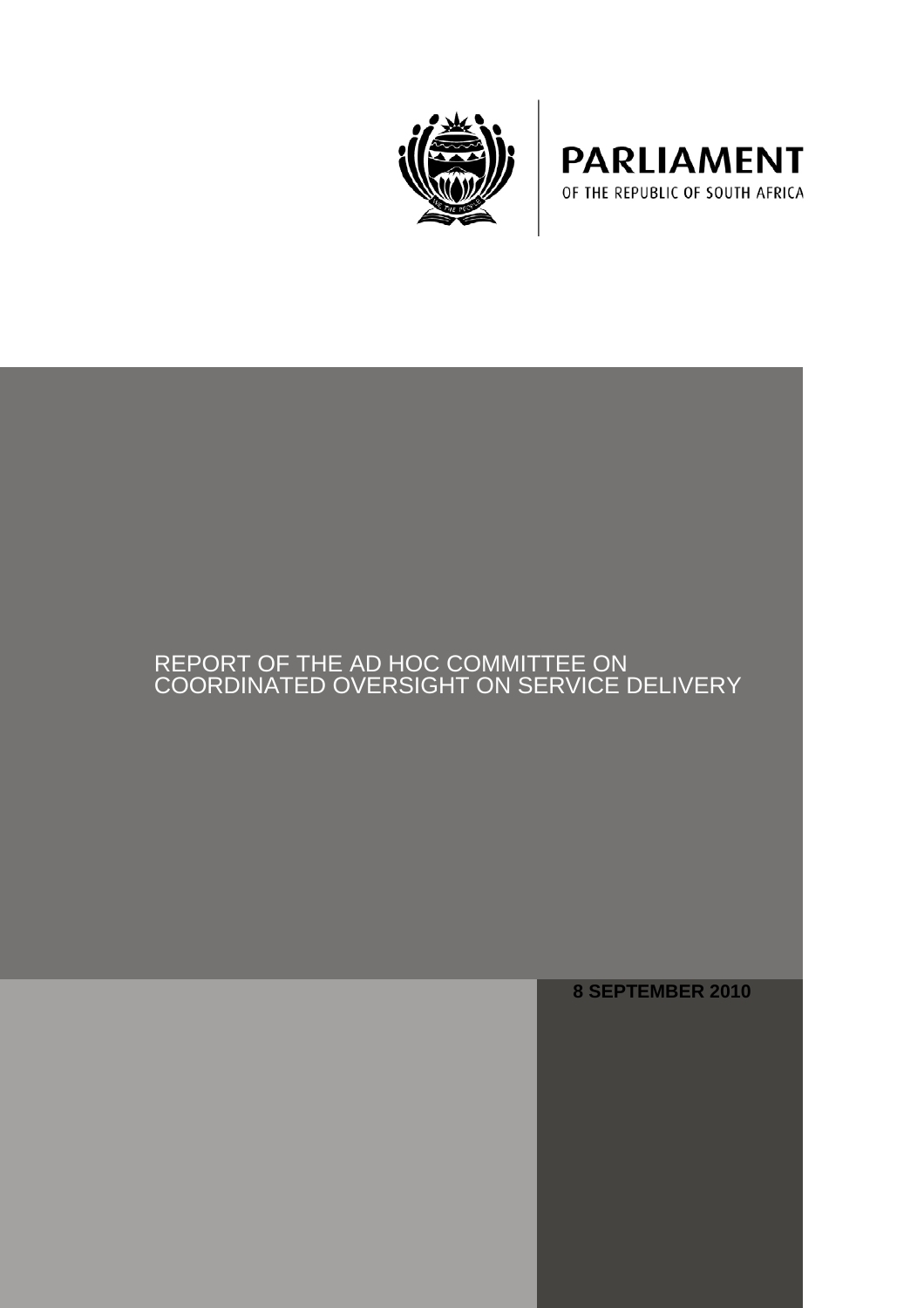# **TABLE OF CONTENTS**

# **Foreword**

### **Executive summary**

### **CHAPTER ONE: INTRODUCTION**

- 1.1 Introduction
- 1.2 Background of the oversight visits
- 1.3 Composition of the delegation
- 1.4 Objectives
- 1.5 Methodology and approach of coordinated oversight
- 1.6 Summary

# **CHAPTER TWO: NATIONAL POLICY AND STRAGEGIC RESPONSES**

- 2.1 Introduction
- 2.2 The need for a Local Government Turn Around Strategy
- 2.3 Infrastructure and rural development
- 2.4 Basic services and millennium development goals
	- 2.4.1 Electrification
	- 2.4.2 Housing
- 2.5 Fiscal and financial management
- 2.6 Input of professional associations on financial Management
- 2.7 Coordination strategies
- 2.8 Discord and required interventions
- 2.9 Summary

# **CHAPTER THREE: EFFECTIVENESS OF GOVERNANCE SYSTEMS**

- 3.1 Introduction
- 3.2 Political role clarification
- 3.3 Local government turn around strategy (LGTAS)
- 3.4 Public participation
- 3.5 Inter governmental structures
- 3.6 Political / administration interface
- 3.7 Summary

### **CHAPTER FOUR: SERVICE DELIVERY**

- 4.1 Introduction
- 4.2 Status and pace of service delivery
- 4.3 Integrated development plans
- 4.4 Millennium development goals (MGD) priorities
	- 4.4.1 Housing
- 4.5 Bulk infrastructure
	- 4.5.1 Roads
	- 4.5.2 Water
	- 4.5.3 Sanitation
	- 4.5.4 Electricity
- 4.6 Summary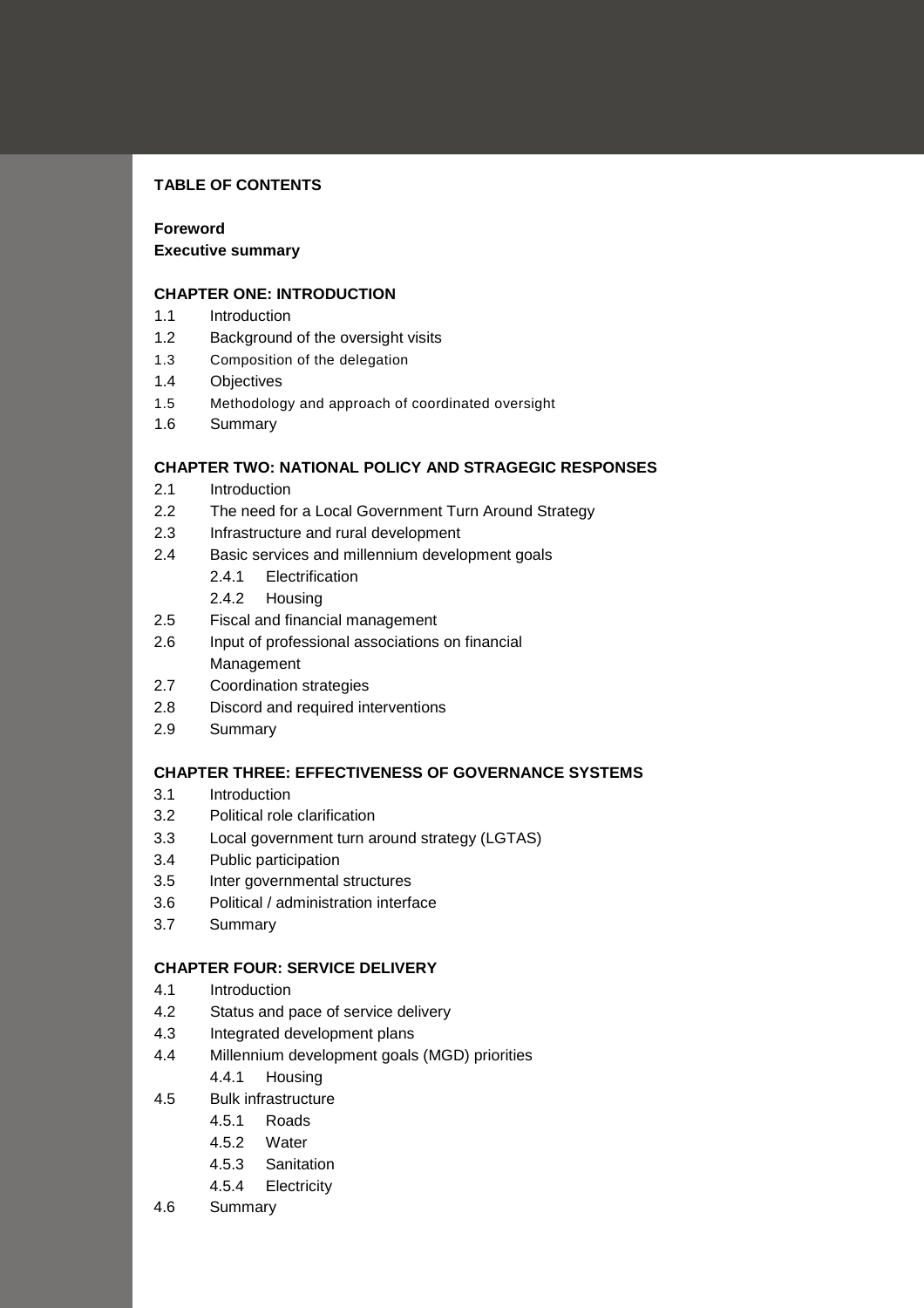### **CHAPTER FIVE: MUNICIPAL FINANCIAL MANAGEMENT**

- 5.1 Introduction
- 5.2 Financial management practices
- 5.3 Clean governance: fighting fraud and corruption
- 5.4 Financial administration / budgets and expenditure
- 5.5 Functionality of internal structures
- 5.6 Municipal debt, billing systems and revenue collections
- 5.7 Strained relations with ratepayers associations
- 5.8 Supply chain management regulations
- 5.9 Summary

### **CHAPTER SIX: LOCAL ECONOMIC DEVELOPMENT (LED)**

- 6.1 Introduction
- 6.2 The need for a viable LED strategy
- 6.3 Summary

### **CHAPTER SEVEN: CAPACITY BUILDING AND SUPPORT**

- 7.1 Introduction
- 7.2 Prevailing skills challenge
- 7.3 Summary

### **CHAPTER EIGHT: COMMUNICATION**

- 8.1 Introduction
- 8.2 Community interface and utilisation of ICT
- 8.3 Summary

### **CHAPTER NINE: TOWARDS A SYNTHESIS**

- 9.1 Conclusion and recommendations
- 9.2 Recommendations
- 9.3 Implementation plan

**Annexure 1: List of provinces and municipalities visited Annexure 2: List of stakeholders Annexure 3: Media Publicity Campaign**

# **REFERENCES**

**Addendum: Proceedings from provincial hearings**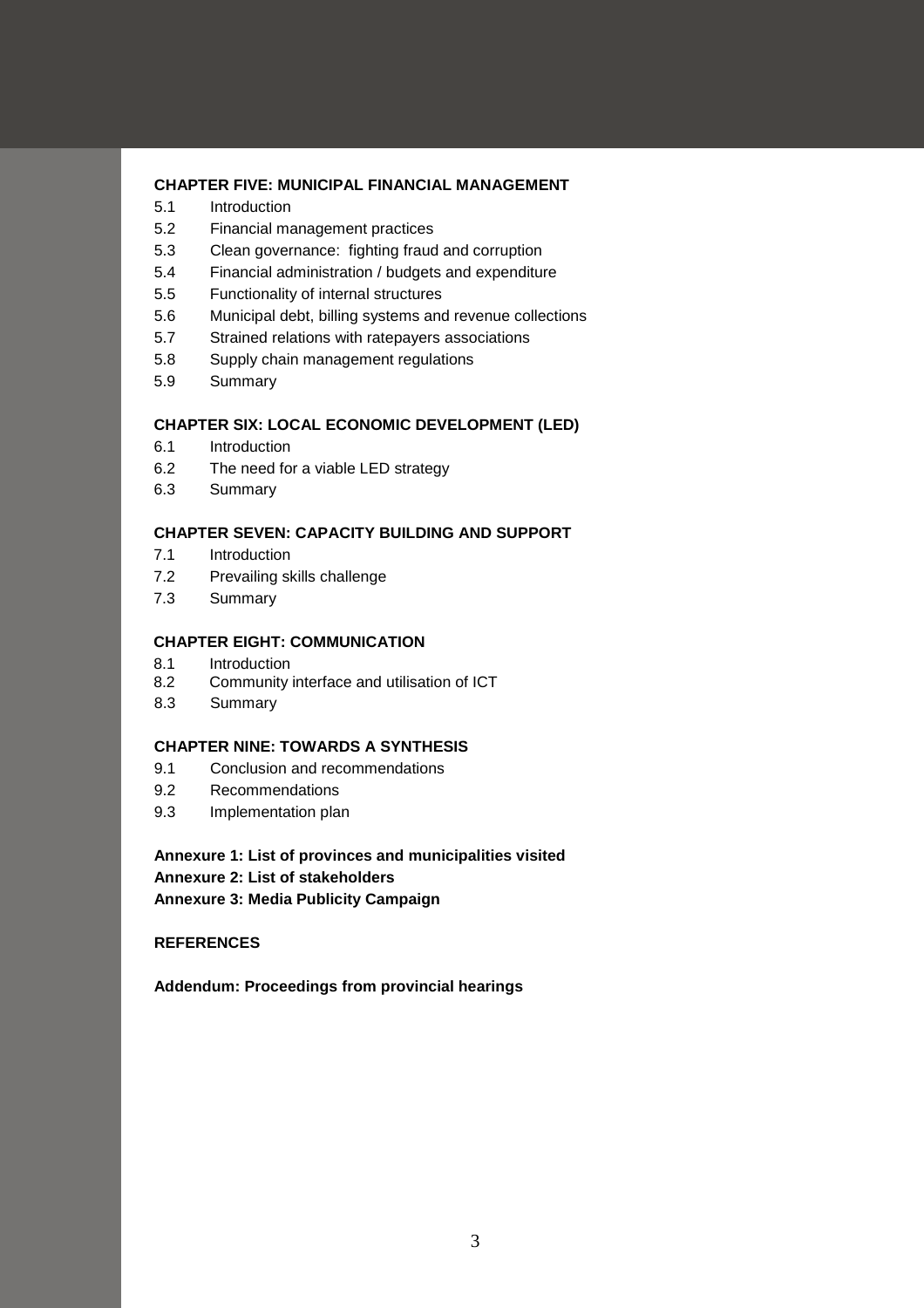#### **FOREWORD**

This oversight process has been very useful in enabling us to work together in ways we haven't done before. Given that the PC on Cooperative Governance and Traditional Affairs was the core and members of the Portfolio Committees of Transport, Energy, Human Settlement, Health, Social Development, added important value through which we witnessed the realities on the ground.

This exercise we started once we thought the timing was correct. We decided it would be appropriate to initiate the public hearings and oversight visits once the Department of Cooperative Governance and Traditional Affairs had completed and submitted their draft Turn Around Strategy to Parliament. It would in that way enable us to follow up and check the state of readiness of municipalities to initiate and formulate their specific and peculiar Turn Around Strategies using the national one as a guide.

Even as we set out to hear stakeholders in Parliament and in the Provinces in the few municipalities we chose to visit, we understood that the reasons for protests were many and complex and that we did not expect to get easy answers. Our recommendations must be understood therefore, as only partial in their potential to resolve issues about which people were concerned. We were outspoken in painting what we thought was detracting form our developmental path but did not give the impression we had all answers.

It is the political issues that require urgent attention. The interface of politics and administration, the quality and frequency of public participation, responsiveness to citizens override all other factors we raised in the report as factors that partly explain the protests as well as what we need to urgently attend to going forward.

We thank Ministers Sonjica, Nkwinti, Peters, Doidge and Deputy Minister Carrim for finding time to lead their teams to the Ad Hoc Committee and to brief them of their planned interventions to improve service delivery. We also thank officials of Parliament who provided valuable backup to the committee in its interaction with all key stakeholders who responded enthusiastically to the invitations.

We also fully thank officials on public representatives (MPL's and councilors) who were able to join us and share their own insights and support to what we came to learn.

We finally also appreciate the foresight of the Presiding Officers for initiating a useful framework for conducting oversight in an inclusive, cooperative manner in line with the mandate from the people that we work together! Members, thank you – this is your report.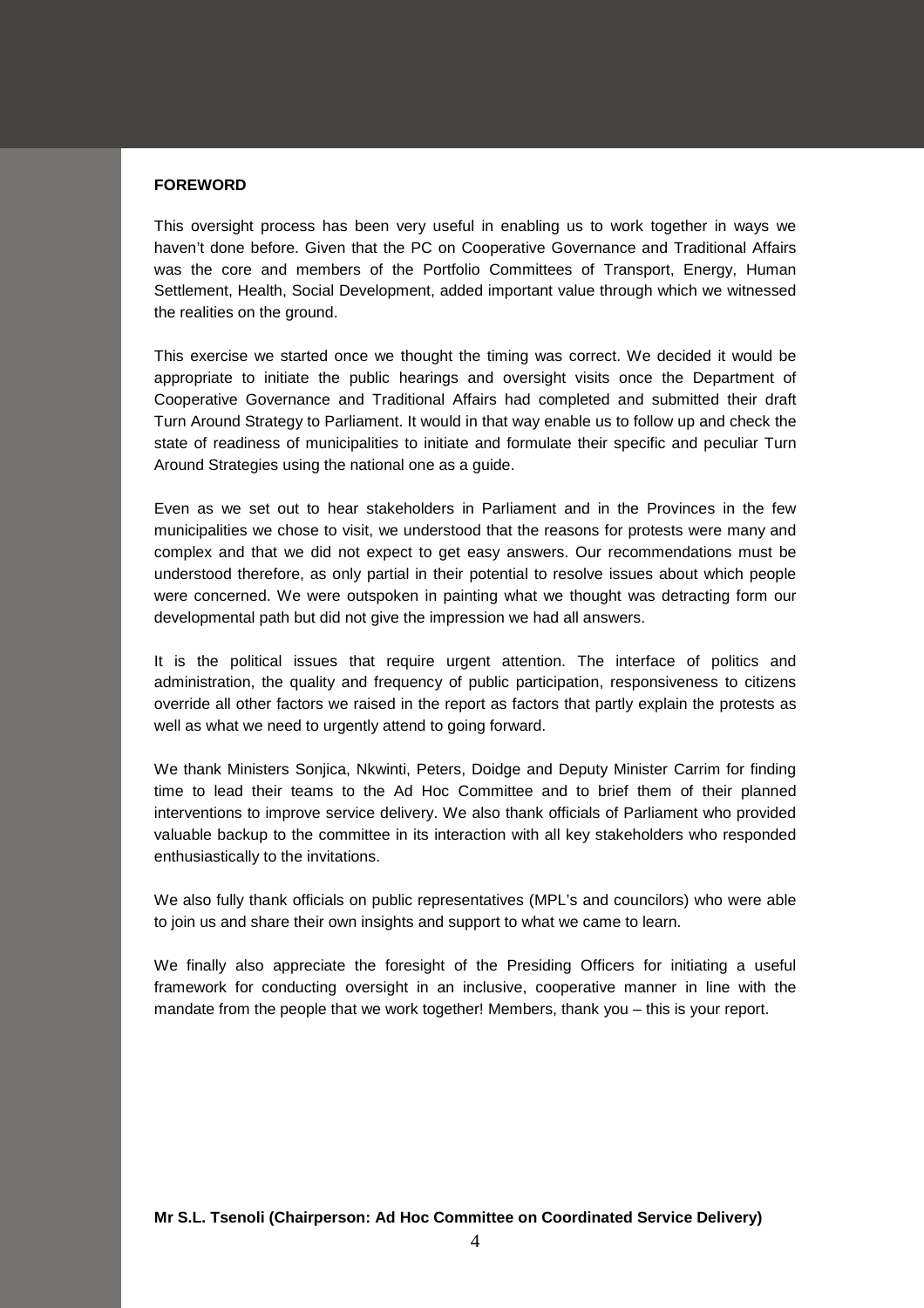#### **EXECUTIVE SUMMARY**

The Ad Hoc Committee on Coordinated Oversight on Service Delivery was initiated by a National Assembly resolution of 22 September 2009 to specifically investigate the underlying reasons for the often violent protests for services. In undertaking this task the Ad Hoc Committee invited national sector departments, statutory bodies, professional associations, Non-Governmental Organisations, Business Organisations and labour unions. Subsequently the multi-party, multi-sectoral Ad Hoc Committee divided itself into three groups which conducted public hearings and oversight in at least two municipalities in all nine provinces. In an attempt to get the objective picture, the public hearings were open to members of the public, community organizations, stakeholders, government departments and entities.

Local government is confronted by a litany of challenges from governance, service delivery backlogs, spatial disparities, capacity constraints and financial mismanagement. These challenges need to be overcome and the Local Government Turn Around Strategy is a suitable effort to ameliorate these challenges. However, it is abundantly clear that the whole system of governance needs to "turn around" to work better at improving service delivery through synchronization of government development plans in the form of the municipal Integrated Development Plans (IDPs). Equally the daunting task of long-term planning to integrate economic development and reverse structural and spatial distortions is extremely important to ensure a developmental state facilitated by an integrated economy. Local government needs to be the epicenter of this development through its Local Economic Development strategies.

In the area of governance, there is a greater need to entrench stability in the local sphere through role clarification between Mayor, Speaker and Chief Whip. At the leadership level where there is no understanding this has resulted in the governance paralysis which extends to the administration of the municipality as officials side with this or that office bearer. This has created paralysis in service provision in municipalities as is the case in Buffalo City and Mkhondo Municipalities. The role of ward committees and interaction with the council also needs to be strengthened with clear accountability lines. There is necessity to improve communication and interface between municipalities and communities and also build complaints response or management mechanisms. Inter-Governmental Relations need to be strengthened particularly by ensuring that there is joint planning and intergovernmental debt is settled timeously before court interventions. There are good examples of healthy IGR such the secondment of a Chief Financial Officer (CFO) by Ehlanzeni District to Thaba Chweu Local Municipality. Another critical example which enforces coordinated planning is the decision by the KwaZulu Natal Premier to deploy MECs to coordinate IDPs in all districts in the province.

Some of the issues raised by communities relate to services or functions that fall outside the scope of local municipalities particularly provision of housing; bulk services such as water, and electricity; roads and employment creation. Some of these functions are concurrent but others are provincial and national competencies. This is primarily the reason why the term "municipal service delivery protests" is a misnomer. The background to the work of the Ad Hoc Committee was informed by research work which concluded that local government was confronted with systemic, structural and governance or community interface. Indeed the signs of distress relate to the systemic features ie weaknesses in the intergovernmental processes,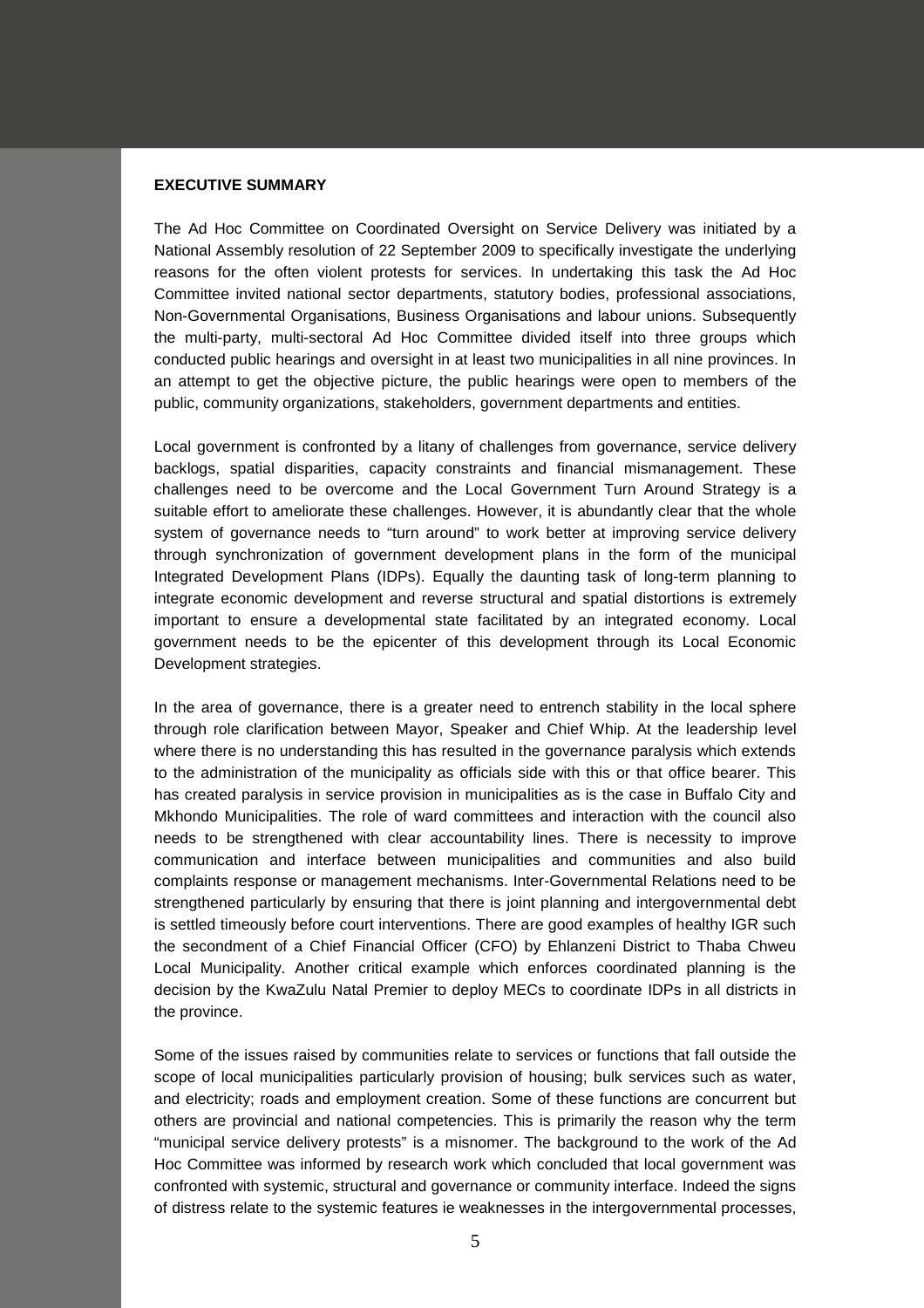procurement and compliance with Supply Chain Regulations and lack of monitoring and evaluation. There are structural weaknesses such as lack of capacity, unemployment, unavailability of land and inadequate bulk services supply. Overwhelmingly there is a particularly greater weakness of lack of responsiveness as well as clarification of roles between the troika +1 as well as the relationship between politicians and officials on one hand and ward committees and ward councillors on the other.

In line with the Millennium Development Goals (MDGs) municipalities are charged with the responsibility to provide basic services to improve the livelihood of communities. However, there are policies on Free Basic Water and Electricity but there is none for Sanitation in order to provide national standards hence some municipalities are still struggling with bucket system eradication. In addition, provision of basic services in informal settlements is very problematic particularly permanent services infrastructure like electricity. The other challenging issue is the reality that some communities settle in private land and thus are deprived of municipal and Eskom services. Electricity is a challenge which emanates from the fact that in the same municipal jurisdiction some areas are serviced by the municipality and others by Eskom which creates disparities in costs as well as meter installation and reading.

Housing is a particularly challenging issue as it is not the competency of municipalities and yet allocation of houses in done by the municipality through housing lists. This appears to be a breeding ground for allegations of corruption directed at councillors accused of allocating houses to friends or even selling RDP houses. In addition, the province awards tenders for RDP houses and even other forms of infrastructure and municipalities bear the brunt for alleged corruption or poor workmanship. Communication and monitoring of capital projects between the other spheres and local municipalities can improve the situation enormously. Municipalities that have capacity like the Metros should be granted housing accreditation in order to fast track the realization of the MDGs on upgrading of informal settlements.

It is worth noting that corruption is a major problem in municipalities where the systems are weakened or bypassed to the detriment of service delivery. There are many instances where project tenders are awarded and payments totaling several millions in MIG funding are made without verification of the quality and progress (completion) of the actual work. The examples in Thaba Chweu, Mkhondo, Dipaliseng, eMfuleni and Msunduzi of contractors getting paid for incomplete projects bear testimony to this. The other trend is that officials in municipal Project Management Units, Finance departments and municipal officials generally resign during investigations and thus are never brought to book. Legislation should prohibit this and such officials should be blacklisted by CoGTA.

The report as per the Ad Hoc Committee's mandate proposes certain fundamental recommendations and timeframes for implementation. On matters of governance the report recommends role clarification between municipal council political structures, office bearers and officials. The report also proposes separation of executive and oversight functions in the municipal council to improve oversight performance and service delivery. On corruption, it is proposed that Parliament must establish a body like the Public Services Commission for local government in order to investigate corruption, encourage and protect whistleblowers and institute prosecution of wrongdoers. A broad plan on bulk infrastructure and eliminating backlogs is proposed and lastly it is proposed that high capacity municipalities be accredited to provide housing to improve service delivery.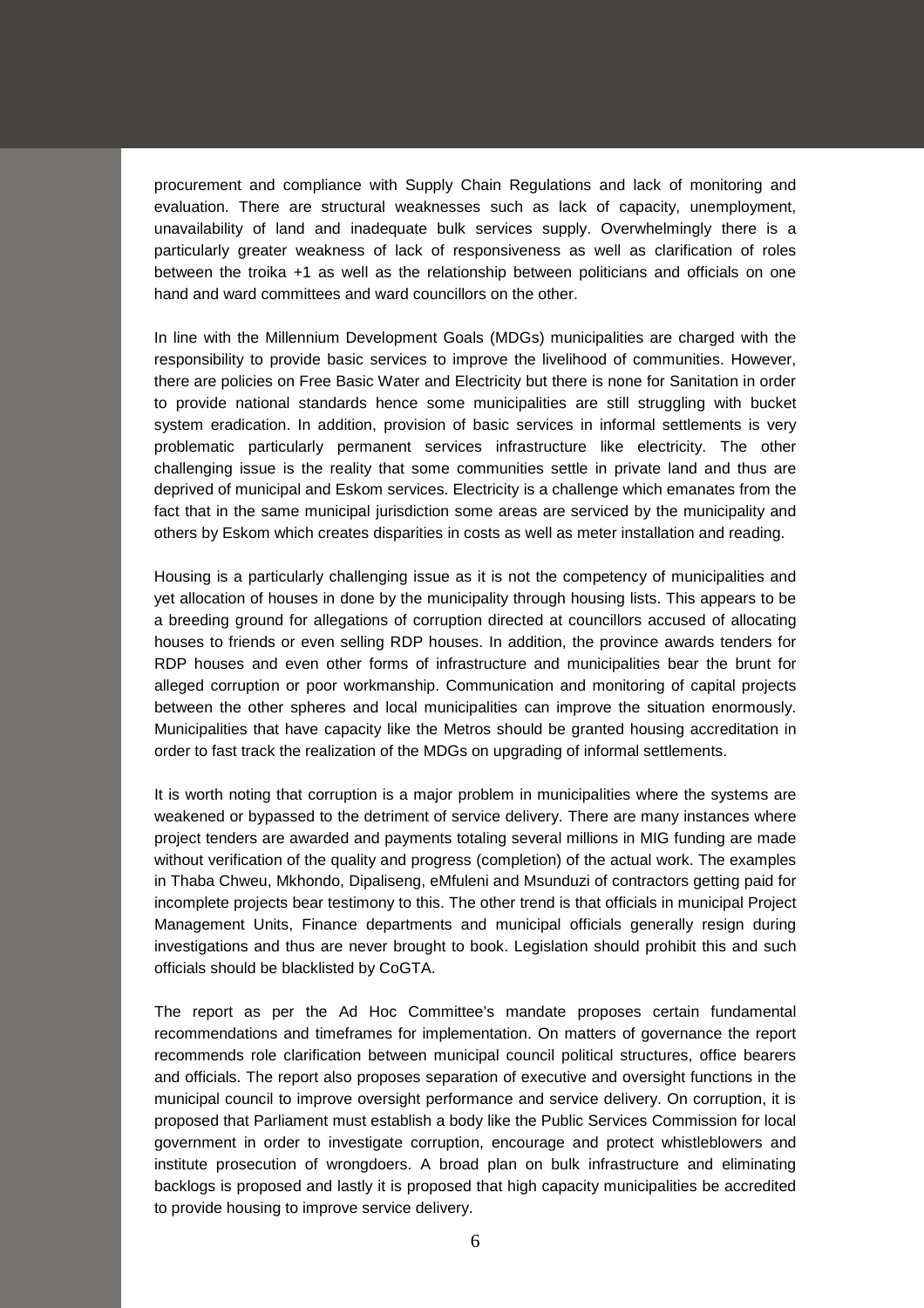#### **CHAPTER ONE: INTRODUCTION**

#### **1.1 INTRODUCTION**

The dawn of the fourth term of the democratic Parliament was welcomed with a broad consensus that this term ought to be an *"Activist Parliament".* Implicit in this new found character is the resolve to energetically and proactively lead national discourse, champion the interests of South Africans and conduct robust oversight on the mandate of the executive without fear or favour in order to ensure delivery of basic services optimally to citizens. The centrality of this approach is particularly important in light of the commitments towards the achievement of the Millennium Development Goals (MDGs). Whilst the fourth Parliament reinforced the legitimacy of the democratic dispensation a wave of 'service delivery' protests soon emerged. These protests were often accompanied by violent clashes with the police authorities and destruction of municipal properties and that of councillors. The Cabinet condemned the violence whilst accepting the right to protest and the reality that some of these concerns are genuine and thus dispatched teams of ministers to respond to these protests.

### **1.2 BACKGROUND OF THE OVERSIGHT VISITS**

The Ad Hoc Committee on Coordinated Oversight on Service Delivery was established by a resolution of the National Assembly in terms of Rule 214 of the National Assembly, on 22 September 2009, under the theme "working together to ensure the delivery of quality service to communities". The aim of the committee was to obtain insights and understanding of the state of service delivery as well as the root causes of widespread 'service delivery' protests witnessed throughout South Africa. The terms of reference for the committee included: conducting public hearings at Parliament and in all the nine provinces; conducting coordinated oversight visits in rural and urban areas; and tabling a report consisting of clear and achievable recommendations with a proposed implementation plan.

Subsequent to the establishment of the Ad Hoc Committee, three multiparty delegation teams were established and mandated to visit three provinces each over a four months period, ending in May 2010. This report describes oversight processes undertaken by delegation teams led by Hon S L Tsenoli, Hon. PS Sizani and Hon. ZMD Mandela. The delegation teams each visited three provinces. The report, therefore, details the process, and provides synthesis of findings and some insights on the challenge of service delivery as per findings by the delegation. Findings from the oversight visits show that major problems with service delivery revolve around non-compliance with relevant legislation, poor governance systems and lack of accountability and communication. Therefore, the unmet demands and expectations for services and infrastructure development culminate into frustrations among citizens, hence community actions to show such frustrations.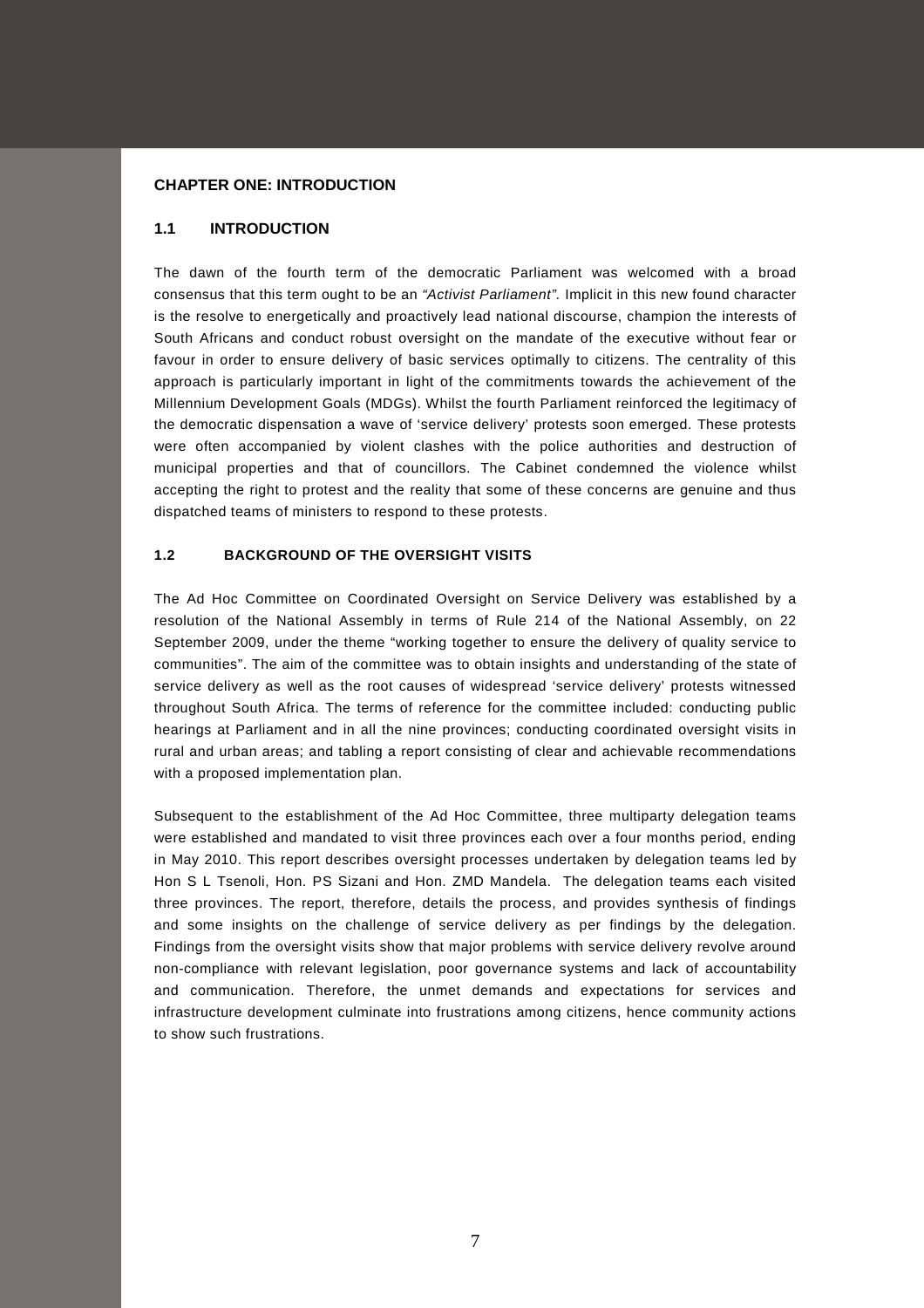# **1.3 COMPOSITION OF THE DELEGATION**

The delegation comprised the following Members of Parliament (MPs):

| <b>Political Party</b>      | Representative/s                                           |  |  |
|-----------------------------|------------------------------------------------------------|--|--|
| African National Congress   | Mr. SL Tsenoli; Mrs. P Ngwenya-Mabila; Ms J Manganye; Ms F |  |  |
|                             | Boshigo; Mr. J M Matshoba; Mr. JJ Maake; Mr. Z S<br>D.     |  |  |
|                             | Makhubele; Mr. M R Mdakane; Ms D G Ntlengethwa; Mr. M E    |  |  |
|                             | Nchabeleng Mr PS Sizani; Ms. GM Borman; Ms. W Nelson; Mr.  |  |  |
|                             | A Williams; Mr. Selau, Nkosi ZMD Mandela; smrs F F         |  |  |
|                             | Mushwana; Mrs T E Kenye; Mrs N R November; Mrs M J         |  |  |
|                             | Segale-Diswai; Mr D W Mavunda; Ms N Mdaka                  |  |  |
| Democratic Alliance         | Mr. M Waters, Mr. B Steyn; Mr. M Swathe                    |  |  |
|                             | Ms M Wenger; Mrs. P S Kopane; Mr W P Doman; Mr S C Motau   |  |  |
| Inkatha Freedom Party       | Mr R Cebekhulu, Mr. P Smith; Prof C T Msimang              |  |  |
| Congress of the People      | Ms. H Ndude, Mr. D A Kganare, Mr T Botha                   |  |  |
| United Christian Democratic | Ms I C Ditshethelo                                         |  |  |
| Party                       |                                                            |  |  |
| Independent Democrats       | Mr. JJ McGluwa                                             |  |  |

*Table 1: Members of the delegation*

The multi-party, multi-sectoral committee began its public hearings and oversight on  $2^{nd} - 4^{th}$ February 2010 by inviting, to Parliament, sector departments *inter alia* Cooperative Governance and Traditional Affairs, Rural Development and Land Reform, Water Affairs, Energy, Social Development, Health, Treasury, Transport and Public Works to mention a few. In addition, statutory institutions, professional associations, Donor organizations and civil society groups were also invited and these include (SALGA) South African Local Government Association, the (AG) Auditor General, (HRC) Human Rights Commission; (IMFO) Institute for Municipal Finance Officers, (ILGM) Institute for Local Government Management, (SAICE) South African Institution of Civil Engineering; (DBSA) Development Bank of South Africa, Old Mutual Ilima Trust; and (IMATU) Independent Municipal and Allied Trade Union, (SAMWU) South African Municipal Workers Union, (IDASA) Institute for Democracy in South Africa and Black Sash.

With the comprehensive overview on policy issues and progress thereon the Ad Hoc Committee undertook coordinated visits to all South Africa's nine (9) provinces and seventeen (17) municipalities which included Metropolitan, District and Local municipalities. The visits to provinces and municipalities across the country proved very useful in interfacing with communities who raised pertinent issues regarding service delivery.

# **1.4 OBJECTIVES**

The terms of reference of the Ad Hoc Committee make it abundantly clear that the Committee must, at the end of its vigorous oversight, table a report to the National Assembly with clear, achievable recommendations and a proposed implementation plan. Central to the task of the Ad Hoc Committee is the identification of the primary and secondary causes for the prevalence of the 'service delivery protests'. Implicit in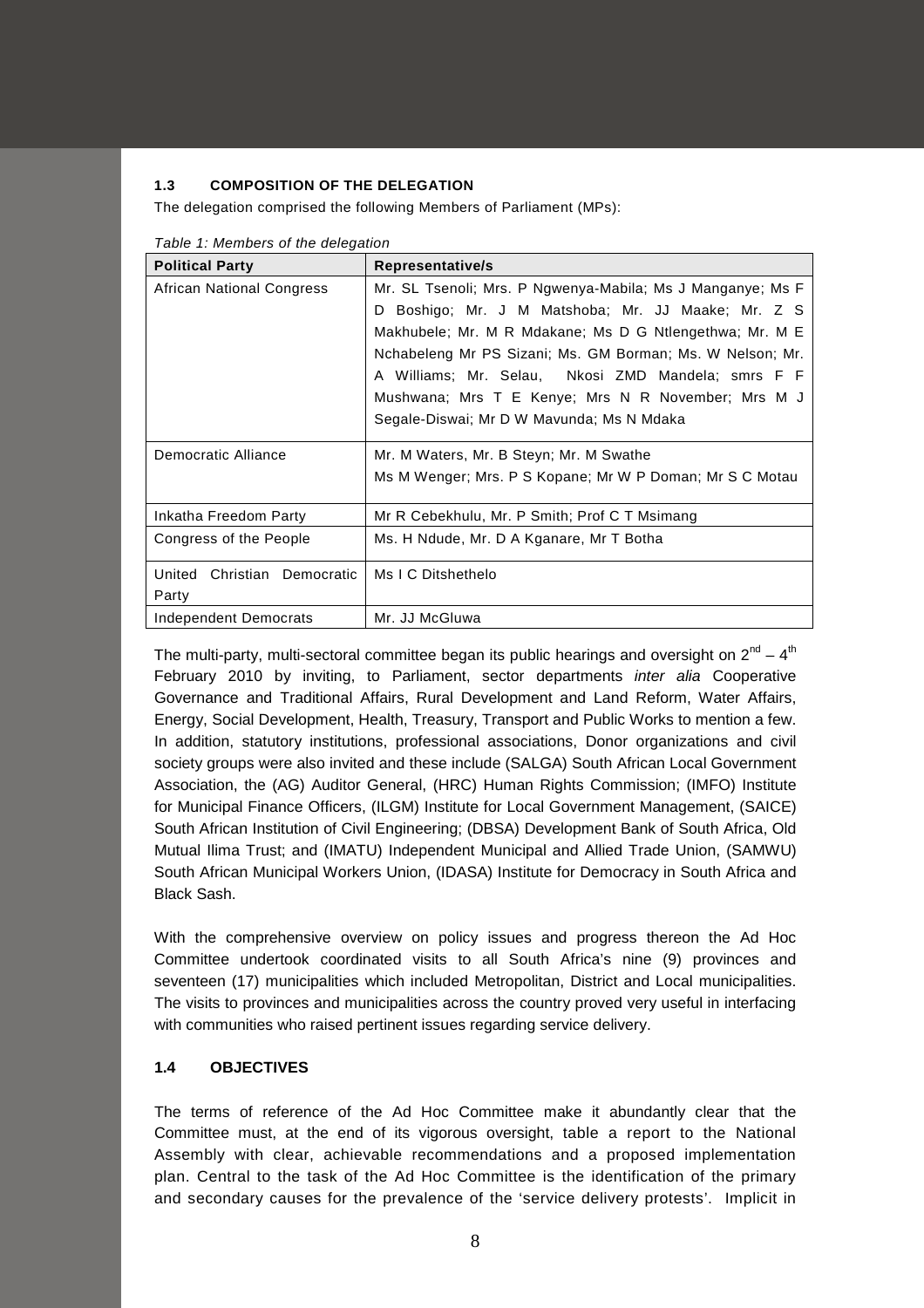this stated objective is the understanding that the National Assembly will consider, adopt and/ amend the report. Importantly, the recommendations and timeframes emanating from the report ought to be implemented and monitored closely. In addition, all Parliamentary Portfolio Committees are going to conduct follow-up oversight which must be integrated in their programmes to ensure implementation of intervention programmes and attainment of sustainable solutions to resolve the fissures and constraints in municipalities.

In the process of conducting the coordinated oversight on service delivery the Ad Hoc Committee held public hearings in Parliament where national sector departments and organisations made presentations and later conducted oversight visits to provinces. The structure of the report for simplicity would follow this sequence ie providing a national perspective in policy, progress and backlogs and provincial dynamics with specific examples and experiences from the municipalities visited. The main idea is to do justice to all the issues raised in engagements with the public and observations acquired in site visits.

The core issues that are contained in the report relate to the critical issues of governance, delivery of basic services, financial administration, skills development and capacity building, economic development and communication.

### **1.5 METHODOLOGY AND APPROACH OF COORDINATED OVERSIGHT**

Public hearings conducted in Parliament between the  $2^{nd}$  and  $4^{th}$  February 2010 were the basis upon which provincial public hearings and oversight visits were conducted. Those hearings provided a broad national perspective on the state of service delivery in South Africa. Subsequent to the hearings in Parliament, the delegation visited provinces (see Table 2) to conduct oversight functions in accordance with the terms of reference for the Ad Hoc Committee.

The process followed during the oversight visits included:

- Briefing by the Mayors of district and local municipalities, Administrators and municipal officials to outline the state of service delivery and perspectives on challenges and opportunities; the Provincial Legislature's Portfolio Committee on Local Government and Housing; and provincial South African Local Government Association (SALGA).
- Public hearings where the delegation listened to submissions and inputs from members of communities who talked about lived experiences with regards to services delivery.
- Responses from the government department officials on the issues raised by members of the public.
- Oversight tours/visits to obtain first hand experience on challenges encountered by communities as reported during the public hearings;
- Oversight visits concluded with stakeholder engagement sessions that sought to tease out the plan of government as a collective on issues and concerns raised by communities during the public hearings.

It is worth stating from the onset that the Ad Hoc Committee applied qualitative data collection method which sought to solicit perspectives from policy makers about strategic targets as well as cohorts at the coalface of service delivery viz municipalities and most importantly residents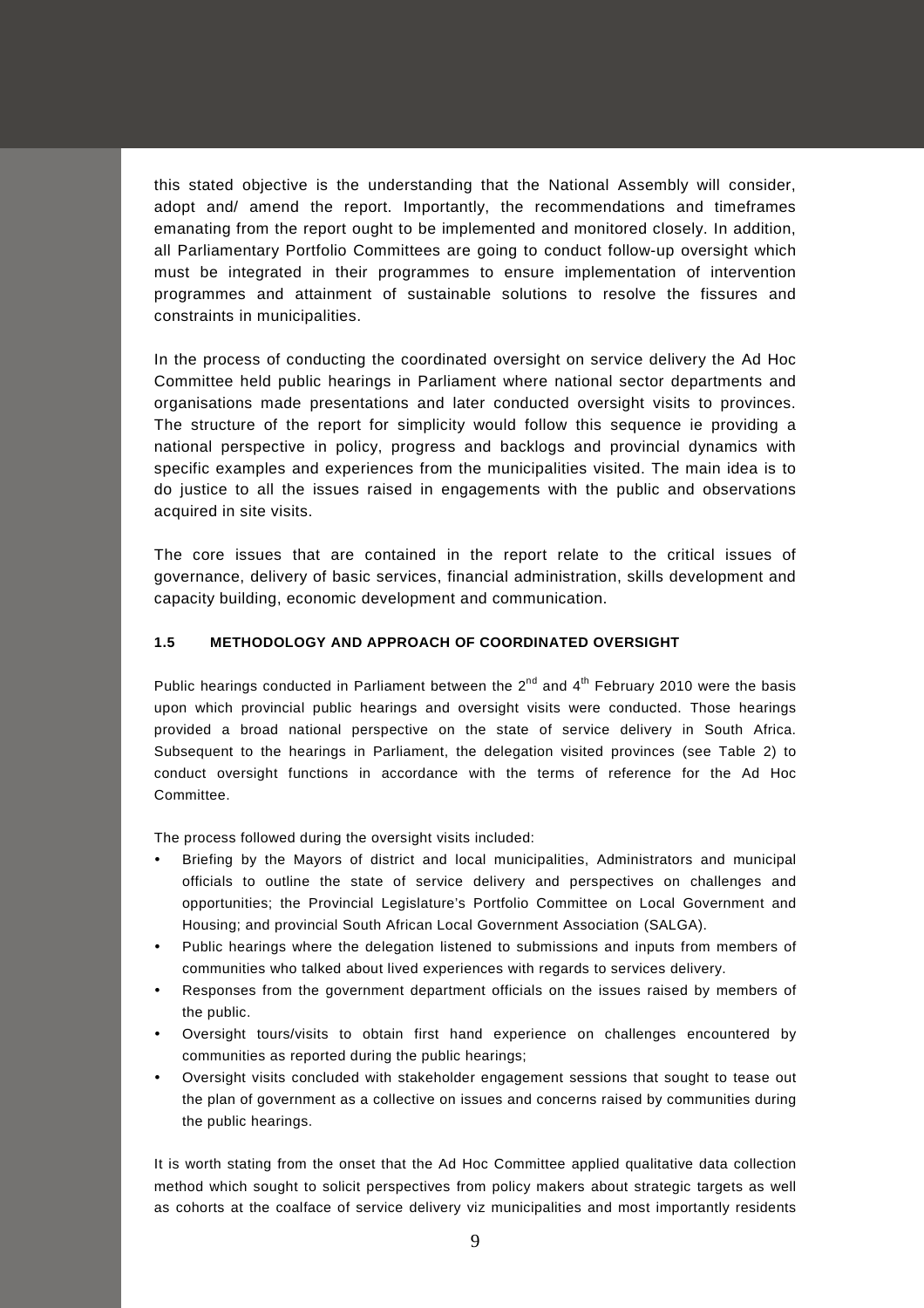who expect optimum service delivery and value for money. Critically important, in an effort to obtain reliable and balanced information which analyses the objective and subjective factors in order to concretely appreciate the current environment and find sustainable credible solutions, professional organisations of various disciplines and NGOs were also consulted.

The process of identifying areas and projects to be visited was done through analysing patterns of 'service delivery protests'. Municipalities that were targeted were particularly those that were confronted by repeated 'service delivery' protests and another criteria was based the municipal performance outcomes conducted by the Auditor General and lastly section  $139<sup>1</sup>$  $139<sup>1</sup>$  interventions. The process of identification of projects to be visited was done through examination of municipal Integrated Development Plans to determine the financial allocation and progress, however, in many instances residents directed the members of the Ad Hoc Committee to projects they deemed important for the members to observe. This approach was adopted in order to ensure visibility of Parliament in those areas but also to get an appreciation of what are the challenges and successes. This is important to ensure that interventions are made where there are stubborn challenges and that successes can be replicated elsewhere.

The approach employed by the Ad Hoc Committee in conducting oversight and public hearings in municipalities was first and foremost to initiate an interaction with the Provincial Legislature in the form of the Portfolio Committee of Cooperative Governance and Traditional Affairs. Where possible the members of the Committee would actually accompany the committee throughout its visit. The other important element which fosters cooperation and shows respect for protocols was to interface with the municipal authorities viz mayor, councillors or administrators in case where section 139 is invoked. Additionally, the Ad Hoc Committee would meet stakeholders including inter alia NGOs, CBOs, religious groups, ward committees, Community Development Workers, the business community and members of the public at large. Lastly and more importantly, when the community held public hearings various sector department representatives including entities such as Eskom and South African Social Security Agency (SASSA) were invited in order to provide information and understand problems on the ground.

It is important to stress that departments and entities were invited to accompany the Ad Hoc Committee in order to respond directly to the community issues, provide clarity on specific matters and note other peculiarities in order to determine necessary interventions. The Ad Hoc Committee also wanted to tackle some of the common problems on the spot. For instance, on the question of municipalities that are owed million in services debt by the Provincial Departments of Public Works and Transport, the Ad Hoc Committee facilitated communication through written correspondence to the respective department in order to pay outstanding municipal debts. In addition, the Ad Hoc Committee also, in writing, requested several other departments to intervene in numerous cases such as a case of alleged exploitation and intimidation of an employee by a labour-broker. The other case involved eviction of a farmer by a mining company.

<span id="page-9-0"></span> $1$  Section 139 intervention is a Constitutional provision that gives authority to the Province to intervene in a municipality where there is a collapse of administration rendering the municipality ineffective.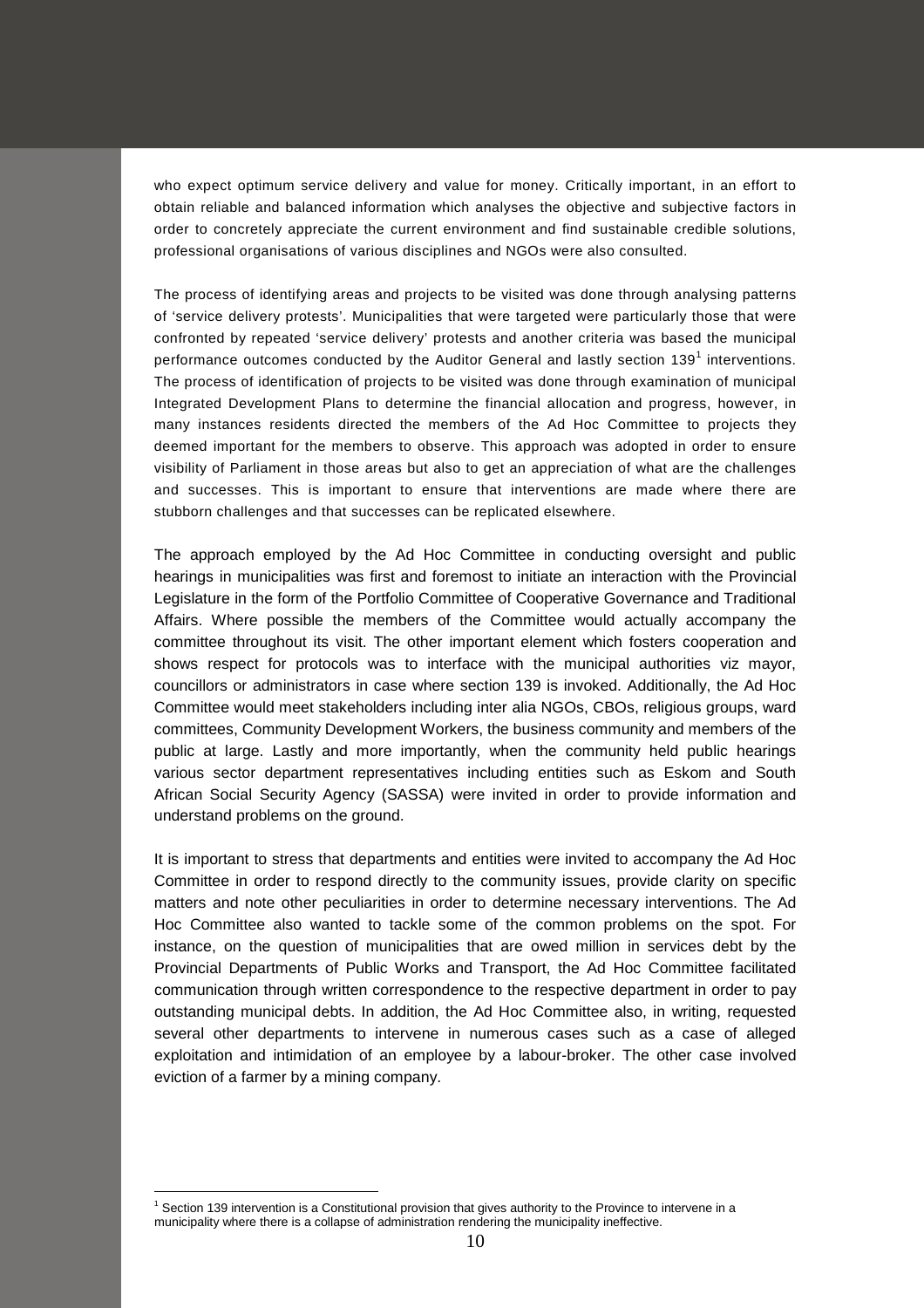# **1.6 SUMMARY**

In this era of an "*Activist Parliament"* which aims to be instrumental in conducting robust oversight in order to ensure delivery of basic services to improve the standard of living of South Africans, a conscious resolution to investigate the underpinning reasons for 'service delivery' protests was adopted. This is the genesis of the Ad Hoc Committee on Coordinated Oversight on Service Delivery. With this aim in mind and based on the terms of reference, the objective of this report is to discuss in some detail the progress in implementing the policy imperatives and more importantly provide and analysis of the experiences and observations from the local level in particular to identify what is working well and what is not working. The ultimate aim is to table the report in the National Assembly for deliberations with clear recommendations and timeframes in order to improve service delivery particularly in light of the commitment to attain the Millennium Development Goals (MDGs).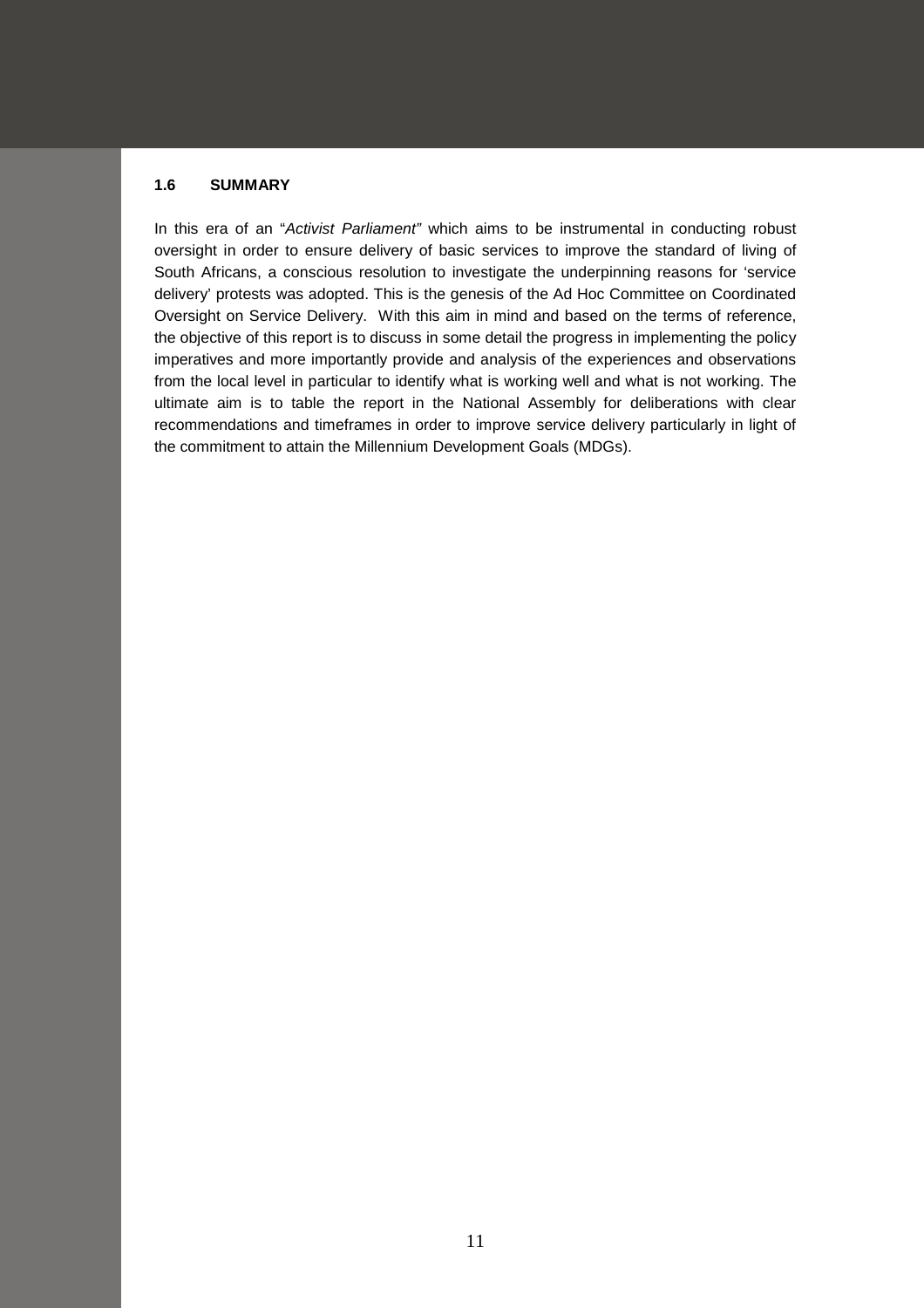# **CHAPTER TWO: NATIONAL POLICY AND STRATEGIC RESPONSES**

# **2.1 INTRODUCTION**

From the outset, it is worth noting that there was general consensus about the fact that the Constitution entrenches socio-economic rights and that government is duty-bound to ensure the progressive realization of these rights. Poverty, deprivation and inequality present the denial of fundamental human rights and therefore government has the responsibility to act expeditiously to improve the lives of the people. The notion of developmental local government must find expression in the improvement of the objective reality of citizens through the provision of services, spatial and socio-economic development. In this regard, the Department of Cooperative Governance and Traditional Affairs (CoGTA) becomes intricately inseparable from municipal service delivery structures and systems as the lead department with the coordinating function.

# **2.2 THE NEED FOR A LOCAL GOVERNMENT TURN AROUND STRATEGY (LGTAS)**

The Department of Cooperative Government and Traditional Affairs presented a comprehensive Local Government Turn Around Strategy (LGTAS), which was adopted by Cabinet in November 2009, to change the profile and face of local government to respond to the needs of the population. This strategy is a culmination of the in-depth assessments of municipalities conducted by the CoGTA and MECs which resulted in the State of Local Government Report.

Service delivery depends on a set of variables including clear policies, clarity of roles, financial accountability, coordination and public participation. Perhaps most importantly, service delivery is not a local government issue. On the contrary, the whole system of government must play a pivotal role in ensuring that strategically, structurally, systematically and programatically government reinforces and complements inter sphere synchronization of service delivery. In addition, the economic realities of South Africa, the apartheid spatial legacy, and the rural/urban divide are critical factors that must be considered in the allocation of financial resources. The Department of CoGTA noted that the intergovernmental fiscal system needs to be reviewed and also that the grant system is poorly designed and therefore must also be revisited. In essence there is a strong suggestion that the funding formula needs to be changed.

The cornerstones of the LGTAS revolve around several key pillars:

- Tightening the municipal supply chain management mechanisms.
- Establishing a single election in local government to save resources and build unity in line with the Single Public Service as well as financial terms of municipalities.
- Establish a single window of coordination to curb overregulation of municipalities as identified in the Inaugural IGR report.
- Refined model of ward committees to give effect to participatory democracy in communities.
- Special Purpose Vehicles for infrastructure development particularly in struggling municipalities.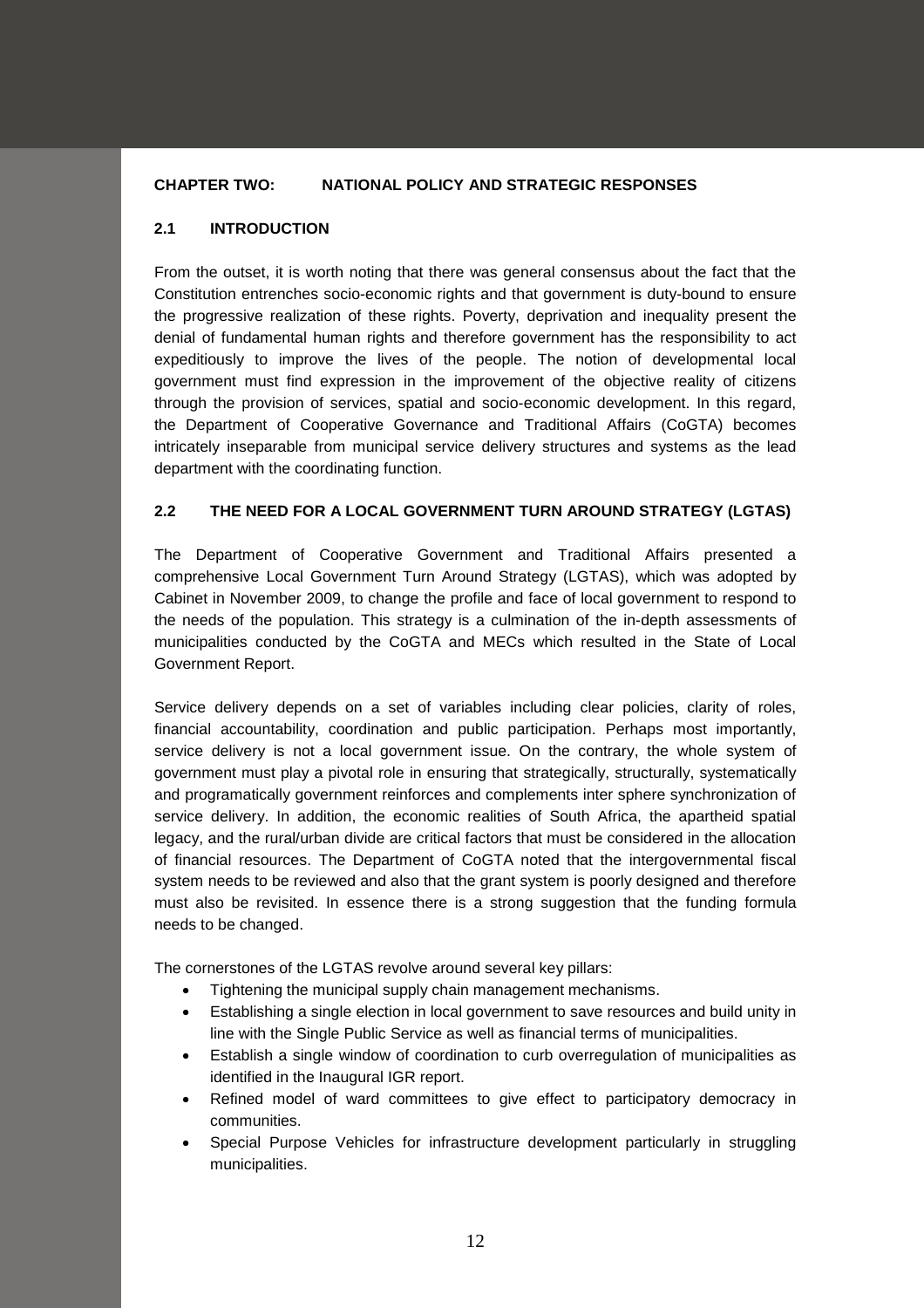LGTAS implementation structures:<sup>[2](#page-12-0)</sup>

- National Coordinating Unit to monitor implementation of LGTAS.
- Command centre.
- Operations room local government intelligence, daily monitoring technical support based in provinces.
- Intergovernmental Working Group.
- Interdepartmental teams to deal with sectoral issues such as informal settlement upgrade etc, Ensure alignment of IDPs and report on specific commitments entrenched in IDPs by provincial and national departments.
- Ministerial advisory committee and civil society reference group to ensure wider participation in the fight for better efficient local government system.

Perhaps it is important to note that this process takes place against the background of a raging debate about the Policy Review Process concerning provinces and the correctness of the two tier system in local government i.e concurrent existence of District Municipalities and Local Municipalities. There are also concerns associated with resource implications of the two tier system and its impact on efficient service delivery.

# **2.3 INFRASTRUCTURE AND RURAL DEVELOPMENT**

The skewed development patterns manifest between the rural/urban divide as well as former homelands are cause for concern and the role of municipalities in building local economic development capacity in areas such as industry and commerce, agriculture and tourism are imperative. An area that would facilitate economic development in municipalities is adequate infrastructure and the Department of Transport admits that major investments are necessary to revitalize the rail network to ease pressure on the road network. This is a glaring challenge in Mpumalanga province where the burden on the road infrastructure is evident as trucks transporting coal damage the roads but would use rail network more efficiently if it was viable. The Department of Transport has initiated a Public Infrastructure Systems Grant to facilitate transport infrastructure development. The challenge facing the current transport system lacks integration for example buses, taxis and trains are administered, respectively, at municipal, provincial and national government spheres. Another important issue that has been neglected is rural transport system which would integrate rural dwellers into the economic system. Revitalising the rail network and investing in faster trains is critical to the development of the rural economy. Transport systems will need to be coordinated to allow for the viability of economic enterprises in the rural areas. The establishment of a rural development agency will be important, but this agency must have direct linkages with both the ministries of planning as well as economic development so that they can be given relative importance. To this end the Department of Transport has established the Rural Transport Services and Infrastructure Grant to improve access and mobility in rural areas. The budget for 2010/11 is R10.4 million which increases to R11.1 million in 2011/12. The Department of Public Works, for its part, continues to roll-out the Expanded Public Works Programme. The Department of Public Works develops models for projects rather than fund them, however, it offers incentive grant. To date 55 of the 68 eligible municipalities received the incentive payment of R114.171 million (57%) after the  $3<sup>rd</sup>$  quarter.

<span id="page-12-0"></span><sup>&</sup>lt;sup>2</sup> CoGTA, Presentation to the Ad Hoc Committee on Service Delivery February 2010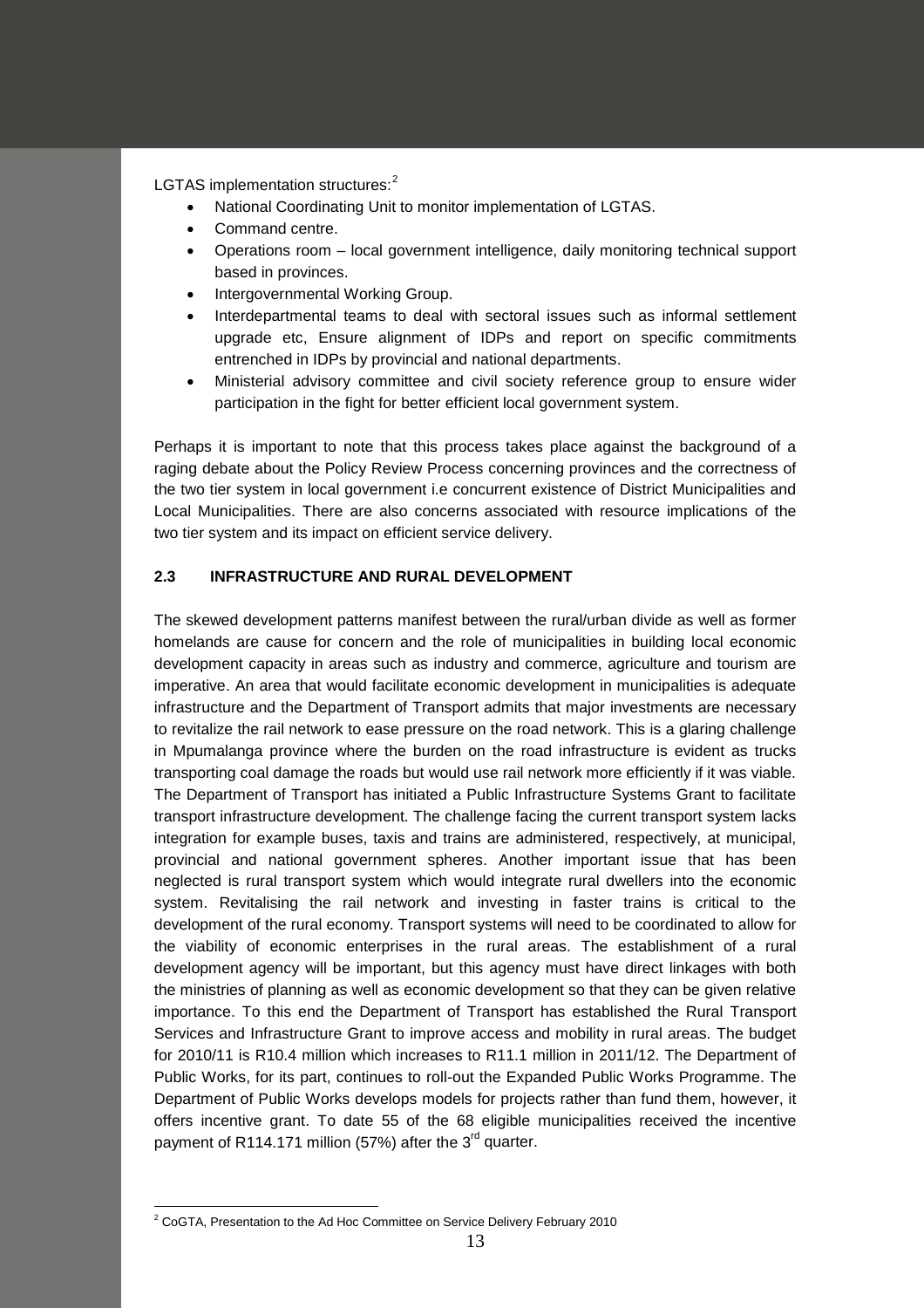In this context, rural development and land reform are key priorities in order to effect development and give practical expression to what the President stated in the Inaugural Address at the Union Buildings when he maintained that "for as long as there are rural dwellers unable to make a decent living from the land on which they live; we shall not rest, and we dare not falter"<sup>[3](#page-13-0)</sup>.

In advancing this commitment the newly formed Department of Rural Development and Land Reform has developed a Comprehensive Rural Development Programme which is piloted in a number of areas. During implementation of this programme the Department of Rural Development and Land Reform has discovered that there is general underutilization of sustainable natural resources, lack of skills development and scarcity of water. In particular the Department of Rural Development has established a skills development programme and created an employment programme that employs a person in each household in every community where the programme is being piloted. Sustainable means of water generation are being explored in order to ensure that agricultural processes are enhanced.

A Rural Development Agency is planned in order to actually implement rural development based on the model of other developmental agencies in the country. Communities are encouraged to establish cooperatives and enterprise development and the agency will support such initiatives supported by the Department of Trade and Industry. Further, by way of coordination a Council of Stakeholders involving municipalities, Department of Rural Development, Water Affairs, and Human Settlements has been formed. This Council of Stakeholders is chaired by the mayor of the respective municipality in order for coordination to evolve as municipalities are the centre of gravity in developmental local government.

# **2.4 BASIC SERVICES AND MILLENNIUM DEVELOPMENT GOALS**

During the public hearings in Parliament the Minister of Water Affairs, Hon Sonjica, stated that municipalities are mandated to provide water. The systems and norms and standards are a function of the department therefore when problems of water quality arise the department cannot act apart from issuing directives because the dept has a regulatory function and there is no recourse. Municipalities that are designated as water services authority encounter problems particularly with the challenge of the two tier system. For example if a local municipality has resources to enhance water provision they cannot because that is the scope of the District municipality. On the question of installation of water meters and subsequent water cuts, the Department of Water Affairs insists that water is a basic human right and is constitutionally guaranteed. Therefore municipalities and water boards are required to apply the trickle system<sup>[4](#page-13-1)</sup> where people are struggling to pay. The challenge however is that national government is not informed when municipalities and water boards cut water instead of using the trickle system.

Provincial Water Committees are established and chaired by the Premier to enable rapid response to attend to the challenges as they arise and also to harness the Intergovernmental Relations (IGR). For instance during Project Consolidate, it was discovered that municipalities encountered problems due to the lack of capacity to conduct Environmental Impact Assessment while, at the same time, this capacity existed at provincial level but was

 $3$  Zuma, Inaugural Address at the Union Buildings 9 May 2009

<span id="page-13-1"></span><span id="page-13-0"></span><sup>4</sup> Department of Water Affairs February 2010 Presentation to the Ad Hoc Committee on Service Delivery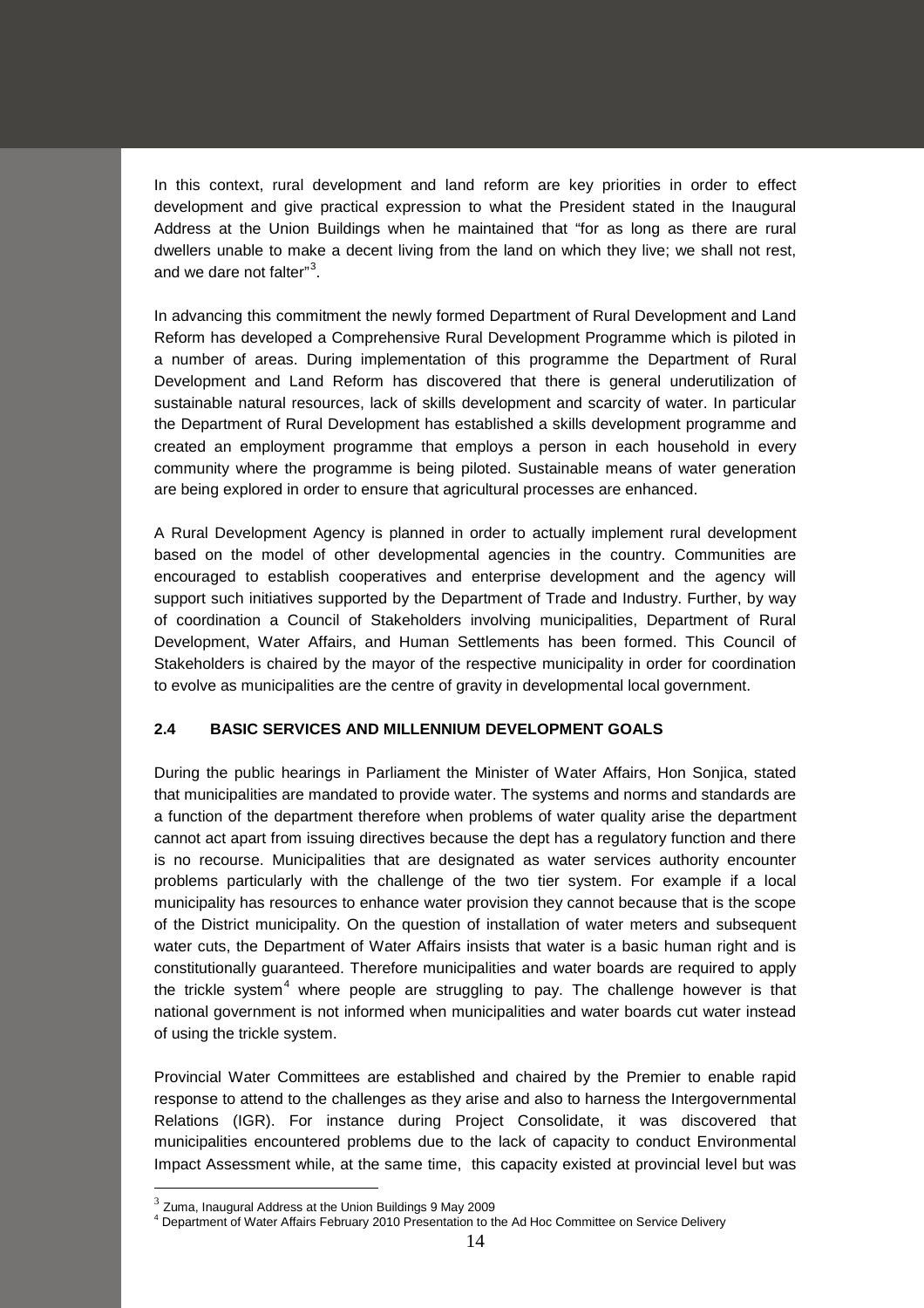never utilized.<sup>[5](#page-14-0)</sup> During the annual reviews of Water Services Plan in line with the IDP process, some challenges have been identified and interventions have been made. Support has been provided to 57 municipalities. A risk profile of municipalities has been developed to enable the Department to identify areas in need of urgent intervention.

There is a general view that a review of pricing model, as well as funding mechanism, needs to be conducted. The fact that the equitable share is not being used to provide basic services is problematic. Many municipalities balance their books by not providing for maintenance and operations hence there is debilitating infrastructure.

Sanitation is also another critical issue that needs more focused attention as there is number of areas that have not successfully eradicated the bucket system. The challenge is that unlike other basic services such as water and electricity, sanitation does not have a policy standard which will guide municipalities. The Department of Water expressed a view that sanitation is better placed under the rubric of the Department of Human Settlements as opposed to its current location. Transfer of this programme to another department may have implications on the pace of roll-out of the sanitation programmes. There seems to be a continuing trend of not prioritising the issue of refuse collection in municipalities as it is not sufficiently budgeted for as a basic function of the municipality.

# *2.4.1 Electrification*

The Department of Energy has a target of electrifying all schools by June 2010. Moreover, it has the responsibility to ensure universal access to electricity by 2012. There is also a target of ensuring that 80 per cent of indigent households have access to basic electricity by 2010. The Department contends that the electrification programme is one of the best performing service delivery programmes overall, however, funding is not aligned to the target and pressures on the ground.

KwaZulu-Natal, Eastern Cape and Limpopo which are known as rural provinces have serious backlogs therefore are a priority. The Department has admitted that with the current MTEF allocation of R3 billion, it will not attain MDG by 2012. These are some of the red flags that emerged in the hearings.

# *Electrification Challenges*

- Limited grant funding
- New bulk infrastructure in rural areas
- Rehabilitation & upgrade of existing infrastructure
- Municipal capacity to implement projects
- Structured planning approach
- Resource management

More funding for infrastructure rehabilitation is a priority but this diverts money away from new connections.

<span id="page-14-0"></span><sup>5</sup> Department of Water Affairs February 2010 Presentation to the Ad Hoc Committee on Service Delivery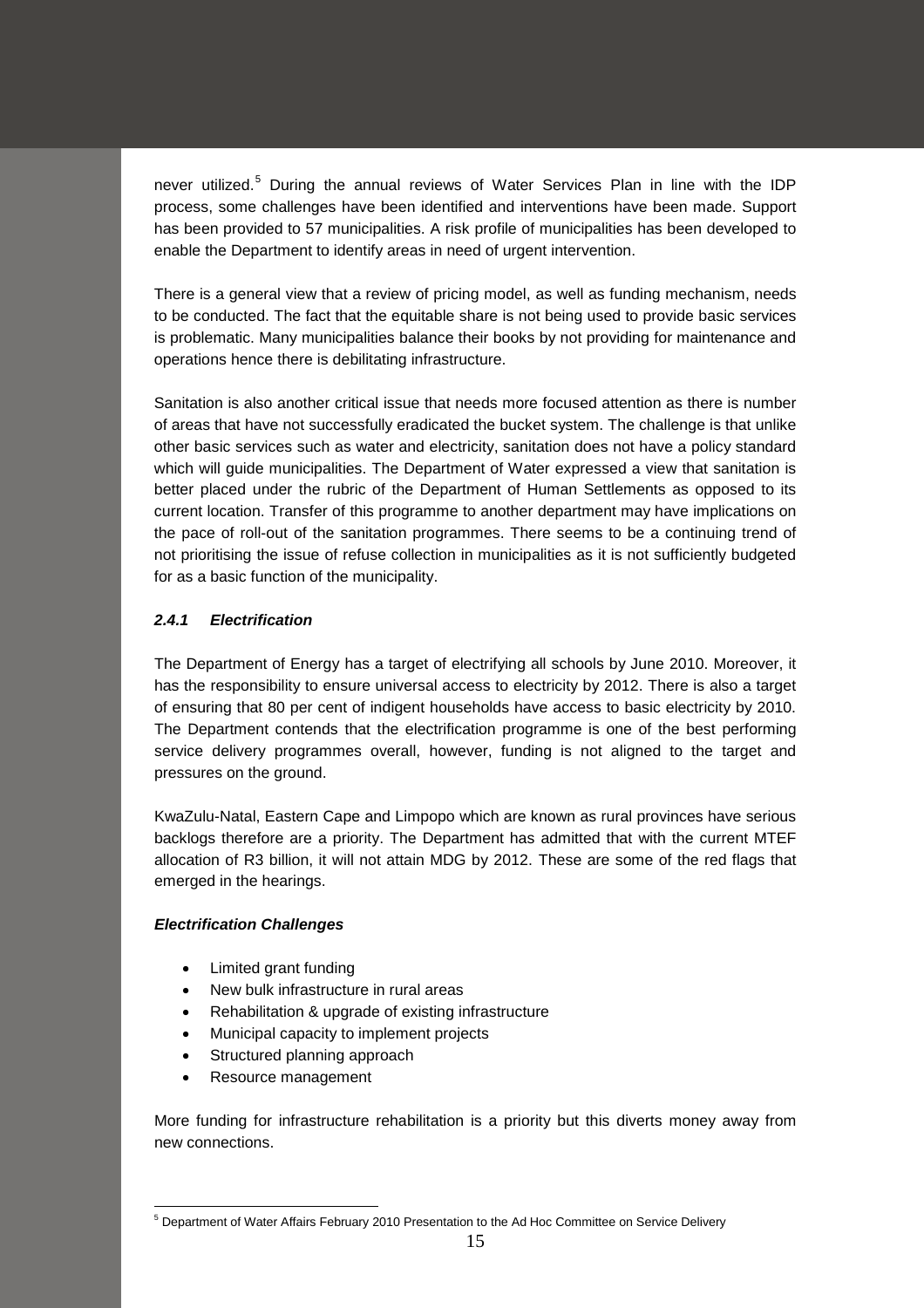### *2.4.2 Housing*

The Department of Human Settlements is confronted by a challenge of migration and urbanisation which results in mushrooming of informal settlements. These desperate circumstances stretch existing resources and increase the levels of backlogs in metropolitan areas. Some of the fundamental challenges of the quality of housing delivery are essentially resultant effects of corruption, fraud, and collusion between contractors therefore the initiative to ameliorate this problem is vital. The importance of coordination and sectoral collaboration cannot be overemphasised to address misalignment of sectoral targets, inadequate state capacity, bulk infrastructure funding, geographic disparities and cost price escalation. Contractors and implementing agents must be held accountable and subject to routine checks. The Special Investigative Unit (SIU) is investigating cases of fraud, corruption and negligence.

Scale of delivery shows that 7,994 projects across the country are either under way or completed.<sup>[6](#page-15-0)</sup> This success needs to be commended and the quality of housing needs to improve in order to remove any blemishes in this process. Some key solutions include accelerated housing delivery opportunities through amongst others accreditation for metros and 21 top municipalities to deliver houses to the people. Access to basic services through alignment of PIG, MIG and housing grants is a strategic point of departure. In terms of the overall housing framework the issue of backyard dwellers needs to be addressed hence Micro-lending for backyard dwellers. There is an expected increase in the Conditional Grant allocation for housing in the medium term.

# **2.5 FISCAL AND FINANCIAL MANAGEMENT**

The Auditor General made presentations on the 2008/09 municipal audit outcomes which indicate areas of improvement as compared to the 2007/08 period. The table below shows a reduction in disclaimer and adverse audit opinion in municipalities and entities.

#### **Consolidated - MFMA audit outcomes 2008-09: Summary of audit opinions\***



Source: AGSA Presentation (12 May 2010)

<span id="page-15-0"></span><sup>&</sup>lt;sup>6</sup> Department of Human Settlements February 2010 Presentation to the Ad Hoc Committee on Service Delivery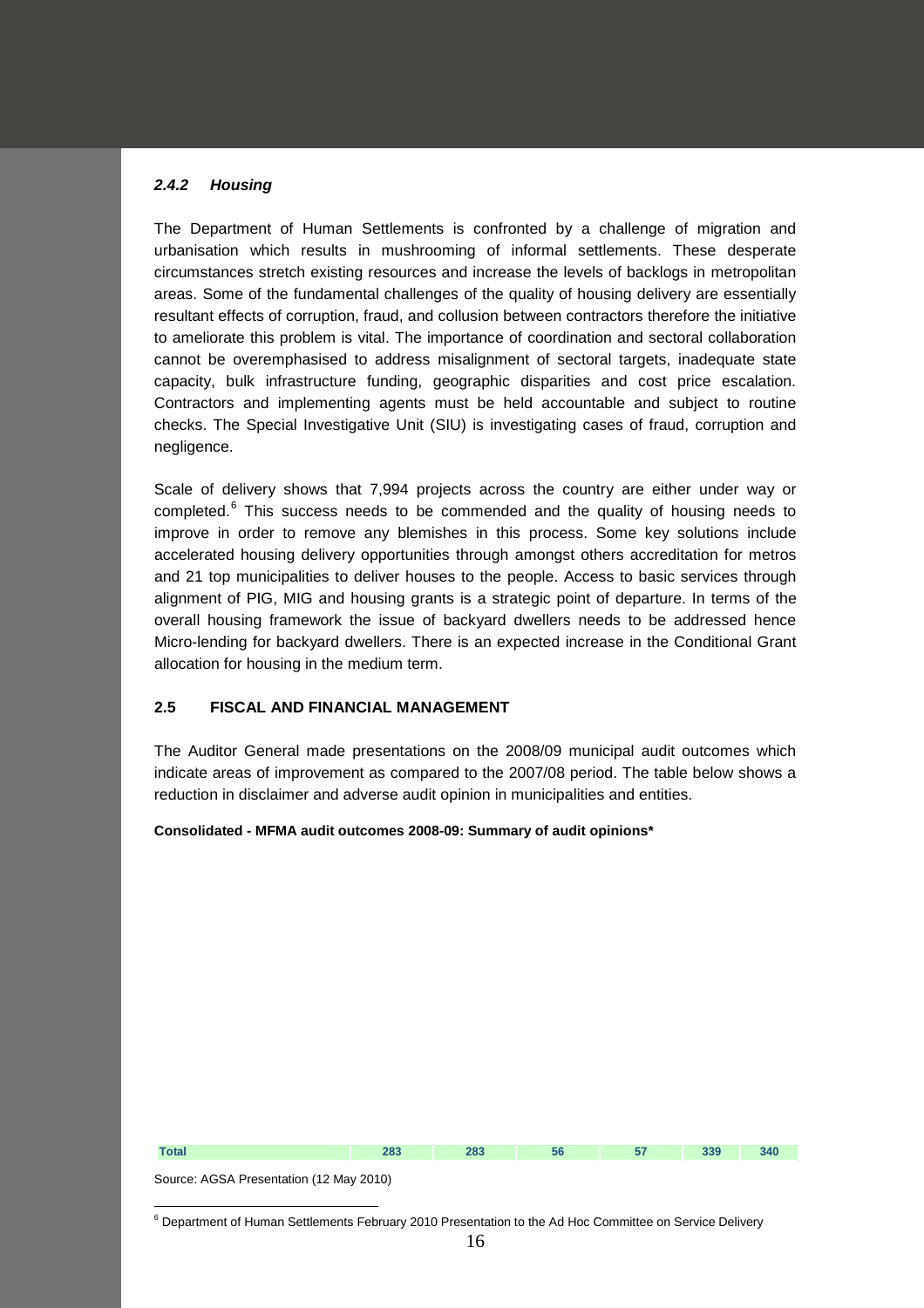There are several concerns notwithstanding the improvements in the audit opinions concerning the perennial problems of non-compliance with regulatory requirements, usefulness and reliability of performance information. These issues need attention in order to improve service delivery reporting. Another critical problem is timeous submission of information and thus cooperation with the AG needs to be improved.

The AG further highlighted several key areas that need attention in order to improve the audit and financial controls in municipalities. These issues are categorised into governance, leadership and financial management.

### *Key governance issues requiring attention*

- Audit committees' financial statement review, performance information review, risk assessment review
- Internal audit scope of work and capacity

# *Key leadership issues requiring attention*

- Tone at the top towards financial management and accounting issues
- Guidance, monitoring and supervision
- Commitment to implement corrective actions
- Maintaining required level of staffing numbers and skills

#### *Key financial management issues requiring attention*

- Preparation of complete set of financial statements on a monthly basis
- Basic internal controls implemented including reconciliations, document safeguarding, measures to prevent irregular, unauthorised, fruitless and wasteful expenditure
- GRAP readiness particularly understanding of requirements as well as skills
- Adequacy of information systems to produce financial statements

The appointment of Professional Inspectors with recognised professional qualifications and experience is necessary. Municipalities will need to be regularly inspected to check whether the MFMA is being fully implemented. These inspectors will report to the National Minister and issue inspection reports. These reports can be interrogated by the municipalities, the provincial government, the NCOP and the Department. An increased role for the National Council of Provinces will bear handsome dividends. The NCOP should also have a role in monitoring Municipal infrastructure grants so that they are used for the purposes for which they were intended.

Standardization of budget tools of all municipalities in order to avail that information to members of the public is another important proposal to simplify financial management for public accountability of municipal councils. Financial reporting has improved but the quality is still a challenge. From a financial point of view municipalities must be addressed in their own merits however, reporting is standardized. Debt collection in rural local municipalities is a serious problem which affects their cash flow. Introduction of Municipal Public Accounts Committees strengthens oversight as well as financial management and accountability.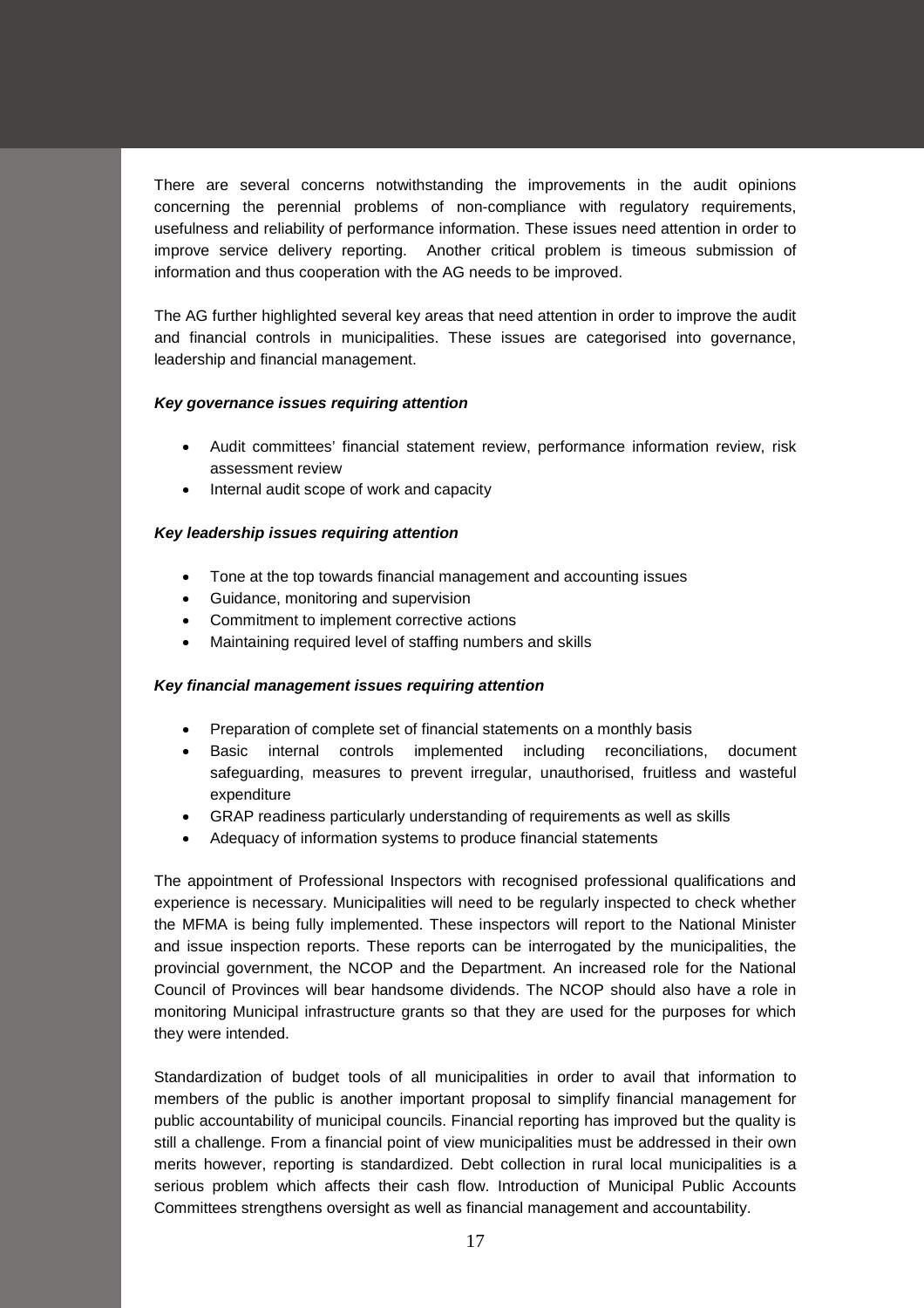# **2.6 INPUT OF PROFESSIONAL ASSOCIATIONS ON FINANCIAL MANAGEMENT**

Electricity distribution should remain with local government to ensure debt collection and financial viability. The current financial reporting requirements prove onerous and this is impractical and diverts attention from service delivery. This was reflected in the Inaugural Intergovernmental Relations report as overregulation. A standardized reporting framework and an information portal for departments to draw from is a necessary remedy. There should be standardized reporting for small and low capacity municipalities with the assistance of National Treasury and COGTA

There is a tendency by upper spheres of dumping projects or fiscal dumping in municipalities without proper coordination which in turn require services from municipalities without having budgeted for such service. For instance, national departments do not indicate during IDP process their intentions and halfway through the year come to municipalities and indicate that they wish to build housing units which require services which the municipality has not budgeted for but it is not ideal for municipality to reject projects from national or provincial government in the interest of community service delivery.<sup>[7](#page-17-0)</sup>

There seems to be general consensus amongst departments and professional associations such as CoGTA, IMFO, ILGM including statutory bodies such as SALGA about the fact that the funding formula for municipalities needs to be reviewed. The grant system has also been criticized for being poorly designed and its skewed distribution that does not favour small rural municipalities which are often faced with severe challenges because of lack of infrastructure which invariably demands more resources to deliver services to sparsely populated areas.

Financial support to the Office of the Speaker and Ward Committees is an issue that needs urgent consideration. This will make the local government system and structures equipped with resources to discharge their duties effectively. Regarding institutional management IMFO argues that MFMA needs to be augmented by regulations pertaining to CFOs because the requirement of appointment of "suitably qualified persons" remains unclear.

# **2.7 COORDINATION STRATEGIES**

It is worth noting that a lack of coordination has been acknowledged as a major problem hampering service delivery. The IDP as a planning tool integrates various key sectoral plans i.e transport, health facilities, spatial development and water services plans, just to mention a few. Evidently, there is no specific model or approach to ensure better coordination, for instance, CoGTA talks about being a single window of coordination, Water Affairs talks about coordination of IGR forums by the Premier's IGR forum whilst Rural Development emphasizes the role of the Mayor in coordinating Stakeholders Council as a coordinating structure. Other people view the Department of Human Settlements as better placed to coordinate as most developments involve the Department of Human Settlements.

It is important for at least a model of coordination to be established ensure synchronization of plans and implementation for effective service delivery. A practical approach that does not

<span id="page-17-0"></span><sup>&</sup>lt;sup>7</sup> iLGM Presentation to the Ad Hoc Committee on Service Delivery (February 2010)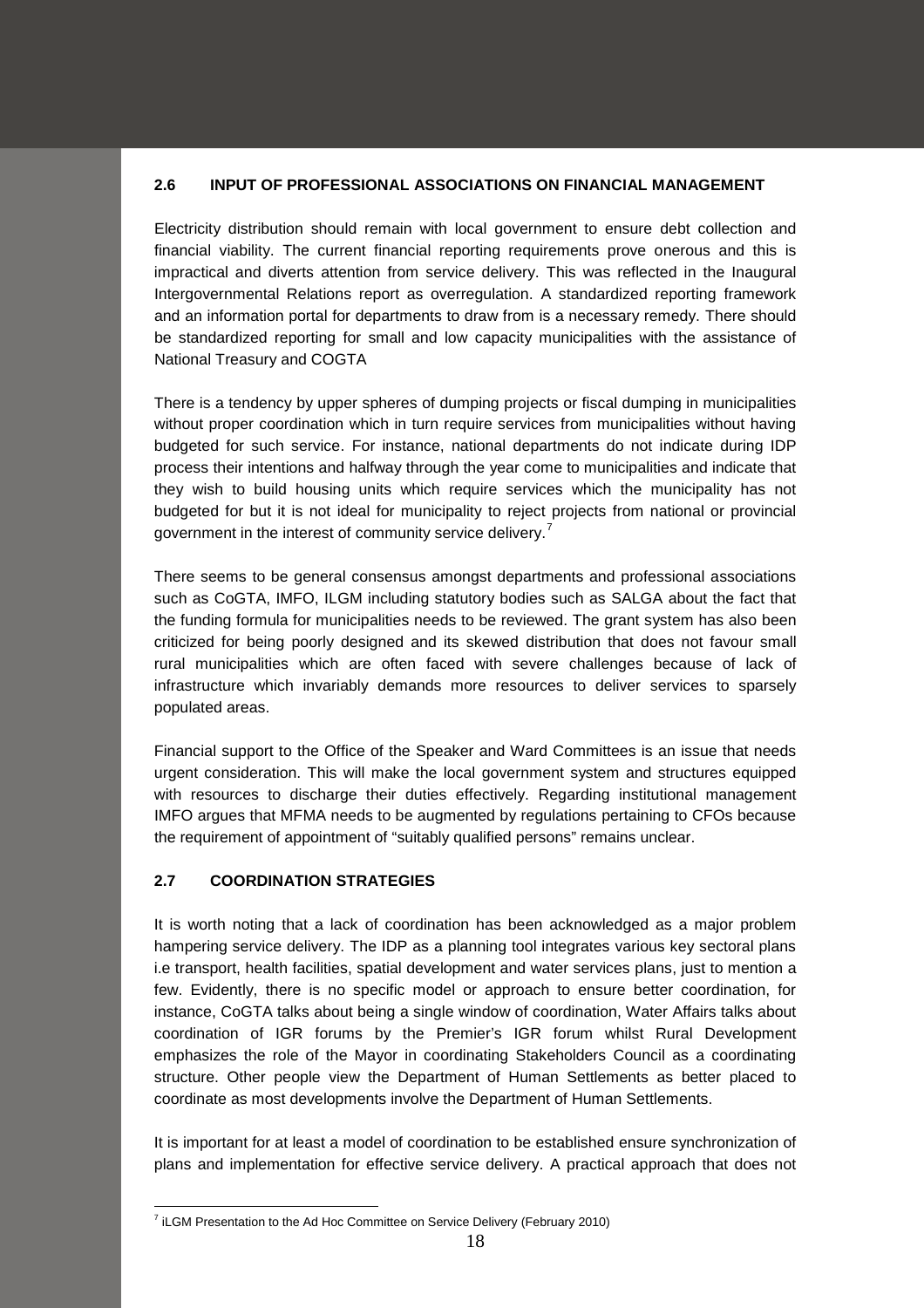necessarily centralize authority but ensures appropriate instruments for coordination are implemented is critical. All government programmes are implemented at the local sphere as it is closest to the people. Coordinating mechanisms need to take that into account and ensure that there is sufficient capacity at that level to coordinate and regularly review and respond to the challenges of implementation as they arise.

# **2.8 DISCORD AND REQUIRED INTERVENTIONS**

Clearly there is a disjuncture between the views of the Department of Energy, CoGTA and SALGA on one hand and IMFO on the other hand concerning the issue of electricity reticulation. The government departments above wish to transfer this function to regional distributors to maximize the economies of scale while IMFO wants to retain this function in municipalities to ensure sufficient revenue collection for municipalities. The Department of Energy asserts that adoption of the  $17<sup>th</sup>$  Constitutional Amendment which will transfer electricity distribution to regional bodies which are referred to as Regional Electricity Distributors (REDs) will assist in removing the backlogs in electricity services. Still on the matter of electricity, it has been established that there are discrepancies in the tariff charges. There is a practice of application of different types of tariffs which create disparities within the system in one municipal area some pay R33 whilst others pay R75. $8$  This is prominent where within the same municipal jurisdiction some areas are serviced by the municipality whilst others are serviced by Eskom.

The current roll-out of Free Basic Electricity (FBE) covers less that 33% because some communities are required to travel to far away points to collect their tokens. Under such circumstances people are forced into a corner where they have to decide whether to spend money on transport to collect their FBE token. Technical expertise is required to expedite the roll-out process and the department is assisting municipalities. There is uncertainty about the effect of the tariff hike requested by ESKOM on the impoverished members of the South African society.<sup>[9](#page-18-1)</sup>

Another controversial issue is the implementation of the Indigent Policies where the register details personal information about the poorest of the poor. Municipalities give the bare minimum and the poor are sent from pillar to post in order to get into the indigent list. Publication of the indigent list or register with personal information may be embarrassing for some and may actually deter people from seeking relief. Regulations of indigent policy require indigents not to operate businesses in their households or have particular assets such as televisions, DSTV etc.<sup>[10](#page-18-2)</sup>

# **2.9 SUMMARY**

The notion of a Local Government Turn Around Strategy is a crucial step in critically identifying persistent challenges in local government however the realization that other spheres need to change their orientation is also very important. The understanding and

<span id="page-18-0"></span> <sup>8</sup> Department of Energy (February 2010) Presentation to the Ad Hoc Committee on Service Delivery

<span id="page-18-1"></span><sup>9</sup> Ibid

<span id="page-18-2"></span> $10$  Empowerdex (February 2010) Presentation to the Ad Hoc Committee on Service Delivery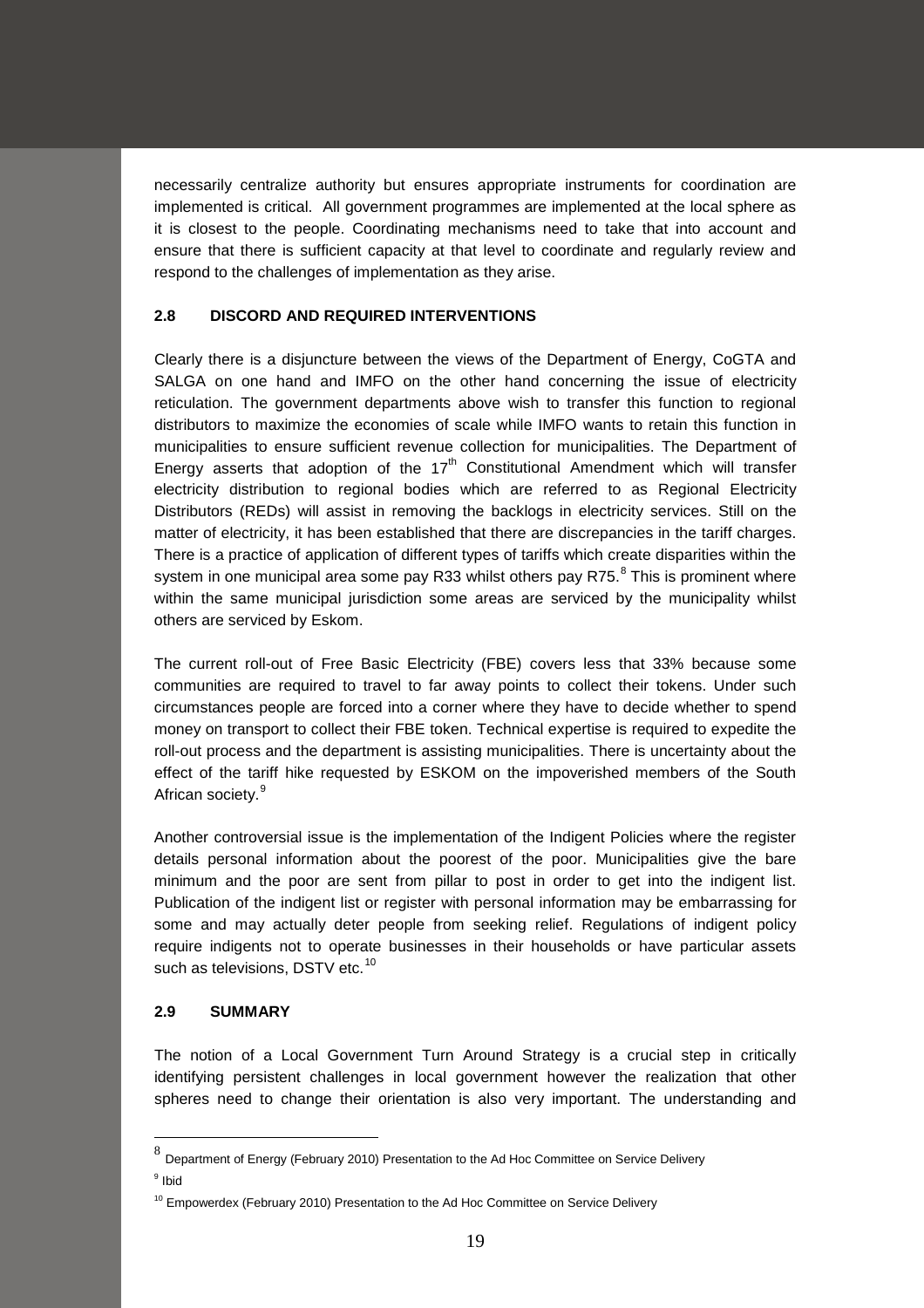urgency of development of tailor-made municipal specific Turn Around Strategies is also crucial to change the prospects of local government. It is important to note that rural development which has been neglected in the past is receiving priority attention particularly in areas such as economic opportunities, transport networks and bulk infrastructure. There is no discord in the need to change the funding formula in order to ensure a bias towards poor municipalities that have severe revenue and resource constraints.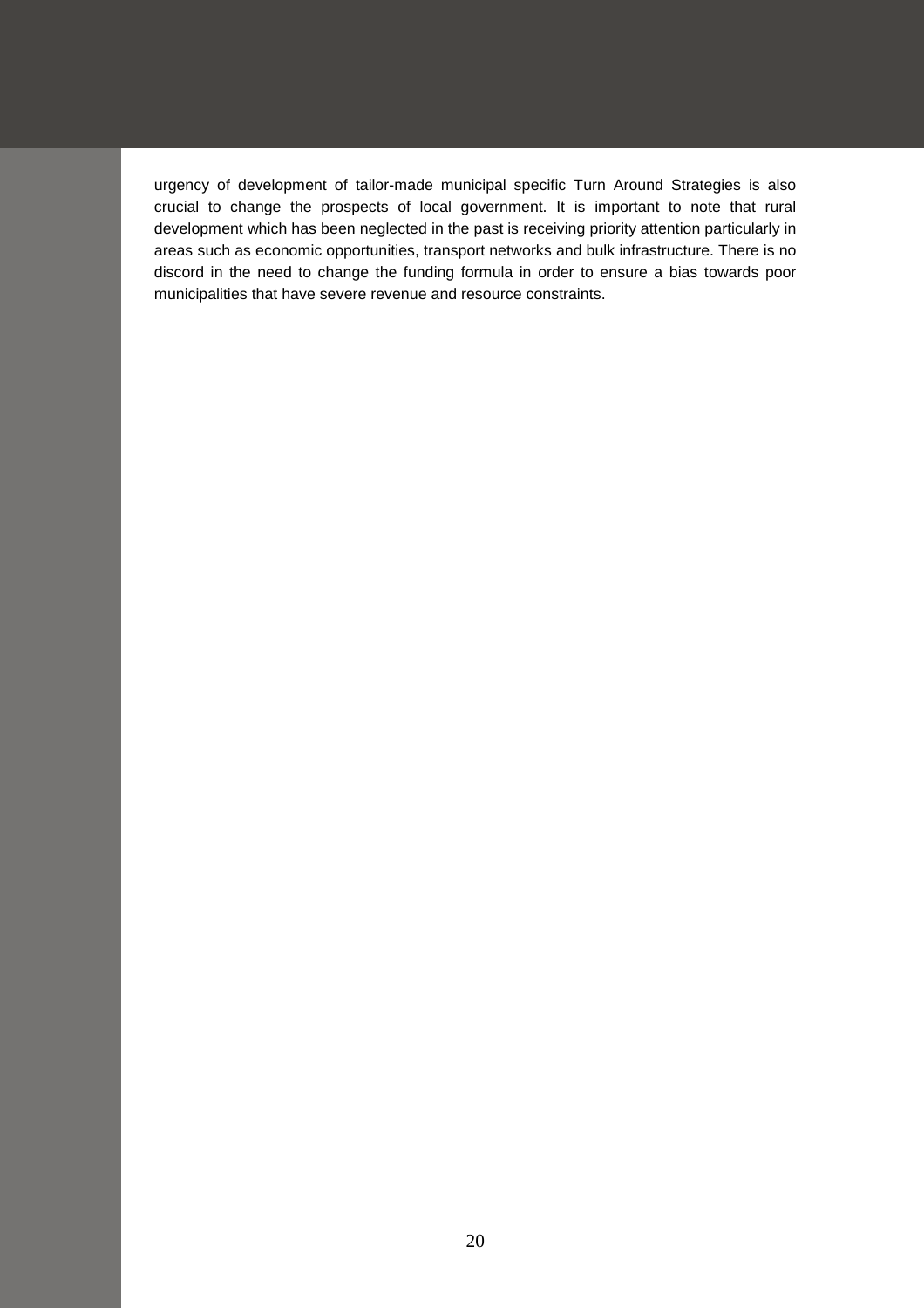# **CHAPTER THREE: EFFECTIVENESS OF GOVERNANCE SYSTEMS**

# **3.1 INTRODUCTION**

This section looks at political dynamics, functionality of IGR structures and ward committees as well as functionality of council and its component committees. Importantly, this part also considers public participation as well as political / administrative interface and local government relations with traditional leadership.

# **3.2 POLITICAL ROLE CLARIFICATION**

The Ehlanzeni District Municipality noted with concern that there is a lack of clarity of political role of the members of the Mayoral Committee because they do not have political control of the departments they head as section 57 managers undermine them and report to the Municipal Manager, Mayor and thus Council. Mayoral Committee members chair council committees where they are supposed to account and the propensity not to convene is higher. It therefore follows that separation of powers needs to be instilled in the local sphere. In addition, section 79 and 80 Committees need to be led by other council members to ensure service delivery and oversight.

There is an aggravating challenge of political infighting which destabilizes municipalities and hampers service delivery. This problem was more pronounced in Mkhondo Municipality which caused serious problems leading to paralysis in governance. In Mkhondo Local Municipality there were two groups one supporting the Mayor and the other aligned to the Speaker. In Thaba Chweu there is serious problem wherein there is a stalemate due to suspension of seven councillors and as a result of this and other political dynamics the Council cannot form a quorum. This is clearly an impediment to governance and service delivery.

In Buffalo City Municipality political infightings, especially among ANC councillors had resulted in 31 of the organisations' 73 councillors in the municipality not participating in the council's activities. When the Committee visited the area less than 10 of the total 81 Buffalo City Municipal councillors participated in the interaction with the delegation. Additionally, the chief whip and Department of Education has sent the municipality to court. "Out of the 89 councillors about 37 councillors were reportedly determined to render the council dysfunctional. There were about 9 councillors who have not availed themselves for swearing in or gave any reason for their reluctance to do so". The Dispatch online newspaper had reported that the Buffalo Local Municipality Council is facing the possibility of being stripped of its executive powers<sup>11</sup>. The infighting within the Buffalo City Municipal Council was found paralysing service delivery within the municipality while tensions between the council and administrators also create unfavourable climate for effective oversight. Within the Buffalo City Municipal Integrated Development Planning and budgeting processes are not aligned with Provincial Growth and Development Strategies and national priorities due to poor participation of sector departments and the broader community.

The current Executive Mayor of eMfuleni Local Municipality in Gauteng, Councillor Mshudulu, was elected in 2008 after a turbulent political process which saw the then Mayor Dikeledi

<span id="page-20-0"></span><sup>&</sup>lt;sup>11</sup> Daily Dispatch (2010)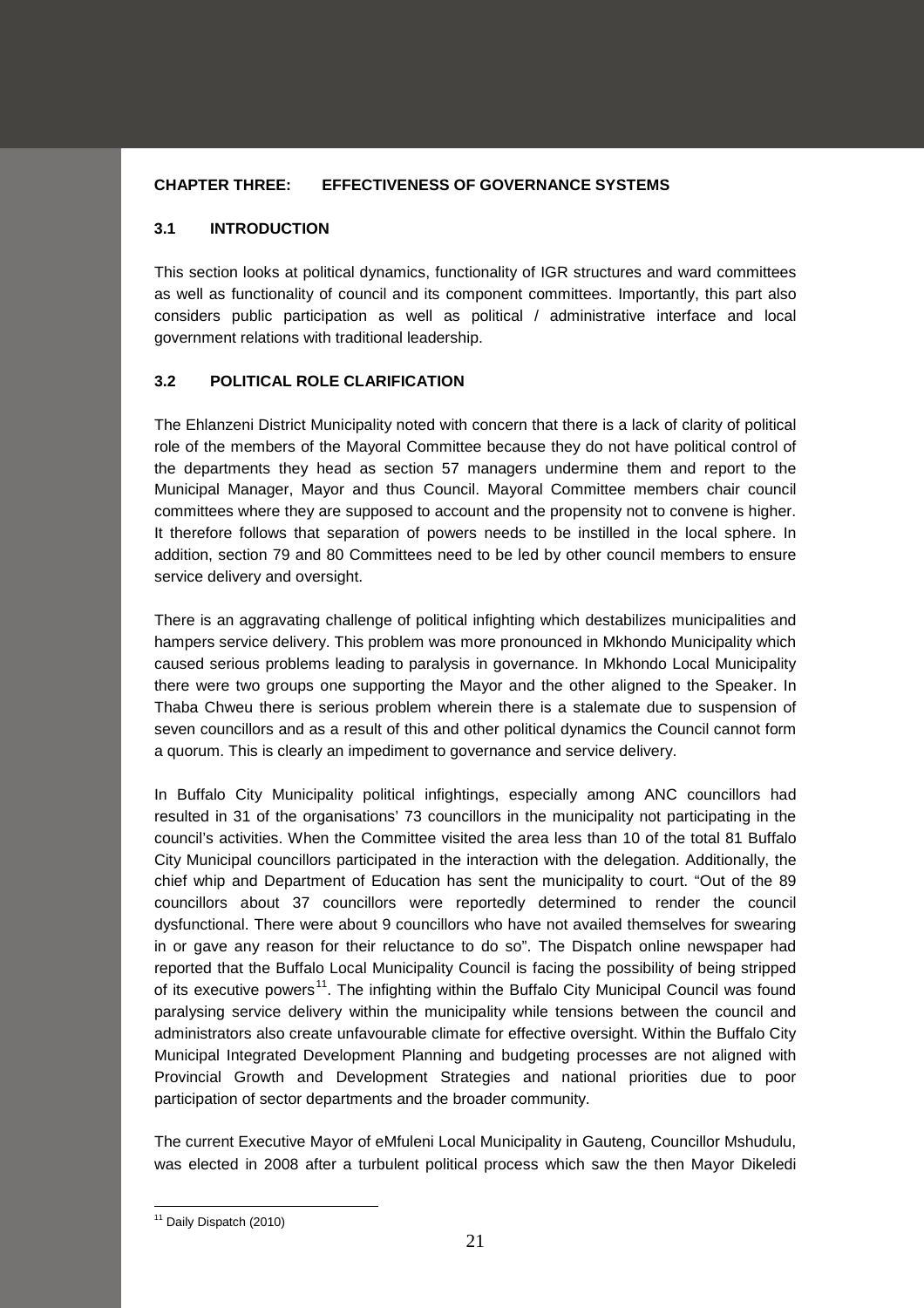Tsotetsi removed and the then Municipal Manager suspended. It does not appear as though there are fundamental challenges at the level of governance and administrative stability. The Executive Mayor points out that there were challenges in the past about lack of alignment between IDP and the Budget and that at an administrative level there were too many acting officials but the situation has stabilized. There are concerns about principles of good governance. This relates particularly to anti-corruption and fraud prevention through measures that encourages and protects whistleblowers. In addition, the fraud prevention hotline is not working.

The fusion of executive and legislative powers in council weakens its oversight functions as oversight is not clearly separate from executive functions. As a result, one often finds that accountability is weakened. SALGA recommended location of oversight powers within the council but with those non-full time councillors so that there could be clearer separation of roles and better accountability, although there is still an ongoing discussion about making ward councillors full-time councillors. SALGA also encourages and supports establishment of Municipal Public Accounts Committees (MPACs) so that the problem of 'referee/player' scenario in the practice of oversight is addressed.

The interaction with traditional authorities is uneven between the two municipalities visited in Limpopo. For example in Thalamela there are regular IDP and Budget meetings with Traditional Leaders. Traditional Leaders are attending Council meetings. Whereas the relationship between Molemole Municipality and Traditional Leaders is fragile and there is no consultation and coordination between these structures.

In the municipalities visited in North West it was reported that the relationship between the elected councillors and traditional leaders and their institutions were found to be strained. There were reports about lack of respect between the institutions and also lack of clarity with regards to roles and responsibilities, especially concerning land and authority over allocation of land for development purposes. The problem of non-responsive leadership in the form of councillors in key strategic positions was raised as a serious concern which fuels protests.

# **3.3 LOCAL GOVERNMENT TURN AROUND STRATEGY (LGTAS)**

The Department of Cooperative Governance and Traditional Affairs (COGTA) has indentified Tswaing in North West as a pilot for the implementation of the 'turn around strategy' for municipalities. The mayor informed the delegation that progress had been made regarding the development and implementation of the strategy. The challenge was that they could not reach expectations set under the strategy, one of the challenges being that a huge percentage of their budget goes to salaries.

It is commendable though that the eThekwini municipality has developed a Turn Around Strategy to change the fortunes of the municipality and deliver services more effectively. The main issues that were highlighted in the strategy included water, sanitation, electricity and coordination among the stakeholder departments. The Department of CoGTA then formulated programmes that address these issues. Furthermore, the issue of high and medium capacity municipalities was identified as a factor that hinders service delivery. It hinders service delivery in that rural municipalities allocated insufficient funds because the allocation is made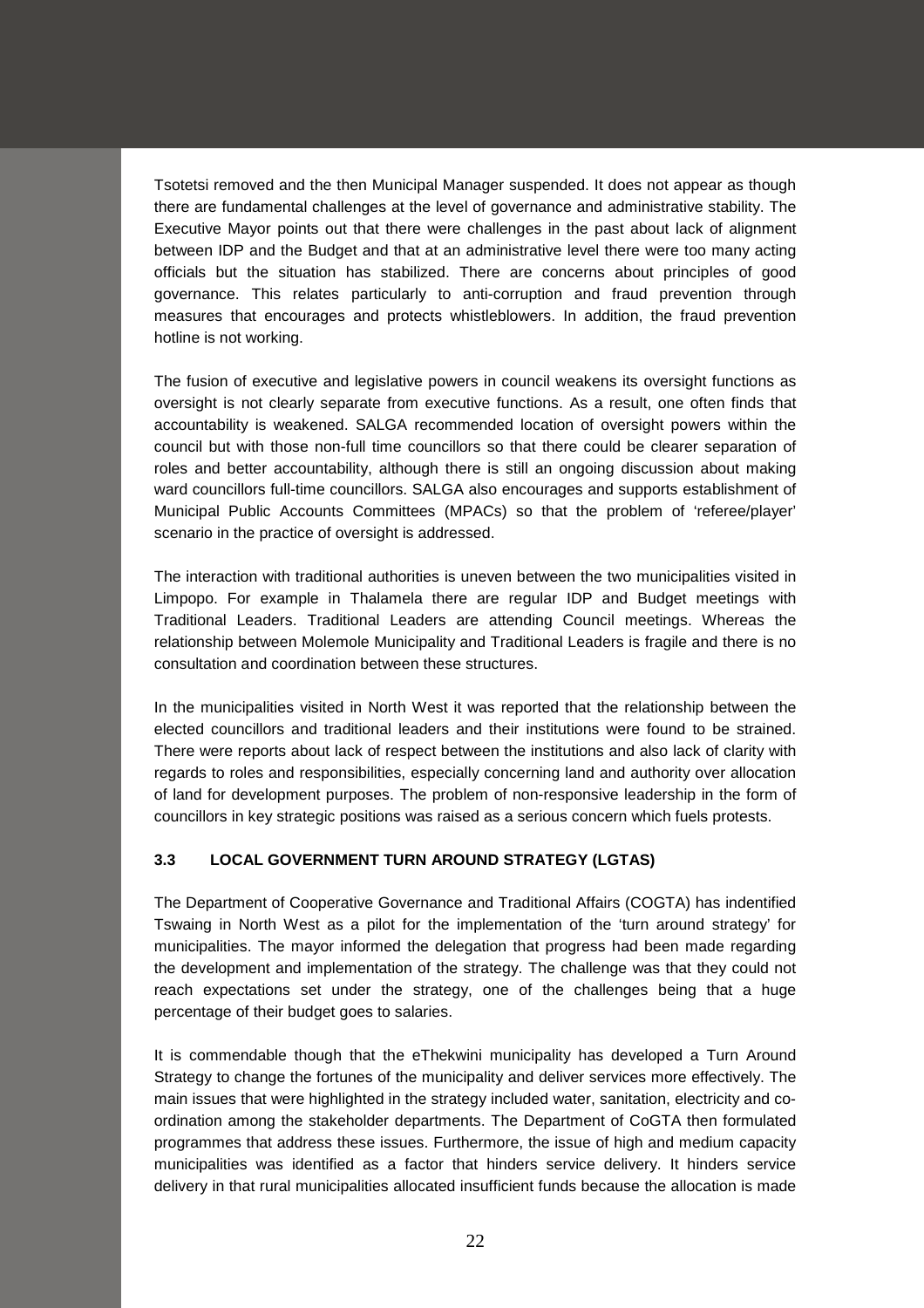based on the population size of the area. This therefore results in poor capacity and limited resources contrary to the situation in urban municipalities.

# **3.4 PUBLIC PARTICIPATION**

The foundation of democracy is primarily the ability of citizens to participate in their own affairs and not only limit the people's involvement to voting every five years. Since the advent of democracy in South Africa there are many forums and structures that have been established to encourage public participation. In this context it is worth mentioning the significance of ward committees as developmental vehicles but there is a plethora of other forums such as school governing bodies, community policing forums and hospital management forums. These public participation instruments are critical for creating governance based on the will and direction of the people.

There are numerous constraints confronting these structures which include resource availability and support. But most critically, in making these structures functional and yield the desired result is the actual participation of the people. There is evidence to suggest that public participation is not optimal. This may be attributed to the perceptions that these structures are not efficacious enough. Complaints particularly from many ward committees revolve around perceptions that ward councillors do not convey resolutions of ward committees to the council for deliberations and considerations. It is therefore important that the Speaker of council must obtain reports from ward councillors in order to ensure that indeed they convene regular meetings and take concerns of residents to council which has vested powers to take and implement decisions. A thorough evaluation of the functioning of the Ward Committees must be undertaken and Ward Committees must have greater statutory authority to exercise oversight over their respective Counsellors. If a counsillor does not report to the Ward Committee in the manner contemplated by Parliament then the Ward Committee should have the right to recall the Counsellor according to a process that will be uniformly regulated. Hotlines should be established to allow Ward Committees and communities to raise grievances with Provincial MEC's and where that is not adequate with the National Department so that timely and thorough interventions can occur.

There is good example in Thaba Chweu of good citizenship where Ratepayers Association and agricultural forum are working closely with the municipality in order to restore normality. These people formed task teams to assist the municipality for instance in financial administration and as a result the municipality was able to implement a billing system. Business community formed an advisory board to interact with municipality which creates a good relationship. The business community agreed to raise funds to repair roads free of charge. In Sabie the business community bought equipment for the municipality such as grass cutters etc.

There is a contrasting picture between the two municipalities in Limpopo in relation to public participation. Thulamela municipality conducts public participation through izimbizos which are also attended by traditional leaders. Whereas in Molemole there are no broader public participation policies and plans, no public communication strategy that has been put in place. In Thulamela all Ward Committees have been established and are functioning. Ward Committee activities are budgeted for and Regular IDP meetings are held at various focal points.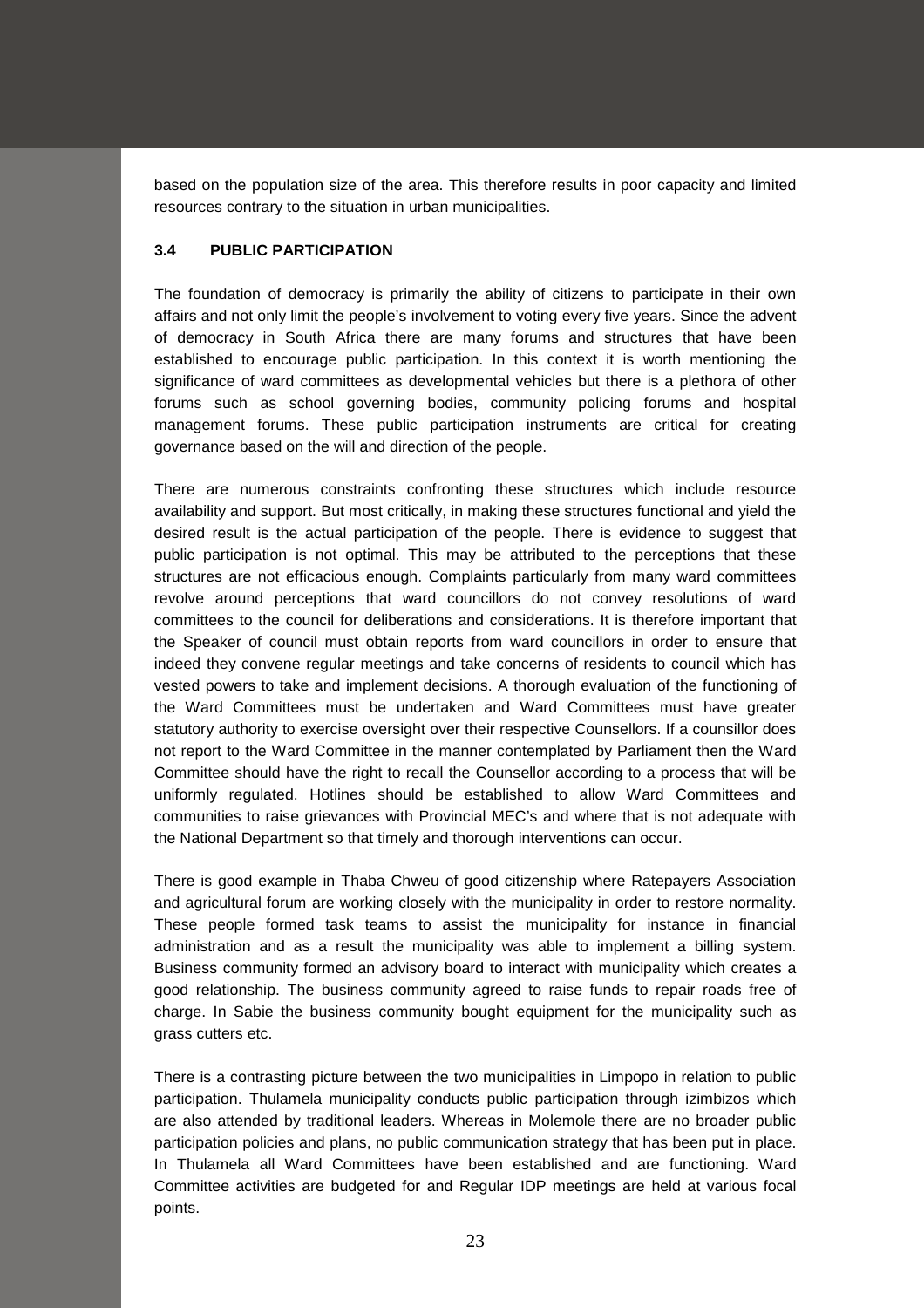### **3.5 INTER GOVERNMENTAL STRUCTURES**

The Constitution, 108 of 1996 recognises the three (3) spheres of government as interdependent, interrelated and distinct and further elaborates on the respect for the integrity of each sphere whilst emphasizing cooperation, support and supervision of the lower spheres. The Constitution also stipulates functions of each sphere and there are overlaps between functional areas of respective spheres. While certain functions are concurrent, other functions fall under the purview of Provincial and National competencies. While respecting the right of each sphere, there should be a smooth interface to allow segments of government to operate in a smooth and seamless manner. The creation of an advisory committee could facilitate this interaction among the three spheres of government. Careful thought needs to be given to the composition of the Advisory Committee so that people with sufficient experience and communicative capabilities are appointed to it. This Advisory Committee should also be charged with the responsibility of evaluating whether the Millennium Development Goals were being achieved within the timeframes that were nationally determined.

With respect to Inter-Governmental Relations in practice, first there is the perennial problem of Departments sending junior officials to IDP forums who have no authority to take concrete decisions. The other concern regarding IGR forums is the fact that Mayors and Municipal Managers Forums function well in Ehlanzeni District however the CFOs forum has collapsed. There is a contention that because local municipalities are autonomous therefore the district municipality cannot compel local municipalities to participate in IGR forums if they refuse. On a positive note, the Ehlanzeni District Municipality seconded a CFO to assist Thaba Chweu to get its finances in order. It is important to underlie this example as it is a sign of cooperation.

In Mbombela there is a tendency of irregular sitting of intergovernmental relations structures for example municipal managers forums and CFOs.

In Thulamela the District Intergovernmental Relations (IGR) comprise of Political IGR Forum and Technical Municipality Manager's Forum. Both structures are functional and they coordinate the activities of local municipality and district municipality.

Intergovernmental cooperation in project initiation and implementation is very important in order to ensure synergy in resource mobilisation and general support and monitoring. There are projects of this nature in both KZN and Gauteng which deserve special mention. In KZN the Ntuzuma Housing Project which was a collaboration between the eThekwini Metro and the Provincial Department of Human Settlement is an important milestone in drawing on collective resources to provide housing and services in an integrated manner. The 20 PTP project is a project that was initiated and implemented by the Gauteng Provincial Government and the Municipality assists in the monitoring of the implementation of the project. A budget allocation of R10 million was allocated to the project for landscaping and furnishing of parks and public buildings. The project at the time of the visit was almost complete and the municipality was about to initiate the maintenance phase of the project.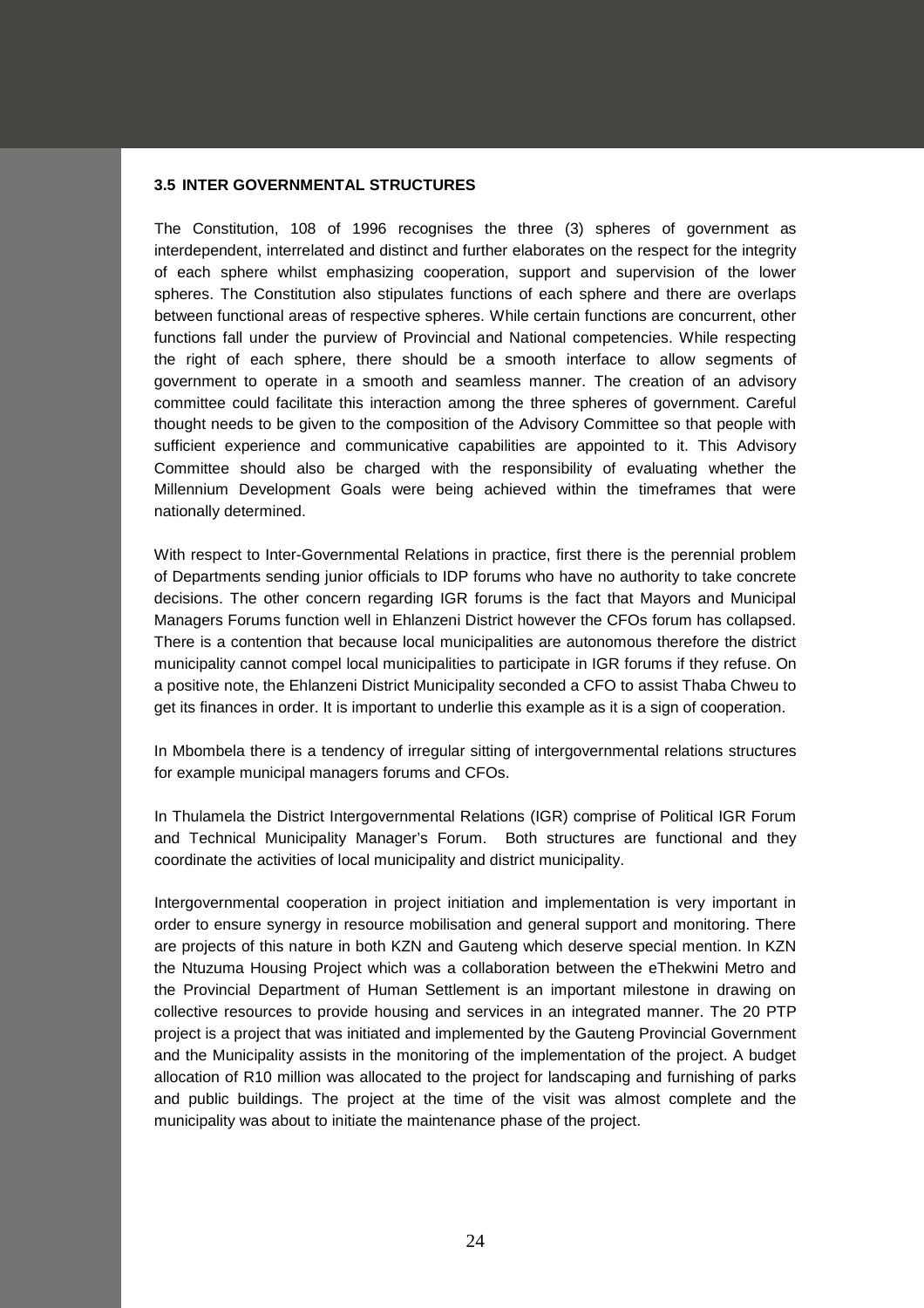### **3.6 POLITICAL / ADMINISTRATION INTERFACE**

In eThekwini Metro the opposition parties complain that senior administrators are pursuing their own agendas and deprive them of information. There is a need to build understanding of the oversight role of councillors. More importantly, there is a need to strengthen communication between councillors and communities. The source of concern for the municipality is the fact that Ingonyama Trust owns 3.3 million hectares of land which requires municipal services for development and yet there is no formal agreement.

Within the Great Kei Local Municipality there is tension within the council, administration and certain sectors of the community such as rate payers association. The tensions might have been fuelled by the recall of the former mayor and the suspension of the previous municipal manager and the subsequent investigations.

### **3.7 SUMMARY**

This section sought to present descriptively the prevailing situation with respect to governance mechanisms. The idea was to present some of the faultlines that need urgent attention but also to reflect on the good practices. It is important to note that the need for clarification of roles between council structures, office bearers and officials is critical as there is paralysis in certain municipalities as a result of political infighting. The issue of intergovernmental debt needs to be attended to urgently and the main culprit is the Department of Public Works. This debt to municipalities is creating an untenable situation and it is important to settle this situation to improve the cashflow of municipalities as well as standard of service delivery.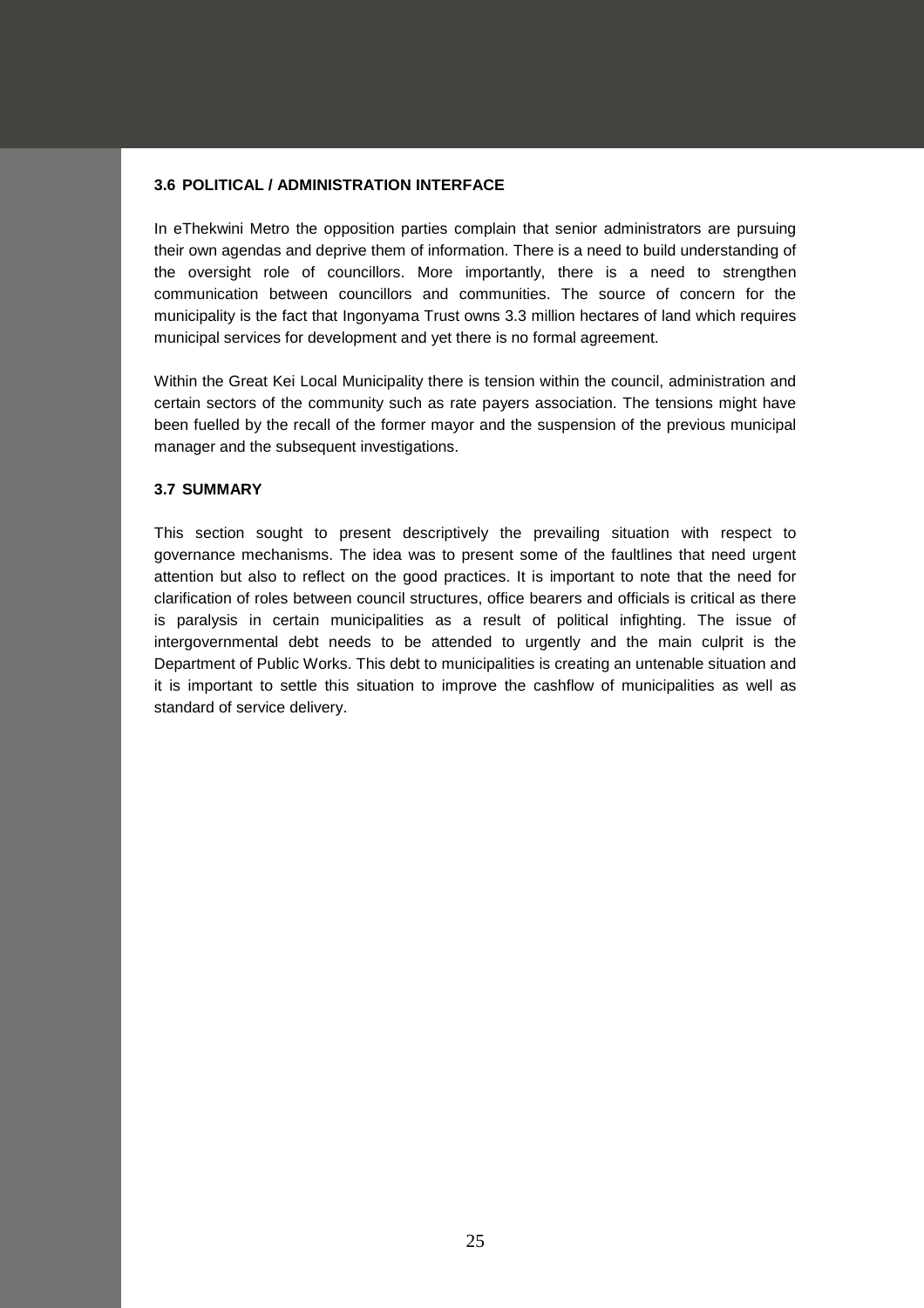### **CHAPTER FOUR: SERVICE DELIVERY**

### **4.1 INTRODUCTION**

The purpose of this section is to outline the state of service delivery in municipalities against the backdrop of Millennium Development Goals (MDGs) and most importantly provision of bulk infrastructure ie water, sanitation, electricity, roads etc. For various reasons, there is an enormous challenge which is perpetuated by people settling in privately owned land which cannot receive services based on the fact that Eskom and municipalities do not service private land. This situation therefore deprives desperate communities of basic services and human dignity. A solution to this situation is urgently needed.

### **4.2 STATUS AND PACE OF SERVICE DELIVERY**

In a candid assessment of the state of service delivery by the Administrator in Mkhondo, Mr Khoza, stated that, "Waste collection is also another area where we have severe backlogs and there is lack of capacity but this will be fixed". The same can be said about the Buffalo City Municipality. The refuse removal is also not done on a regular basis, and illegal dumping is found in almost every corner of the informal settlement. The situation was deemed to be a potential cause for health hazards.

The City of Cape contends that on the service delivery front, 116 883 households in informal settlements were provided with access to basic levels of sanitation, that is, 100% access to water and 26.6% reduction in water demand. However, some of the major challenges included: increasing urbanization and shifting rural poverty, skills mismatch in economy, infrastructure backlogs, funding growth of infrastructure, unavailability of land for residential purposes, lack of resource to match the demands, safety and security, bureaucracy of legislation (compliance driven approach to service delivery) and global warming (rising sea levels).

In terms of other service delivery concerns there is a challenge of providing services in privately owned land. This has been emerging in various areas across the country. Municipalities and Eskom do not extend services to privately owned properties. As a result people who reside in land that is privately owned are deprived access to basic services. The City is being accused of selling the little land available to private companies. The case in point is the piece of land at eMfuleni which was sold to a railway line company. The area known as Baden Powell was promised to be an area to relocate most of the people from Kayelitsha. However the challenge of overpopulation in Khayelitsha has affected this area. The area called Doorenbacht in Du Noon consists of large hectares of privately owned vacant land. This is an open land available, which the city can use to build houses for the people of Du Noon. However the city finds it difficult to buy the land because of high and exorbitant prices from the landlords.

There are good examples that are worth mentioning where for instance in Thaba Chweu the municipality initiated a street lighting and pedestrian walking in order to prevent road accidents as well as reduce crime. This route became safer for the residents and workers who walk from the nearest township to town. The municipality also initiated a housing project with Mpumalanga Housing Finance but unfortunately the contractor ran out of funds to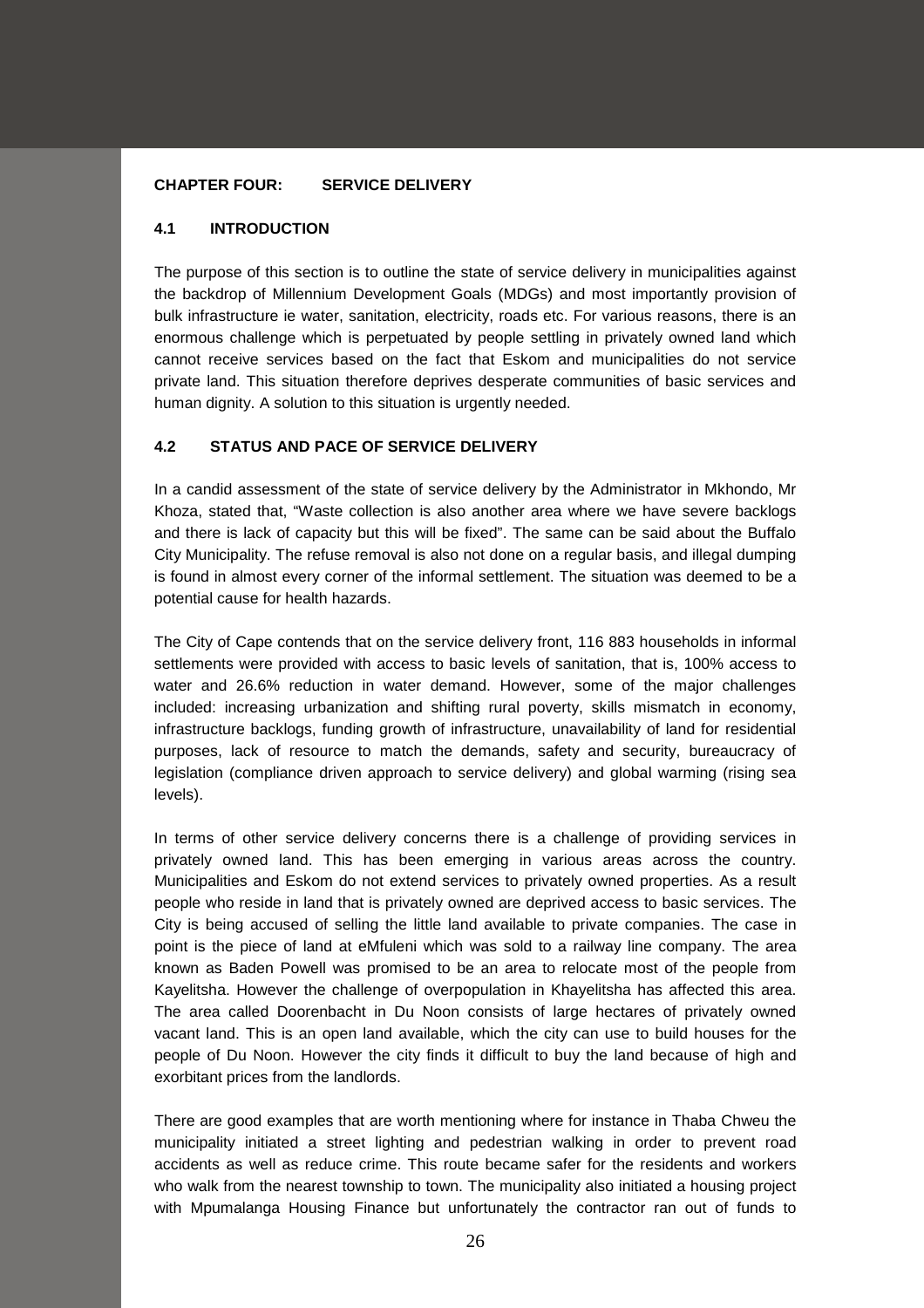complete the project. It must be stressed that housing is one of the major areas of discontent pertaining to the quality of RDP houses as well as the pace of housing provision. There seems to be a major challenge with the fact that housing is not a local government competency therefore the province appoints contractors and municipalities are responsible for the allocation. There are a couple of problems with this scenario, firstly provinces need to monitor progress as well as verify that standards are met before making payments which sometimes does not happen. Secondly, mainly because municipalities are responsible for allocation residents therefore demand housing from municipalities and charges of corruption of housing lists are prevalent.

# **4.3 INTEGRATED DEVELOPMENT PLANS**

Municipalities in South Africa are expected to use the IDP as a strategic plan for future developments within their areas and the IDP is also expected to promote co-ordination between local, provincial and national government since different spheres of government are encouraged to work in a co-ordinated manner to tackle the development needs in a local area. This coordination is not visible within all municipalities visited in this province.

There is a lack of coordination amongst different key stakeholders facilitating service delivery. For instance, Thulamela Municipality officials reported that they always invite government departments and other stakeholders to attend Integrated Development Planning (IDP), however, government department and other stakeholders do not attend. There is no coordination between ESKOM and local government. For instance, the district mayor reported that he did not know ESKOM' program to connect electricity in Thulamela, however, ESKOM representatives told the Ad Hoc Committee that it was working to connect electricity to 1500 households that it identified back in 2002.

Within the Buffalo City Municipality integrated development planning and budgeting processes are not aligned with provincial growth and development strategies and national priorities due to poor participation of sector departments and the broader community

### **4.4 MILLENNIUM DEVELOPMENT GOALS (MDG) PRIORITIES**

#### *4.4.1 Housing*

There is a housing backlog of 37500 houses in Thulamela. Some houses have been left incomplete. Some houses remain unoccupied since their completion in 1998. The Council is doing audit of all houses built to determine the exact number of incomplete houses or unoccupied houses. The audit process will help the Council to track the beneficiaries of unoccupied houses. Some houses are poorly constructed, licking and some are built with single layer bricks. These problems were verified during the Ad Hoc Committee's oversight visit to Mtititi Housing Project.

It is also important to note that in Thulamela some of the houses have been converted into tuck shops and are not used for accommodation purposes. There is a similar problem in Molemole where people are actually renting out the RDP houses particularly in the area known as Magwadi. There is a challenge of unoccupied houses which are vandalized while some are occupied by foreigners.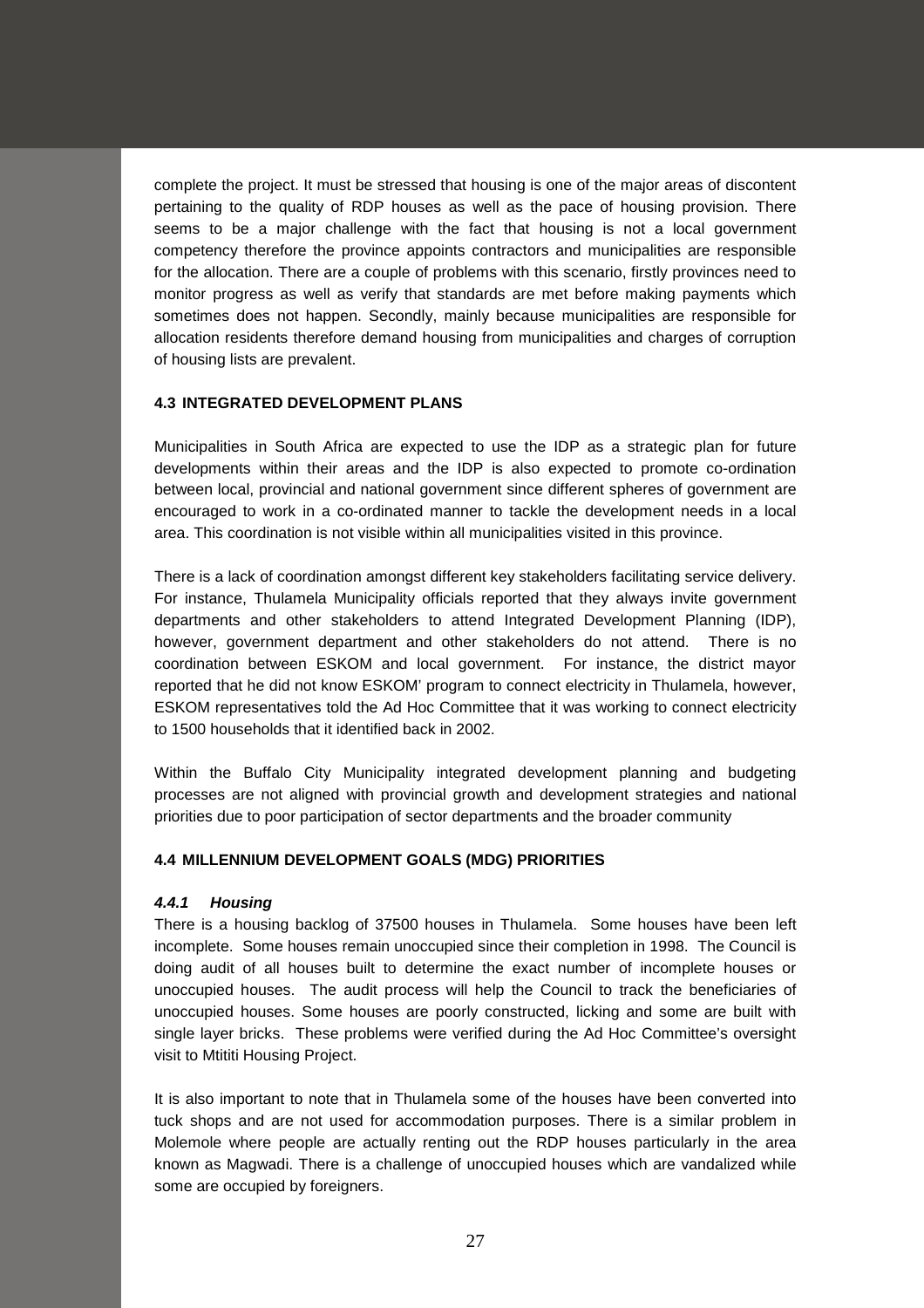In Thulamela, Mtititi Housing Project group poor people together in one place, houses were not built where beneficiaries live with their families or where they want to stay. Therefore, beneficiaries are not occupying their houses Mtititi. Mtititi village is classified as a place for the poor; therefore, beneficiaries are not occupying their houses because they don't want to be classified as poor. For instance, the beneficiary of one unit in Mtititi removed the roof of his unit and took it where he/she stays with the family in the community. It is evident that Mtititi Housing Project was poorly planned; there is no water in the area. Therefore, the residents have to walk long distance to fetch water.

In Molemole there is prevalence of housing projects that are incomplete. Based on this reality the municipality has hired high capacity contractors to complete the houses. It is anticipated that 200 housing units will be complete by the end of the financial year.

Over the last ten years, government built low-cost houses in DuNoon in Cape Town and no title deeds were given to the owners. Majority of those houses are occupied by people who are not bona fide beneficiaries. The City of Cape Town was conducting a survey to identify *bona fide* beneficiaries. Due to party political tensions, the process the city found it difficulty to complete the process on time. The sub-council confirmed that 80 people living in 'RDP' houses in DuNoon were not *bona-fide* beneficiaries.

The public hearings in Khayelitsha raised issues relating to lack of housing and the bad conditions under which residents live. These challenges relate to the following:

- The slow delivery of the houses for the people who have been evicted from Joe Slovo settlement and had to be relocated temporarily in the Delft area.
- Some people in the areas such as Khunqu, Taiwan, ward 93 and ward RR in Site B are living in shacks built in swampy areas, these areas are prone to natural disasters characterised by devastating floods.
- In the area known as RR, people have been evicted and their houses/shacks were demolished. The aforementioned residents were promised decent houses in the Delft area, but no houses delivered yet.
- Some of the houses built in Mitchell's village are of poor quality; the size of the houses has been reduced from the original plan of 40+ square meters, and the existing structures are now 36 square meters. These houses have one tap and toilet that is build close to the kitchen. Community members blame this to poor planning.
- Backyard dwellers in Khayelitsha do not have enough land to accommodate the growing population, hence Khayelitsha is over populated. This has led to overcrowding which resulted to diseases such as Tuberculosis, children being vulnerable to rape and other crimes. This matter requires intervention of the National Minister because the backyard dwellers and the community have lost confidence in the city's administration.
- Some people occupy the houses without having title deeds, and in some areas owners of the houses are not even residing in those houses. People have applied for title deeds for more than two years, but there is still not response from the ward councillors.
- Alleged corruption and nepotism of councillors who are selling houses and allowing residents to occupy houses without title deeds and affidavits required in the process.

The other key problem besetting the eMfuleni Local Municipality is the sewerage spillage into the Vaal River which poses a serious health hazard for the residents. A sustainable solution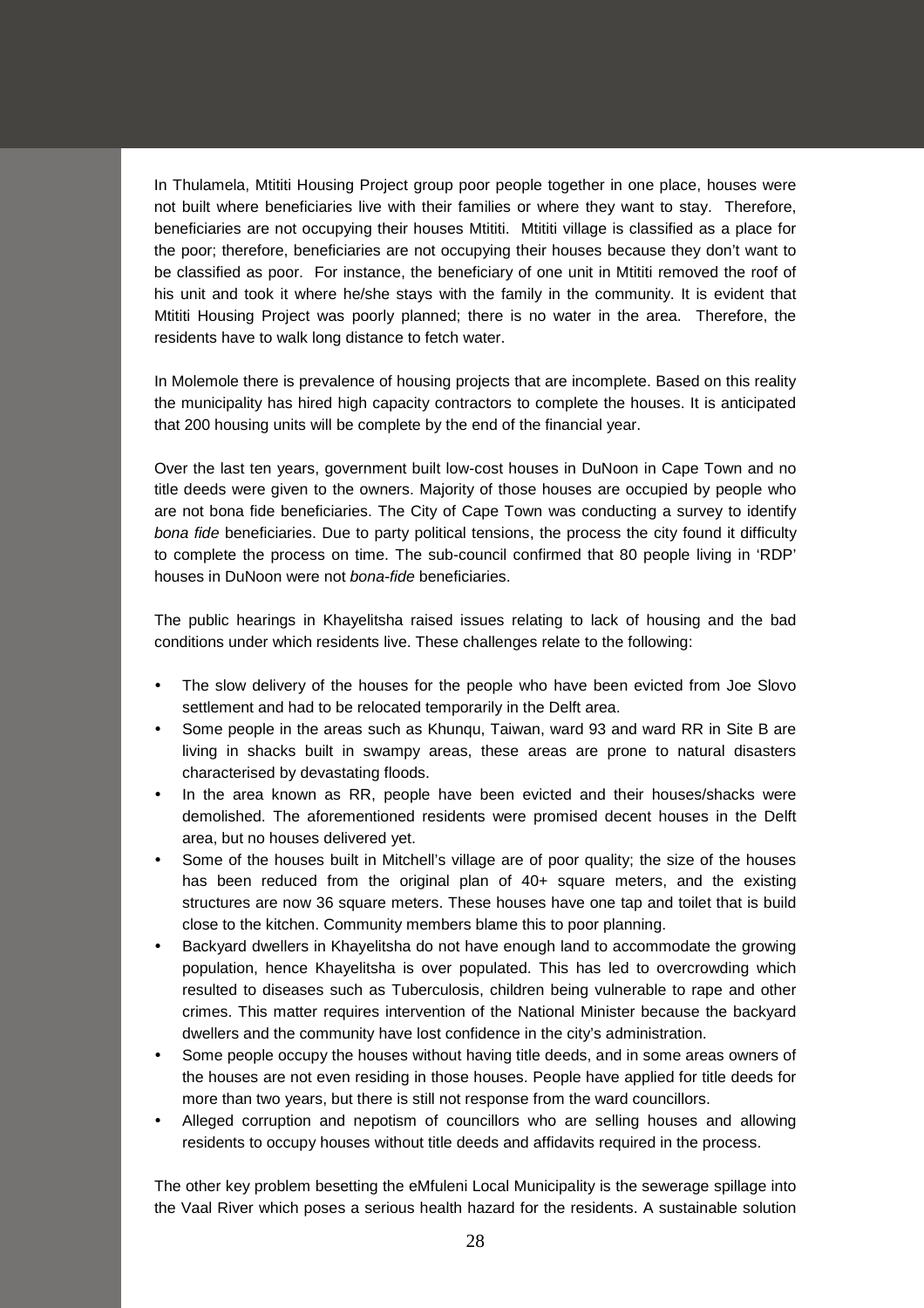is necessary in order to avoid the continuous clashes with the community which often ends up in court.

There is a horrific example of inhumane conditions in which residents within the Emfuleni Local Municipality find themselves. This example is KwaMasiza Hostel which is said to be under private ownership which means the municipality and Eskom cannot provide services such as water, sanitation and electricity. Approximately 1500 people live in squalor, sewerage flows from top floor to the ground floor and it flows in surface of common areas. As a result diseases such as Tuberculosis and Malaria are common. Electricity cables are floating between buildings and on the ground which is a life threatening situation. The Hostel used to be under Iscor but is currently owned by Vicvar PTY 20 LTD. This is an untenable situation which demands urgent intervention even if it means expropriating that area in the public interest, if a partnership

#### *Ntuzuma Housing Project*

The project was proposed and planned for prior 1997 but due to unavailability of funds from provincial Department of Housing it was put on hold. The eThekwini municipality revived it in 2006 due to an urgent need to provide housing to the community of Ntuzuma D area. The project was also used as slums clearance plan for the beneficiaries of Ntuzuma D phase 2 and 3 within the Lindelani, which forms part of the Inanda area. The development includes the installation of bulks services, internal services and construction of 690 low income top structures. All the internal services and bulk water have been completed. During the time of the visit 95% of bulk sewer was completed. 492 single storey houses were completed and 108 double storey semi-detached units completed. The project is funded by the provincial Department of Human Settlement through Project linked Subsidy, amounting to R57.5 million. Additional R18 million was made available by the municipality as a top up for the internal services only.

#### **4.5 BULK INFRASTRUCTURE**

This is a serious challenge in Mpumalanga and as such it is an area that demands serious attention. Provision of basic services such as water, sanitation and electricity are key challenges. With regard to provision of basic services the main challenge specifically in Ehlanzeni is water reticulation and installation of boreholes is also a challenge due to poor quality of ground water. An intervention that was initiated to supply water was provision of 'Jo-Jo' tanks in Hazyview however this creates challenges where it becomes a replacement for bulk water supply and adequate reticulation.

One resident raised a litany of problems regarding failure to deliver basic services in Mkhondo Municipality in the following manner:

*Water supply and roads are in a bad state. In Burgersdorp the reservoir is dysfunctional and there is still no water. There is no refuse collection or waste management and our streets are dirty. We do not have RDP houses, why are houses not built?*

Maintenance of infrastructure budget is there but is not enough given the rapid growth of Nelspruit and aspects of sewerage plant amongst others need to be constructed. In Dipaleseng one Councilor made an admission that the municipality lied to the province in its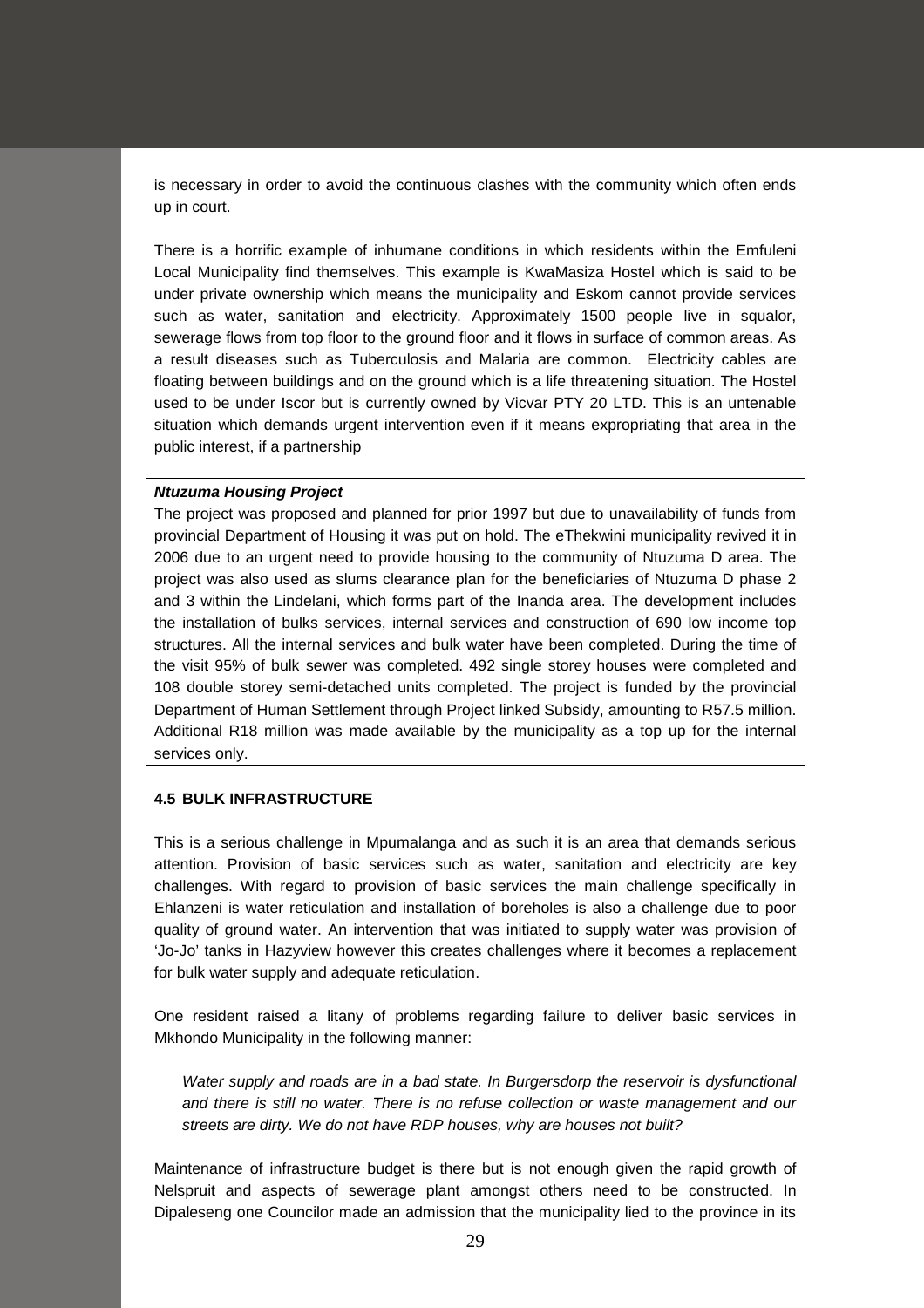reports indicating that the bucket system had been eradicated whereas people are still using bucket system. Even in Mkhondo in an area called Amsterdam residents still use the bucket system. This indicates that there are still persistent challenges regarding sanitation in many parts of the country and by implication attaining the MDG in relation to sanitation may prove difficult to achieve.

# *4.5.1 Roads*

Regarding rolling out infrastructure there are charges of poor workmanship particularly in Dipaliseng. It must be stated that poor workmanship in infrastructure costs double the original amount in order to fix the defects. In Mkhondo there was a bus and taxi route project wherein the contractor only dug a trench even blocking some residents from accessing their homes. This contractor was paid the full R13.8 million from the Municipal Infrastructure Grant (MIG) funding. This is a clear case where supply chain regulations were violated by processing payments without verification of work undertaken. It would cost double the amount in order to complete the project. It is clear that the unscrupulous contractors need to be brought to book.

Most roads are gravel that needs constant upgrading. Most of these gravel roads are in bad condition and they lessen vehicle lifespan. Public transport system has been neglected and needs huge maintenance. The Molemole Local Municipality has a 100% spending record on its MIG.

During the public hearing at Malamulele, the community raised concern that Thulamela Municipality development programs were skewed in favour of Thohoyandou/ Venda speaking areas. They complain that all development was channeled towards Thohoyandou while other areas were being neglected. They cited the issue of poor roads in other areas while Thohoyandou has a tarred road.

In Gauteng Eighty percent of the roads in eMfuleni are not tarred. To address this municipality made a decision to initiate roads and storm water projects. The municipality was finalizing a Master Plan that will address infrastructural problems.

# *4.5.2 Water*

It must also be noted that whilst South Africa is a water scarce country there are areas such as Thulamela and Molemole where water consistently and unnecessarily leaking from the taps, which is wasteful. There is a challenge of shortage of water for irrigation and livestock. The construction of Nandoni Dam plant in Thalamela municipality has been delayed because the contractor has not been installing correct pipes identified by the department. The matter is being investigated. Boreholes will be installed as an alternative relief where there is no water. Shikundu Purification Plant is blocked; therefore, it is unable to purify sufficient water for the community. In Molemole municipality there is a serious challenge of theft of water pump engines, high rate of illegal water connections. Water pumps in this municipality remain inadequate for sufficient and sustainable use by the community.

North West municipalities are confronted with a problem of inadequate water to supply the whole community in particular the municipality of Ramotshere. Since 1994 the municipal has been facing water shortages. The community members in the municipality of Ramotshere are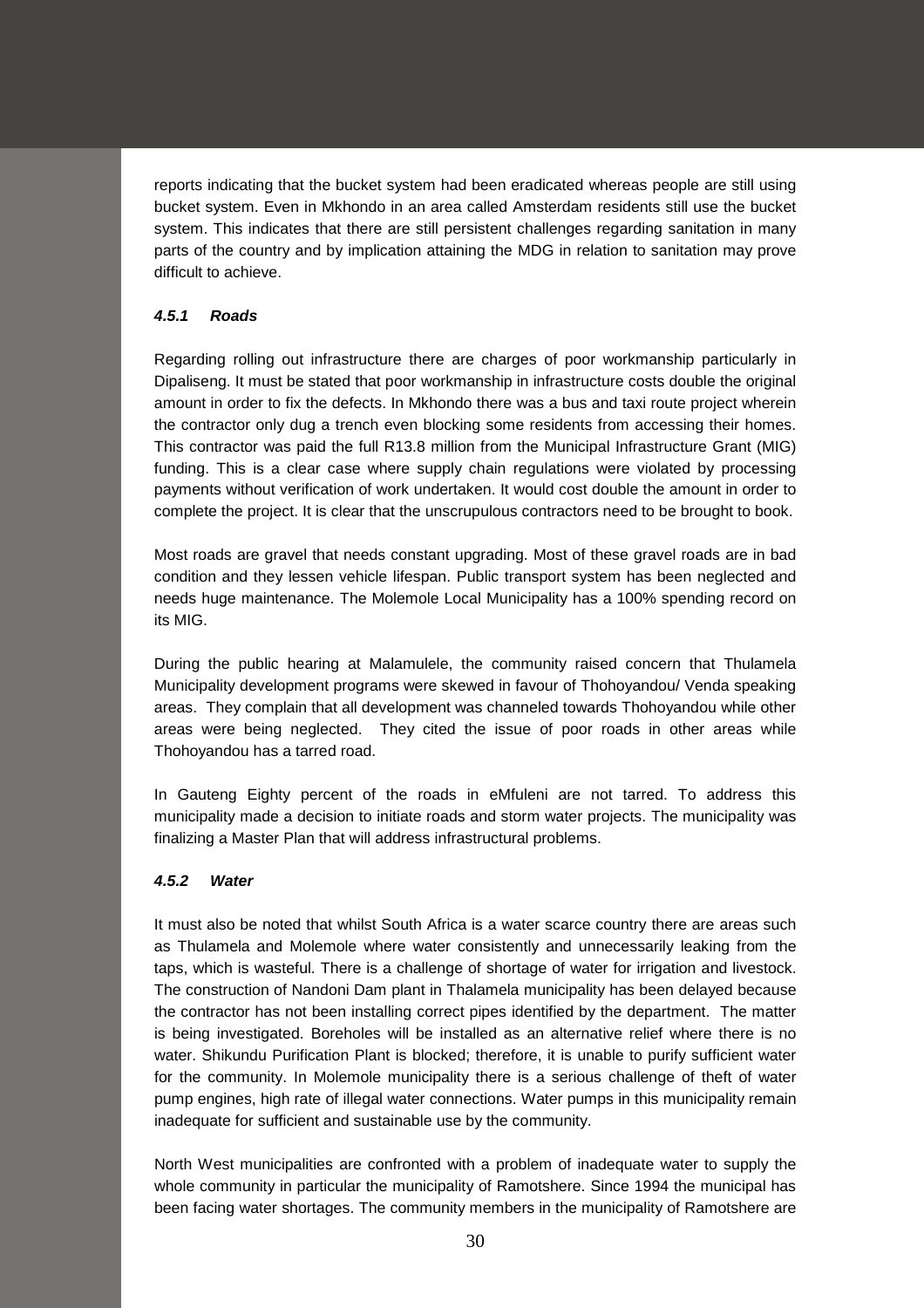currently relying on boreholes. The problem of water is costing farmers as they currently depend on windmills to sustain their livestock. Although the municipality made some strides through provision of water tanks, there is currently no effort from the municipality to help vulnerable farmers with water dams. Although there are some water projects existing, the department of water affairs need to intervene and expedite progress.

In Thaba Chweu in Mpumalanga the water pipeline distribution system is outdated and this causes regular pipe bursts and leakages. The water reservoir and water treatment system is running at full capacity and cannot accommodate any further development. On the other hand in Mkhondo the bulk line was not constructed according to specification as there were leaks.

In Great Kei Local Municipality the water pump is often closed because of a leaking water pit/reservoir. When it is full, the water always moves closer to the houses. The water pit/reservoir requires urgent repair. Most villages do not have toilets and people use the open fields to help themselves.

In eMfuleni in Gauteng the pump station supplying water to Sebokeng Township is running beyond capacity due to population growth. It was explained that construction to increase its capacity had been started.

The challenge of water and sanitation is confronting the majority of residents in both Du Noon and Khayelitsha. The public hearings revealed the following concerns:

- Lack of water and sanitation posed a threat to the health of residents of DuNoon and Dooringbacht. Residents were compelled to use communal toilets which were not regularly maintained, the drainage system was often blocked.
- The residents of Khayelitsha and some parts of Mitchell's Plain complained about the water cuts by the City of Cape Town, the water meters they are receiving on a daily basis do not carry over to the next day even if one has not used all the litres provided on a particular day.
- People residing Ward 93, RR in Site B and Site C are still using the bucket system, these are in the form of small containers called Pota Pota`s which are inside the houses. These are collected on three-day basis.
- In the Harare area the residents are using open toilet system (Blanket Open Toilets) where they cover themselves with blankets just to hide from people who are passing by on the street.
- The lack of decent toilets and water in the informal settlements has an adverse effect on the health of residents and exposes them to sicknesses such as TB, Malaria, etc.
- The residents have complained that these Pota Pota, Blanket/Open toilets and Mshengu toilets are not well maintained by the private companies responsible for providing such services.

# *4.5.3 Sanitation*

The issue of sanitation is of great importance and in Nala Local Municipality in the Free State, there is lack of proper waste-water treatment plant and bulk infrastructure is the main challenge regarding eradicating the bucket system in the municipality and the relevant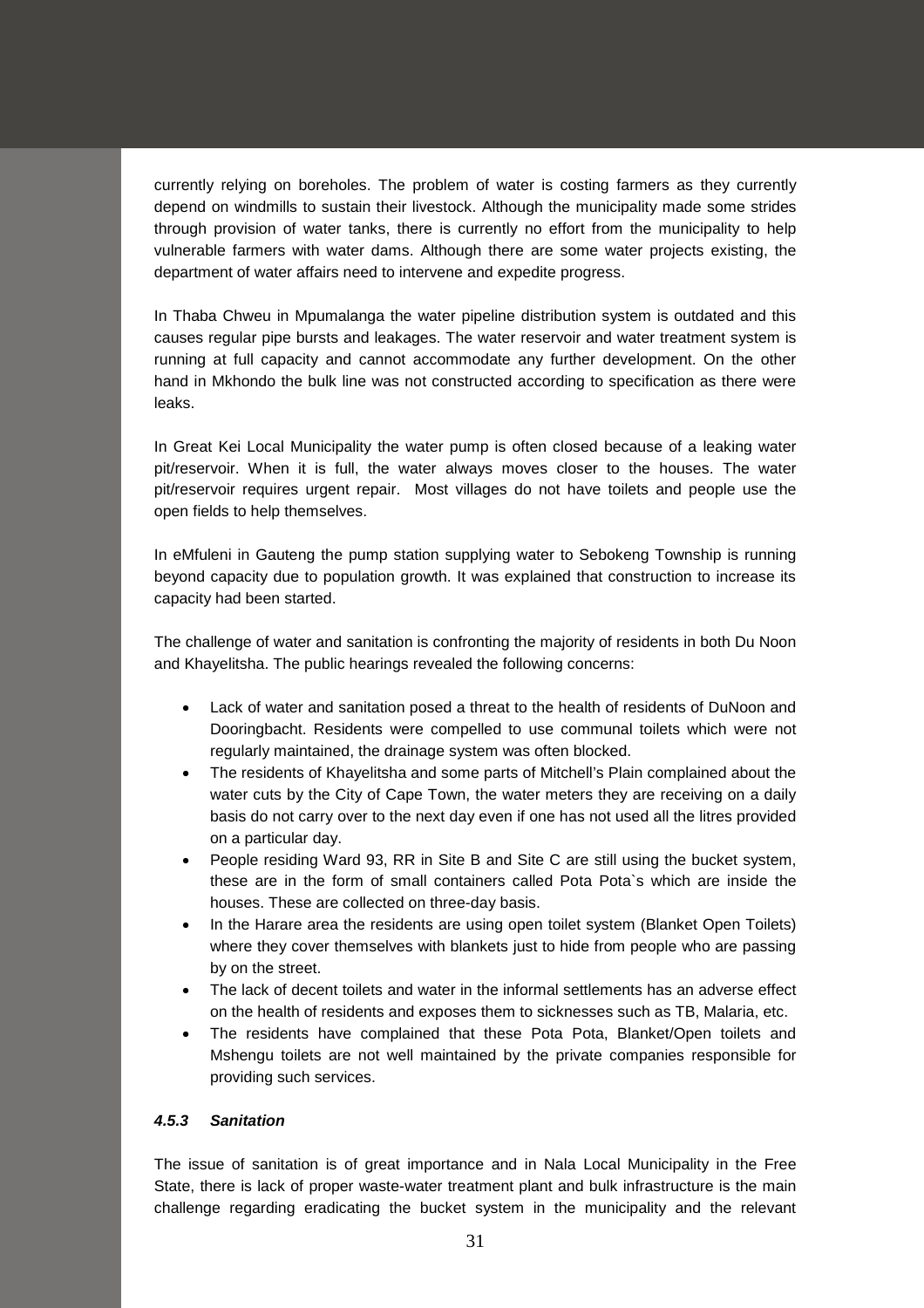Departments needs to address this urgently. There is a huge risk of underground contamination in Thulamela. There is no sewage system in rural areas. Many households are using pit toilets without ventilation.

In eMfuleni all sewer drainage systems are running over capacity. To address this municipality held discussions with the Rand Water to explore a possibility to construct another sewerage system in the long term.

In North West sanitation remains a bigger challenge that hampers service delivery in both municipalities. The dam located in the Zerust area is contaminated as result of spillages. The toilets in the Tlapeng villages are already full and are not well constructed. Currently there are no chemicals used to destroy the faeces.

# *4.5.4 Electricity*

Electricity reticulation is another area of concern. In Dipaleseng for instance there is a problem of implementation of the Free Basic Electricity. Residents indicate that people living in Eskom serviced areas do not receive FBE only those that are serviced by the municipality receive FBE because Eskom states that it applies its own policy.

Electricity allocation for Thulamela Municipality for 2010/2011 financial year is R40 million. This amount will cover 40 villages. There is a huge backlog in electrification programme. Thulamela Municipality area is experiencing regular interruption of power supply. The other problems include:

- Lack of maintenance of power supply.
- There are complaints of low voltage.

Both Thulamela and Molemole municipalities are not licensed to supply or connect electricity to the community. These municipalities experience the problem of illegal connections. ESKOM runs its programme which is not informed by municipal programme.

Thulamela municipality entered into agreement with the community to speed up the electrification process. It cost R3600 to install or connect electricity for each household. Therefore, in order to cover these expenses, the agreement between the community and the municipality states that the municipality will pay R2500 per household for connection while each household pays R1100 to cover for the R3600 ESKOM connection expenses.

# **4.6 SUMMARY**

A radical extensive programme of building bulk infrastructure is extremely necessary to expedite the attainment of the MDG priorities and improve the flow of service delivery in general. Debilitating infrastructure causes disruption on service provision and therefore investment in infrastructure is critical to provide uninterrupted services in a cost effective manner. Provision of free basic services depends on the presence of adequate infrastructure and in addition creation of a conducive environment for businesses requires depends on this infrastructure and regular maintenance.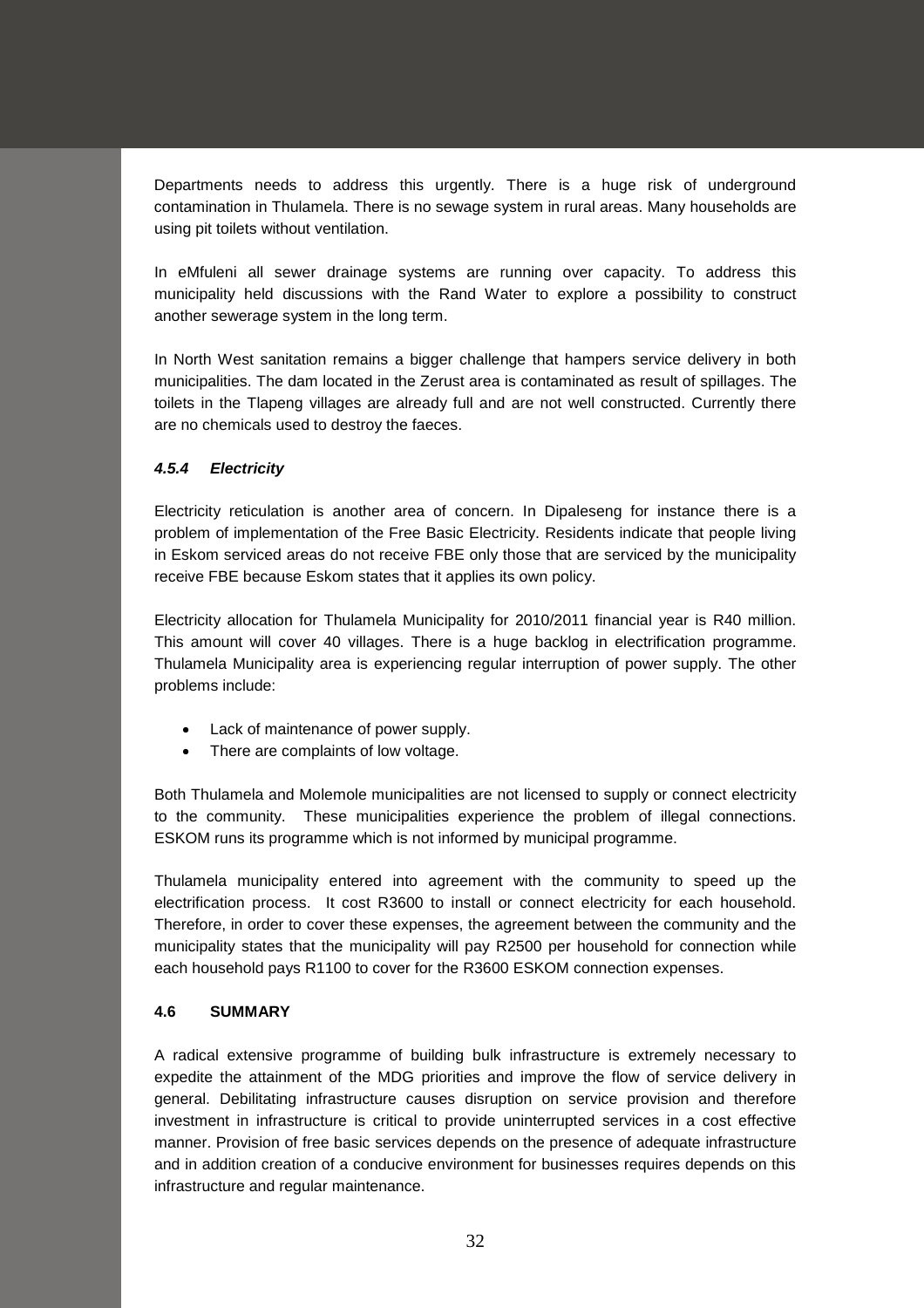### **CHAPTER FIVE: MUNICIPAL FINANCIAL MANAGEMENT**

### **5.1 INTRODUCTION**

This section briefly reflects on the dire financial situation of many municipalities. Emphasis is firmly placed on the need to change the funding formula. The billing systems must be improved to provide regular and accurate accounts to consumers. It is also important to make the assertion that there is a plethora of Ratepayers Associations that play an obstructive role in relation to municipal ability to provide services by withholding rates payments. This requires urgent attention!

### **5.2 FINANCIAL MANAGEMENT PRACTICES**

In this section it would perhaps be worthwhile to point out an assertion by the Ehlanzeni District Municipality which points out that small municipalities get little budget from Equitable Share and MIG. Only Mbombela has a budget that is over a billion and therefore attract best skills but Thaba Chweu has a small budget. *Albeit* this view is true it must be pointed out that there are numerous grants from central government which municipalities can apply for in order to prioritise certain developmental projects. This is not to undermine the urgent need for review of the funding model but serves to point out that in the interim there are sources of funding that municipalities can access.

It is important to underlie the fact that all municipalities visited in Mpumalanga obtained negative audit opinion from the Auditor General. In other municipalities finances are in disarray as there is no CFO i.e. Mkhondo. Even Thaba Chweu has a CFO that is seconded from the District municipality which means after stabilizing finances they still need to find a CFO. As cited above there is a problem with compliance with supply chain management regulations in some municipalities and a striking example is Mkhondo municipality where contractors were paid millions of rands for merely digging a trench as opposed to constructing the road as per specifications. In Thaba Chweu R3.2 million is still under investigation, there is a tribunal that is dealing with further investigations and disciplinary process. Through the services of a forensic company called Edward Nathan Sonnenbergs (ENS) the municipality managed to recover R2.1 million has been recovered.

The Mbombela municipality is owed millions by government departments. It is clear that the government buildings are managed by provincial department of Public Works and Transport. These monies would greatly assist municipalities in meeting their service delivery targets.

In Limpopo there have been some noticeable improvements in auditor's findings with regards to Thulamela Municipality. For instance, for year 200/07 and 2007/08 the municipality received disclaimer auditor report. However, for 2008/09, the municipality received qualified auditor's report. The municipality has established the audit committee, internal audit, SCM policy, financial related by-laws, credit control and anti corruption policy strategy. However, the following challenges still persist:

The municipality is owed R300 million in total outstanding debts by residents, businesses and government.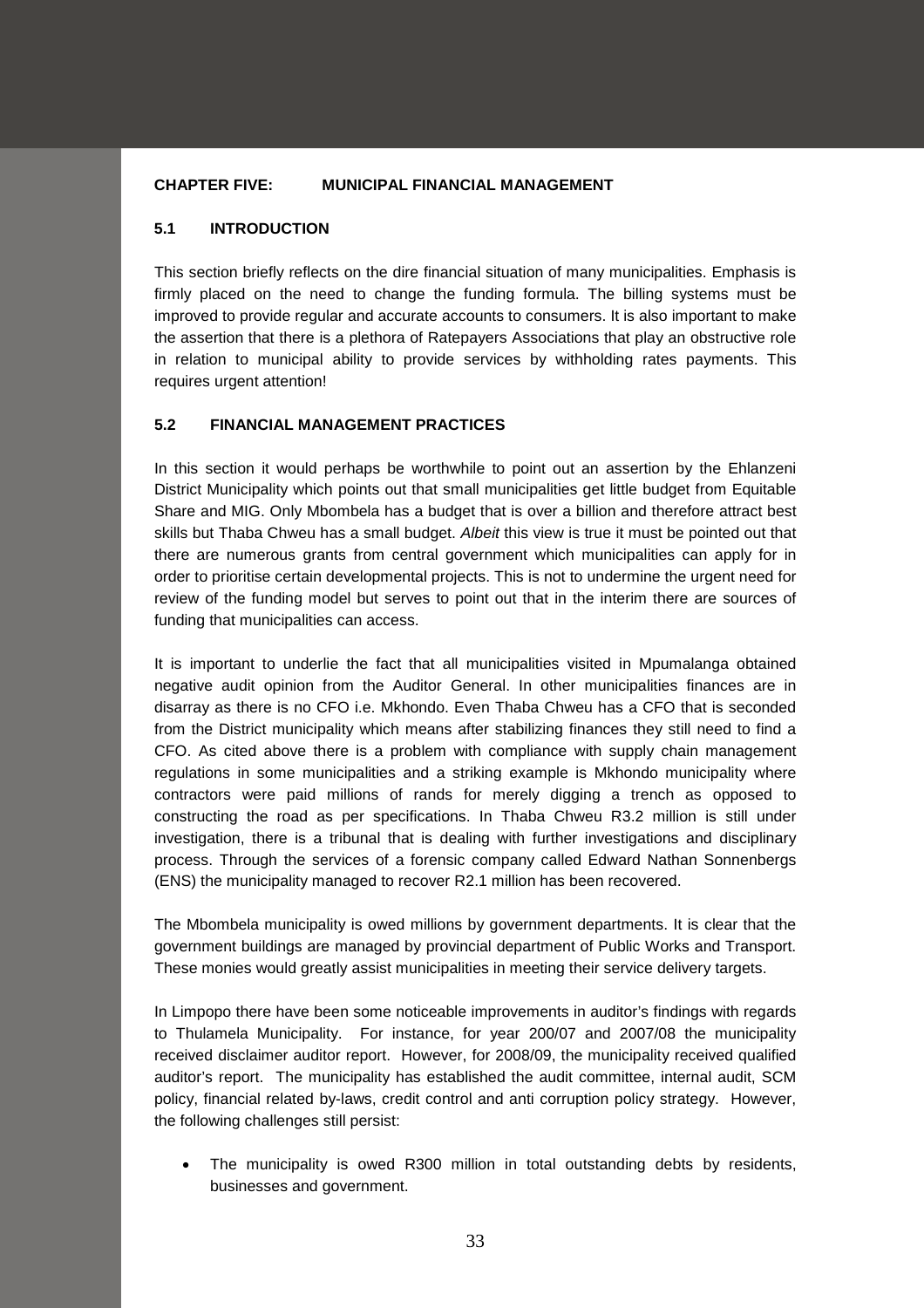- Financial system is not integrated as the income, expenditure and general ledger are on different modules.
- Low revenue collection as the municipality is predominantly rural; hence it is difficult to recover cost as most of rural areas are constituted of indigent households.
- Unavailability of license to distribute electricity restricts cost recovery.
- Inadequate staff to assist municipality function properly. Although the municipality has adopted various key financial management policies and related by-laws, the current level of staff capacity in the budget and treasury office is not adequate to enable optimal implementation of the policies.
- Ineffective implementation of revenue enhancement strategy.
- Challenges emerging from failure to implement the MPRA in the rural areas.

In contrast Molemole municipality has received adverse negative audit opinions for the past two years in succession. The municipality has revenue enhancement strategy which has not been fully implemented and it need to be reviewed. The municipality is owed about R12 million by residents and business while the total owed by sector departments for the MPRA is about R3 million. The MIG funding is spent 100% as it is the only source of funding for capital projects.

The revenue generated is not enough when compared to the mammoth task of providing services to the poverty stricken areas of rural municipalities such as Taung in North West. In addition, members were informed that the funding model of municipalities which is based on 'the equitable share' does not help rural municipalities very much because it is those bigger cities and metros (who have enough revenue) that gets a higher percentage of allocation because of their grading while the rural and poor municipalities without means to generate revenue and high demands in terms of development needs gets a little share.

For the 2007/08 financial year, the Greater Taung received a "disclaimer" opinion for numerous reasons and submitted its financial statements late for the 2008/09 audit period. The Municipality, for instance, did not provide supporting documents and other information for various kinds of transactions, including cash and investments, capital assets, payables and borrowings and grants, capital and reserves. Additionally, the Municipality did not disclose information relating to unauthorised, irregular, and fruitless and wasteful expenditure, especially over-expenditure. The Municipality has also contravened a number of provisions in the Municipal Finance Management Act, 56 of 2003, including:

- Not all Councillors disclosed their interests in contracts on an annual basis.
- The annual financial statements were not submitted for auditing in accordance with the deadlines prescribed by the Act.
- The previous year's audit findings have not been substantially addressed.

In terms of Ramotshere Local Municipality, for the past financial years, the Municipality has not been able to fully utilise its allocated budget. According to information provided by the Municipal Manager of the Ramotshere Moiloa Local Municipality, the Municipality only managed to spend 80% of its capital budget for the 2007/08 financial year and it only spent 88% of its capital budget for the 2008/09.financial year.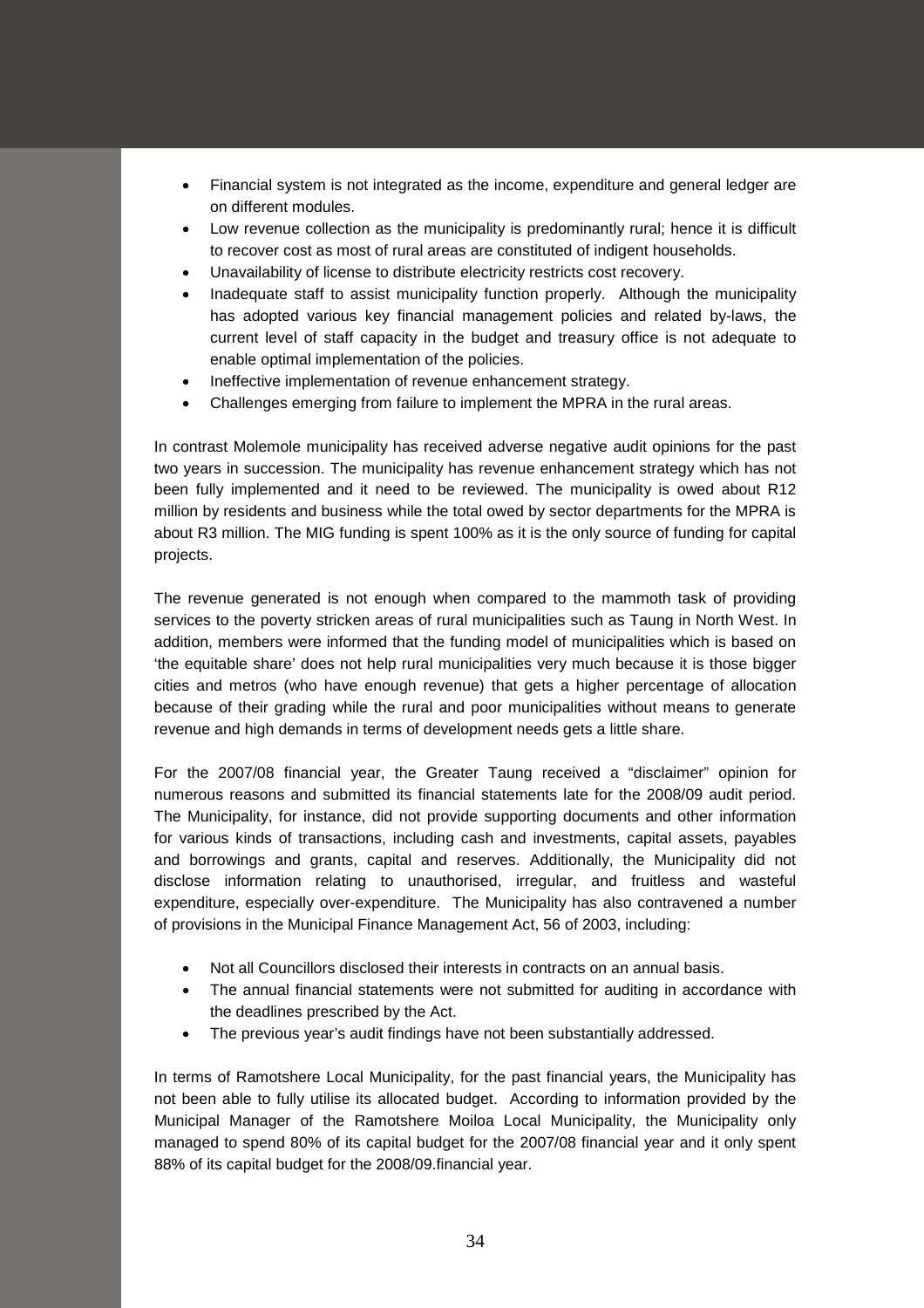In the Eastern Cape, Great Kei Municipality is unable to generate enough revenue to meet all basic needs of the communities under it. Water and electricity fall under the Amathole District Municipality meaning that the municipality does not generate revenue as far as water and electricity supply is concerned. The National Treasury quarterly reports for the period ending 30 June 2009 showed that the Buffalo City Municipality under spend on its conditional grants which might have negative impact on service delivery. The National Treasury reports further showed that 62.7 percent of the Buffalo City Municipality debtors are older than 90 days and this has a potential to create cash flow problems for the municipality. For the financial years 2006/07 and 2007/08 the Buffalo City Municipality received qualified audit opinion which is an indication of some weaknesses within the municipality's financial controls and management.

The Great Kei Local Municipality received disclaimer audit opinions for the financial years 2006/07 and 2007/08 which is the most severe audit opinion and is an indication that the auditor general could not find any sufficient records to express an opinion.

Kopanong Local Municipality in the Free State received disclaimer audit opinion for its financial statement for the financial year 2008/09 and also during the previous financial years. Out of the total debt of R51.3 million the amount of about R44.1 million owed to the municipality was owed for the period exceeding 90 days. The situation might lead to very serious cash flow problems for the municipality, sustainable service delivery and its continued survival as a growing concern

In Gauteng, Nokeng Tsa Taemane Local Municipality has an MIG allocation of R14.5 million for the current financial year and R16.9 million for the next financial year. in the current financial year the municipality spent 70 per cent of its MIG allocation. The Nokeng Tsa Taemane municipality budgeted R11 million for Hostel upgrade but to date there is no development in the hostel which is a matter of concern. The province had initiated what was called Priority Township Project which involved road construction by Balimi contractors but the province ran out of funds and the project was abandoned with R10 million outstanding payments to the contractor.

A road construction project, in Ward 19 Everton North, worth R6 million which was started in 2009 the contractor became bankrupt without completing the project and was paid 50 per cent.

# **5.3 CLEAN GOVERNANCE: FIGHTING FRAUD AND CORRUPTION**

The important challenge that deserves special mention is the prevalence of corruption. This is also amongst the leading reasons for the 'service delivery' protests. The murder of Bomber Ntshangase who was due to expose corruption, it may be argued, bears testimony to the severity of the problem. A representative of South African National Civics Organisation (SANCO) raised complaints of corruption that perpetrators were not brought to book. For example in areas such as Standerton a forensic investigation was conducted, and practices of corruption were revealed, but still the recommendations have not been implemented. The representative further warned that "Even eMalahleni the same thing is brewing. Perpetrators are not brought to book. Recommendations on corruption, findings from auditors and forensic investigators must be implemented". In Thaba Chweu the former CFO and Internal Auditor are facing disciplinary hearings regarding fraud, nepotism and maladministration. The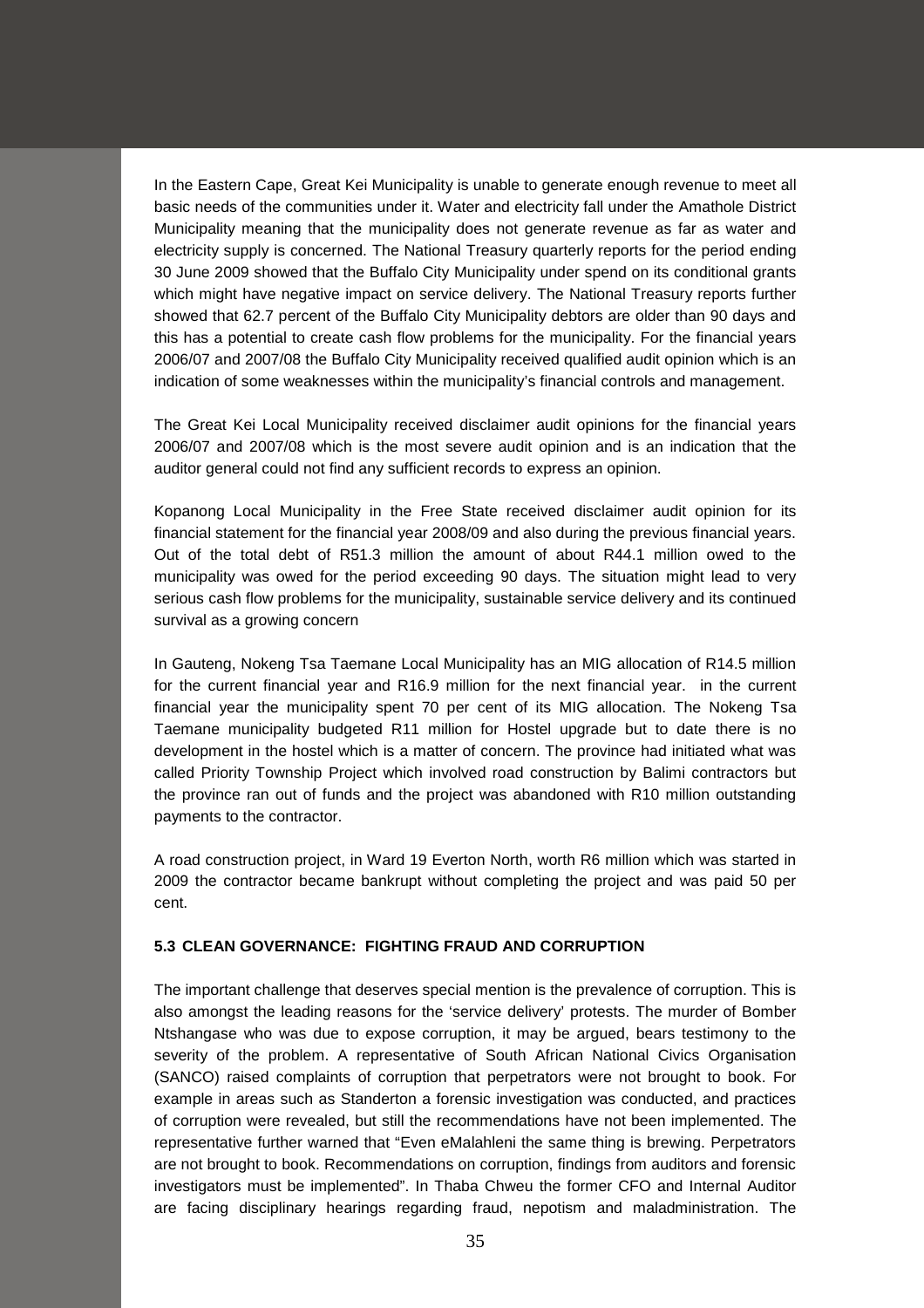Municipal Manager is on leave and could not be charged without a full Council which at that stage was unable to form quorum. The South African Police Services has instituted criminal investigations against certain employees to deal with the scourge of corruption. In Mkhondo municipality approximately 14 staff members were subject to disciplinary hearings whilst the Municipal Manager, Chief Finance Officer (CFO) and other managers resigned before DC proceedings could be instituted. In Dipaleseng in Balfour it is alleged that R200 000 was embezzled from the municipal coffers and there has not been any investigation and yet this is taxpayers money.

Again allegations of financial mismanagement and allegations of fraud and corruption fuelled some of the protests in the Free State especially where the investigations seem never ending or there was no feedback to the community. Any person found to have acted in a manner inconsistent with or in violation of the provisions of the MFMA should be prosecuted to the full extent and rigour of the law.

Officials who resign under a cloud or as a result of investigations being conducted or have any legal sanctions applied against them, should be blacklisted by the Department and the Minister of Cooperative Governance and Traditional Affairs should maintain a register of such individuals so that they do not leave with jurisdiction to begin employment in another municipality. This must be strictly enforced to help stamp out corruption.

Government announced the roll-out of the Local Government Anti-corruption strategy in municipalities as far back as 2008 however the challenge of corruption remains prevalent. Perhaps a dedicated machinery to fight corruption would be more efficacious in fighting fraud and corruption in the municipal sphere. The public service has the Public Service Commission and local government does not have such a structure therefore more consideration needs to be given to either establishing a PSC like body for local government or extending the mandate of the PSC to include local government to fight the scourge of corruption and protect whistle blowers etc.

#### **5.4 FINANCIAL ADMINISTRATION / BUDGETS AND EXPENDITURE**

In Renosterberg Local Municipality in Northern Cape the council's failure to comply with submissions of section 71 of Municipal Financial Management Act, 2003 led to poor reporting on spending of conditional grants by the municipality. Non compliance with legislative requirements is an indication of weaknesses within the municipal governance and administration in the municipality

The financial position of Dipaliseng municipality is as follows:

- The municipalities' revenue is made up of rates and taxes, services rendered, grants and equitable share.
- The total budget for the 2010 financial year is R126 million of which R39 million is for capital projects funded by both district and MIG. The remaining R87 million is operational budget.
- The average collection rate of the municipality is 64% with accrued outstanding debtors of above R90 million.
- The municipality received a disclaimer for the 2007/8 financial year. The basis of the disclaimer was as a result of bank and cash reconciliations, debtors and creditor's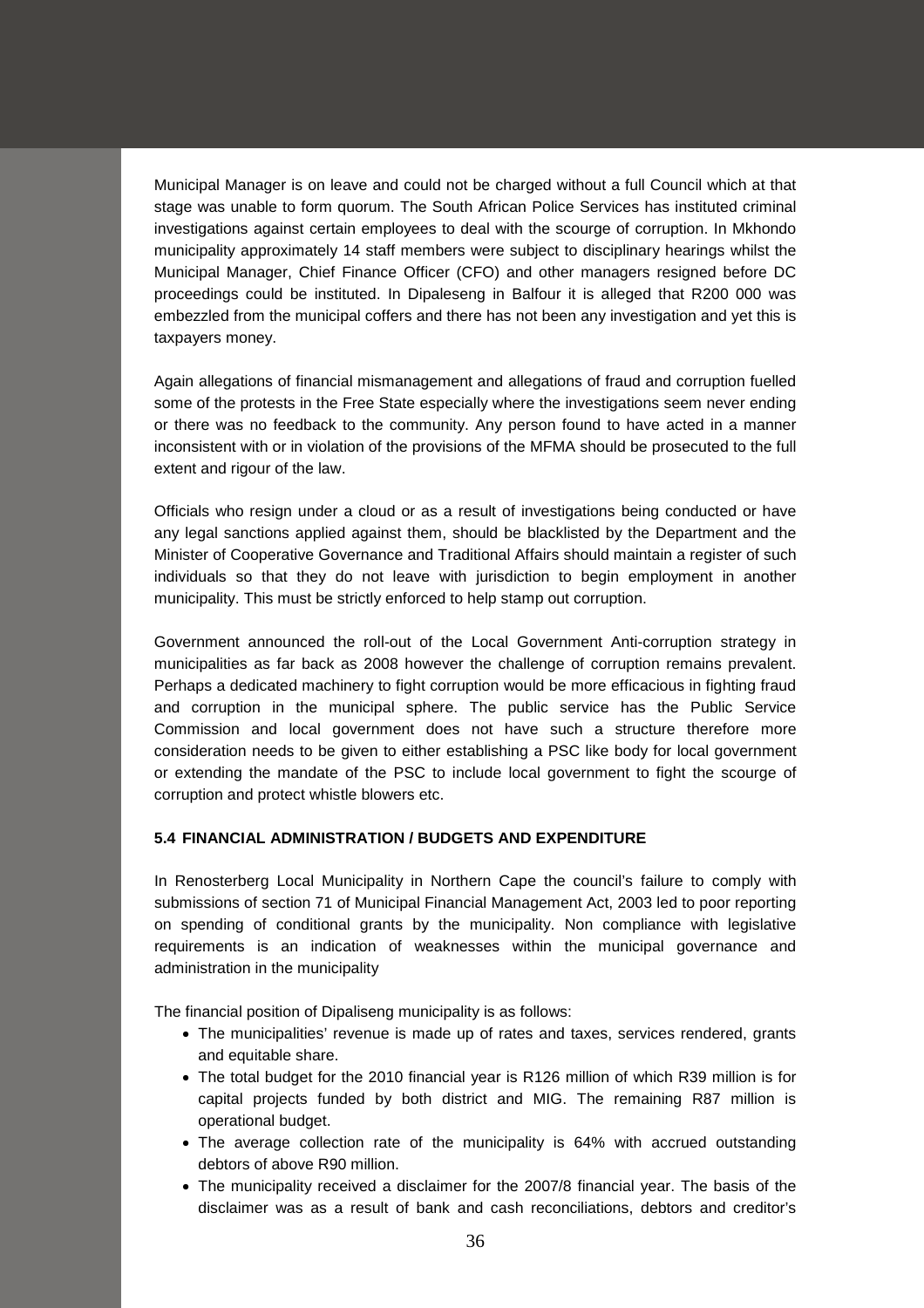reconciliations, internal controls, asset management and supporting documents. The 2008/09 audit report was still outstanding.

- The municipality requested hands-on support in the budget and the National Treasury officer, deployed from Siyenza Manje programme joined the municipality from July 2009. The officer is shared with the Lekwa Local Municipality.
- The programme on the compilation and updating of the municipal asset register was completed.
- The process of appointing the service provider for the implementation of GRAP is being finalized.
- A steering committee was established to look at the implementation of the Generally Recognised Accounting Practice (GRAP) and upgrading of the financial systems. It meets by-weekly.

During the year 2008/2009, the City of Cape Town received its sixth unqualified audit report from the Auditor-General. It spent 96.8% of its capital budget and 96.7% of its operating budget. The City also had effective cash-flow management, effective CAPEX implementation capability, and a good credit rating. The Annual Community Satisfaction Survey for 2008/09 showed improvements with regards to community satisfaction. Considerable progress was made concerning job creation (10 613 permanent jobs) and direct new investments (R1, 24 billion) were made. Creation of jobs and direct new investments could be associated with the FIFA World Cup infrastructure development.

Dikgatlong Local Municipality in Northern Cape received disclaimer audit opinions on its financial statements for the past five years in succession. This is an indication of poor oversight by the council and also capacity constraints within the administration. The lack of appropriate support by other spheres of government (National Treasury, Provincial Treasury, National Department of Cooperative Governance and Provincial Department of Cooperative Governance) might also have contributed.

Nokeng Tsa Taemane Local Municipality has an MIG allocation of R14.5 million for the current financial year and R16.9 million for the next financial year. In the current financial year the municipality spent 70 per cent of its MIG allocation.

#### **5.5 FUNCTIONALITY OF INTERNAL STRUCTURES**

In the Molemole the municipal audit committee needs to be revived as it is ineffective and dysfunctional.

Msunduzi Local Municipality on the other side is beset with governance problems and as such is currently under administration. There were illegal practices where municipal executives were board members of organisations which won tenders or funding from the municipality. This practice is indicative of the weaknesses in the governance system. Effective audit committees would have picked up this issue and addressed it before monies were lost in this process.

The Administrator pointed out that there were unstructured and illegal relationships ie councillors being trustees of entities that received funds from the municipality which is contrary to the provisions of the MFMA. This is illegal and this money needs to be recovered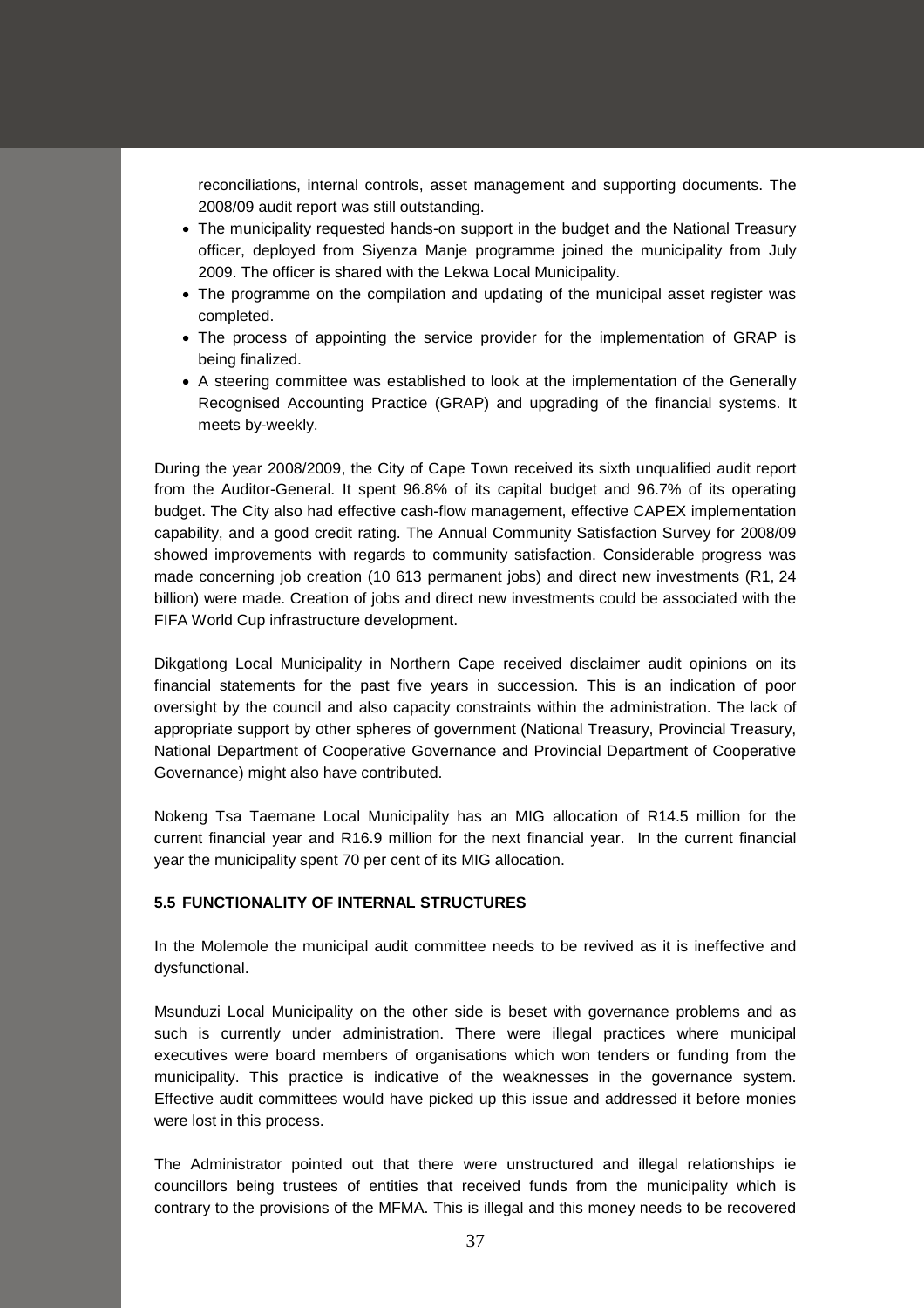in order to restore the municipality to financial health. There was also another violation of the MFMA where staff loans were the order of the day. There was another challenge identified by the Administrator about contract management. Contracts were awarded and managed by the procurement section which is a breeding ground for corruption.

# **5.6 MUNICIPAL DEBT, BILLING SYSTEMS AND REVENUE COLLECTIONS**

Section 95 of the Municipal Systems Act stipulates clear provisions about reciprocal customer relations within a municipality. The Act also makes clear the need for accurate billing system through metering or reading thereof in order to issue regular and accurate consumer accounts. It is clear from the ensuing paragraphs that municipalities still struggle to comply with these provisions.

Generally in KZN due to capacity constrains most municipalities have poor billing system. To address this, the Department of Cooperative Governance and Traditional Affairs in KwaZulu-Natal has taken an initiative to assess municipalities' systems. Provincial Treasury and COGTA are assisting municipalities to put in place credible billing systems to address the challenge. The eThekwini municipality alone is owed R730 million by government departments. The intergovernmental debt in Mbombela is as high as R614.2 million owed to the municipality by the Provincial Department of Public Works Roads and Transport.

Thaba Chweu administration was poorly functioning as a result monthly consumer accounts were delivered late and often incorrect. But the intervention of the Ratepayers Association and the Agricultural Union assisted to provide financial administration and subsequently the billing system has been implemented which enables the municipality to collect revenue through improved billing systems.

Due to outstanding rates Mkhondo Municipality owes service providers and this results in them withdrawing their services and thus hampering overall service delivery.

In Nala Municipality in Free State failure to ensure sound financial management within the municipality where debtors book amounted to R177.4 million and an amount owed to creditors amounting to R32.5 million of which R12.7 million was owed to Sedibeng Water Board resulted in the failure to provide the required service delivery

In Kopanong municipality in Free State there were outstanding debtors at R53 million at the end of 2009 and R14 million of that is owed by departments. However, the municipality and the departments have a good working relationship and repayments are made except for SAPS and Correctional Services which are not cooperating or paying for services they receive. They also mentioned that out of the total budget, 32% goes towards salaries and 55% on the general business of the municipality.

In the City of Cape Town the un-systematic collection of municipal rates and services fees was a point of dispute with the City of Cape Town. It was argued that the so-called 'pink letters' were not a reflection of exact household's water usage. A case of an elderly woman living alone in a house at Khayelitsha was brought before the delegation. Her bill accumulated a debt of R80, 000.00 over four years. It was reported that she faced eviction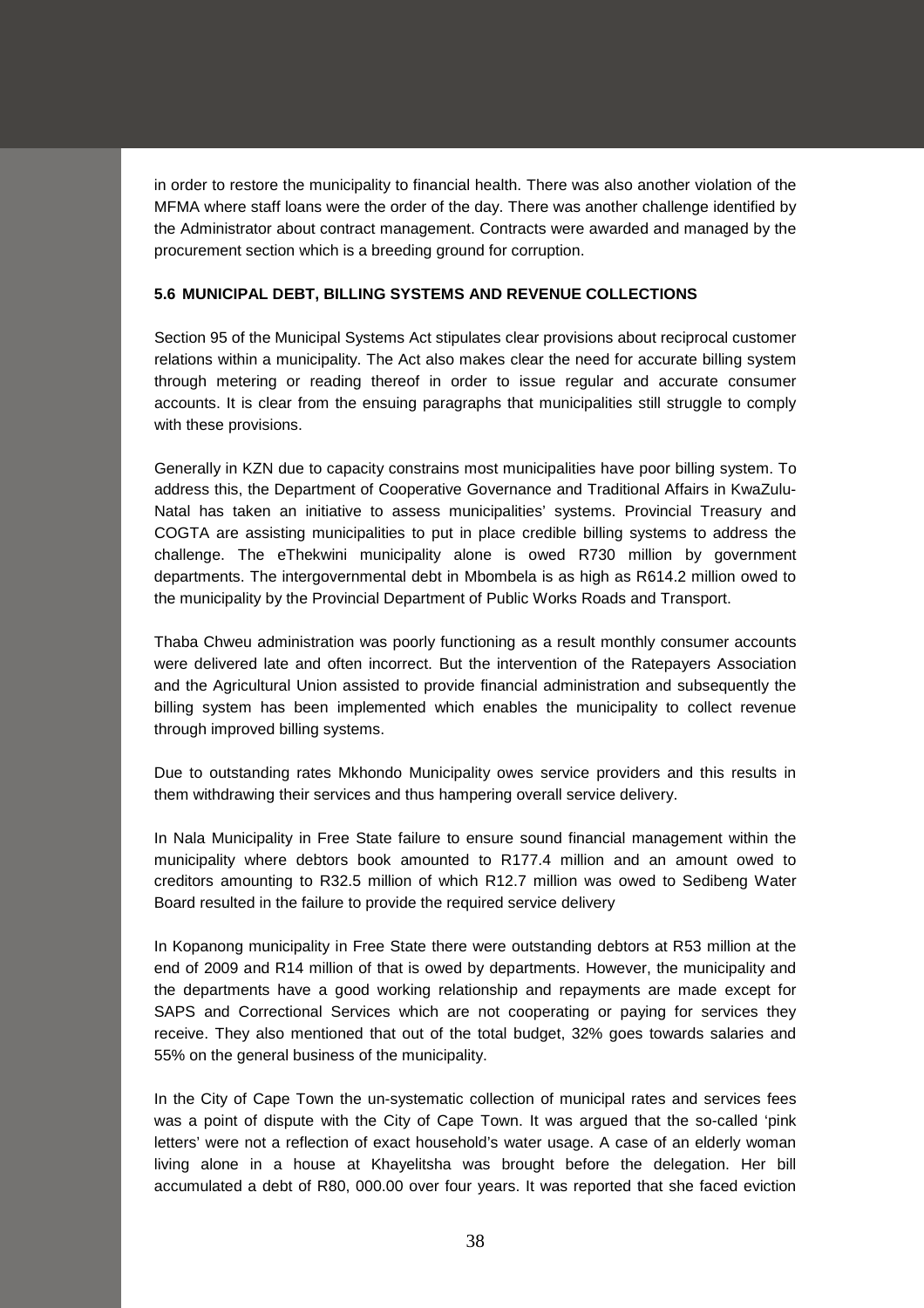because she failed to pay the amount due. A question was how she could accumulate such bill because she did not use many electric appliances and without garden?

# **5.7 STRAINED RELATIONS WITH RATEPAYERS ASSOCIATIONS**

One of the challenges encountered at Tswaing relates to the Ratepayers Associations who are not paying for services based on the argument that they do not receive value for their money. They also argue that their rates subsidize over 70% of the whole municipality. The matter was referred to court and the municipality has won the case and has started summoning individuals

In Great Kei Local Municipality the East Coast Ratepayers and Residents Forum threatened to withhold the payments to the municipality. In Munduzi there were express concerns about the implementation of the Property Rates Act particularly because of discrepancies in the property evaluation. Mbombela municipality was criticised for lacking a standardised tariff system. In Ronesterberg Local Municipality in Northern Cape some rate-payers associations still owe the municipality money and this need to be collected. There were discrepancies on the amount of rates owed and this is under discussion. The municipality is also facing a challenge of rate payers association that threatens to withhold payment for services within the municipality.

# **5.8 SUPPLY CHAIN MANAGEMENT REGULATIONS**

The Supply Chain Management (SCM) Regulations of 2005 were promulgated in order to guide municipalities in developing and adopting their own Supply Chain Management policies which are intended to ensure procurement processes that are "fair, equitable, transparent, competitive and cost-effective". The SCM Regulations further stipulate sanctions for politicians, officials and contractors that engage in fraud, corruption, irregular practices, favouritism and unfair conduct. The SCM Regulations also stipulate that a municipality must verify with National Treasury prior to awarding any tender to ensure that no recommended bidder or any of its directors is prohibited from doing business with government. Section 38 of the SCM Regulations further instruct a municipality *to cancel a contract awarded to a person if that person has committed fraud or corruption and if that person or bidder has previously neglected, reneged or failed to comply government contract in the past five years. And lastly,* to reject the bid if the bidder has been listed in the Register for Tender Defaulters in terms of *section 29 of the Prevention and Combating of Corrupt Activities Act (No 12 of 2004).* 

The background document of the Ad Hoc Committee listed several violations of the SCM Regulat[i](#page-70-0)ons in various provinces.<sup>i</sup> The following section is an illustration of many contractors that have abandoned or failed to comply with contracts in many municipalities across South Africa. This illustration is intended to emphasise the point that to curb corruption, poor workmanship and abondnment of projects the SCM and relevant anti-corruption laws must be implemented vigorously to prevent contractors from defrauding municipalities and get away with it continuously.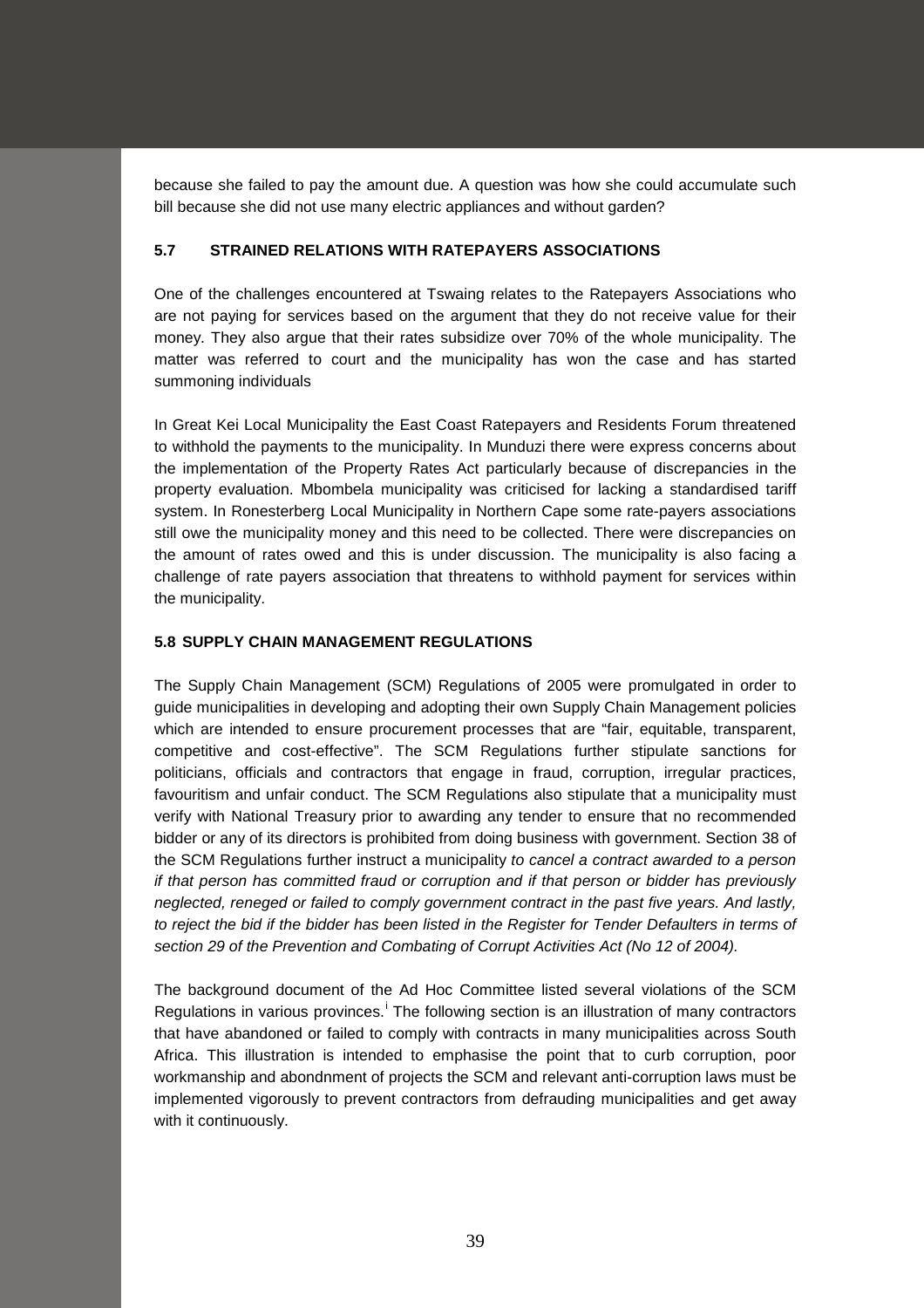# *Mpumalanga – Mkhondo municipality – Amsterdam Bus and Taxi Route Project*

The project was funded by MIG to the value of R22 million. The challenge with this project is that 77% of the budget was paid to the contractor, who since disappeared, but only 40% of the work was done. The project was left incomplete. On the side of the road was excavated and left open and as a result houses along that side of road cannot be accessed by cars. This resulted in one household relocating to another area. This is one of the unfinished projects that sparked service delivery protests. It was explained consulting engineers did not conduct proper site inspections in that they did not determine the quality and quantity of the project prior 77% payment

# *Limpopo – Molemole municipality*

 In ward 11 there is a stretch of incomplete tarred road, this was attributed to the fact that the municipality ran out of money, the municipality has already spent R4 million for 4km. But the road would require further funding to complete but the municipality lacks those resources.

# **Greater Taung**

 The Moritile Bridge in Ward 10 is not well constructed and has been left unfinished and looks abandoned. A tender of an amount of R19 million was awarded to Africon Consultant Company and Jamken company to build the bridge and construct the road with tar. The aforesaid road is a busy one mostly used by trucks and buses

# **Everton North ward 19 housing project**

 The project started in 2006 and was supposed to be completed September 2009. The project was allocated R10 million. However, the delegation was told that the contractor left the project incomplete because he was not paid. The contractor was told that there were no funds available for the project. It was reported that 70% was spent in 2009/10 financial year. Out of 350 stands that were constructed, 120 had been completed.

# **West side Park, ward 30**

 The project was started in 1996 with the budget allocation of R21 million from the province. Out of 900 houses that were supposed to be built only 72 were built

# **Everton ward 19 water drainage system project**

 The project was allocated funding amounting R1.2 million. It was started in 2009, however due to financial constraints it was stopped. The material (water pipes) was left in the site. The project contractor was, however, paid 50% of his money. The project was stopped when it was at the phase where the holes for a drainage system had been already dug. These left uncovered and as a result when it rains water flows over to the nearby houses.

# **The Nokeng Tsa Taemane municipality**

 The municipality budgeted R11 million for Hostel upgrade but to date there is no development in the hostel which is a matter of concern. The province had initiated what was called Priority Township Project which involved road construction by Balimi contractors but the province ran out of funds and the project was abandoned with R10 million outstanding payments to the contractor.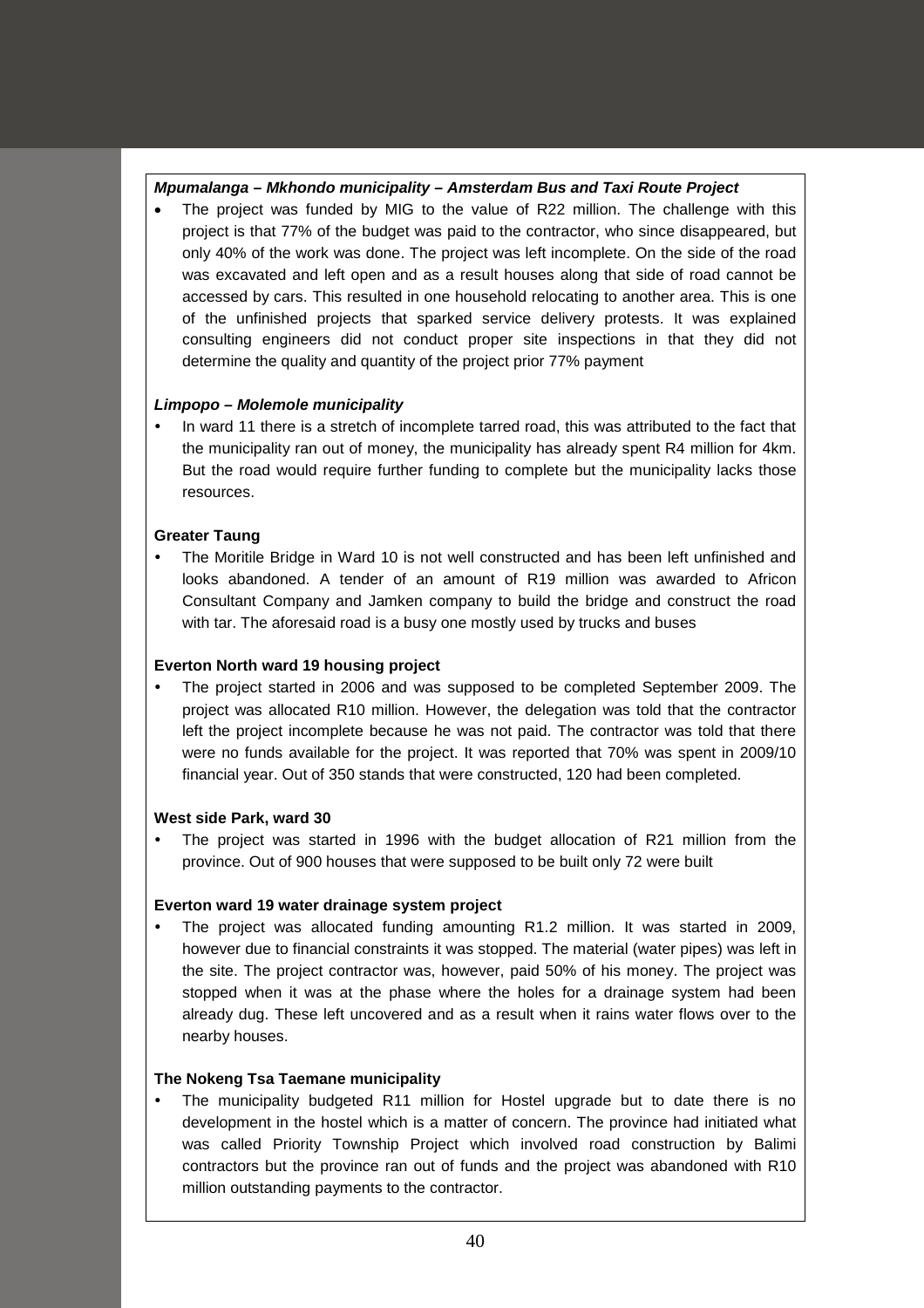# **5.9 SUMMARY**

The prevalence of corrupt practices as well as contractors abandoning capital projects is endemic and this largely because of lack of severe consequences. This must be addressed by establishing oversight structures as well as prosecuting those transgressing the Municipal Finance Management Act and the Supply Chain Management Regulations.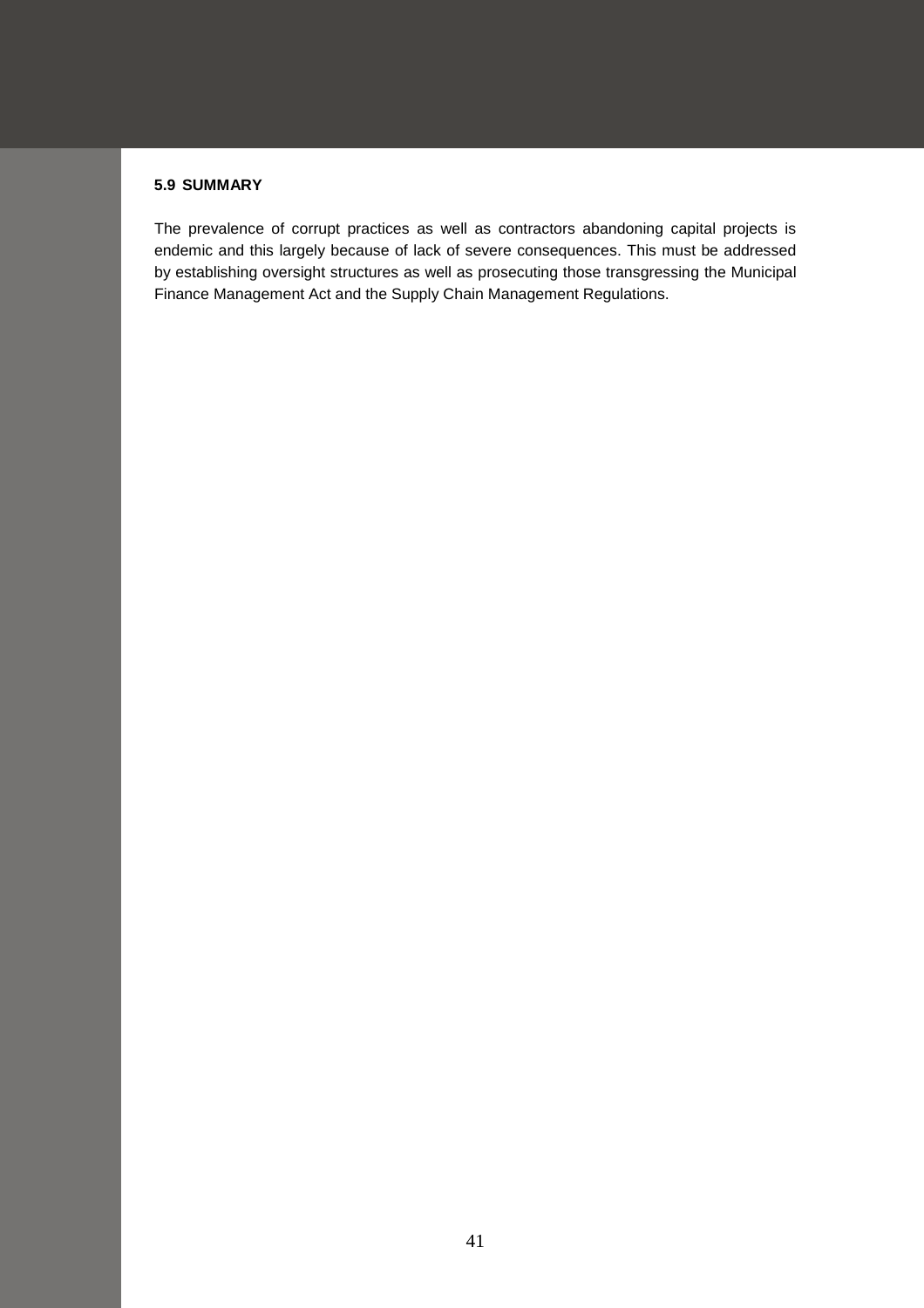# **CHAPTER SIX: LOCAL ECONOMIC DEVELOPMENT (LED)**

### **6.1 INTRODUCTION**

The Municipal Systems Act instructs municipalities to develop and implement LED strategies linked to the Integrated Development Plans however there are cases where there is no link between the two or the LED strategy does not even exist. The purpose of LED is to unlock the economic potential of municipalities and create employment opportunities particularly for the youth. The purpose of this section is to briefly describe the prevailing conditions in municipalities and make recommendations to improve the status quo.

### **6.2 THE NEED FOR A VIABLE LED STRATEGY**

On one hand Thulamela municipality has a Local Economic Development Strategy in place and is being implemented. The LED Forum is functioning and all Sub-Committees are functional. The competitive advantages are in agriculture, tourism and manufacturing. The municipal priorities are in line with Provincial Growth Priorities which is an indication of sound coordination. The municipality has identified seven nodal points for future growth and development. Involvement by all stakeholders would make nodal points to become economic viable and sustainable.

On the other hand, Molemole municipality does not have the Local Economic Development Strategy. The Capricorn District Municipality developed terms of reference and appointed the Service Provider to develop the LED Strategy for Molemole Municipality in 2007/08 financial year. However the LED Strategy was never completed because of the contractual problems between the District Municipality, Molemole Municipality and the Service Provider. However, the Department of Local Government and Housing resolved to assist the Municipality with the development of the LED Strategy in 2010 and 2011 Financial Year. Molemole Local Municipality experienced cash flow challenges related to the budget for LED which has been cut and reallocated for other urgent priorities. The municipality has no functional LED Unit and policy framework infrastructure to support LED projects. There are no employment opportunities for the youth in Molemole Municipality. In the past, youth business organizations protested because they were not getting necessary support from the municipality.

The majority of residents in Khayelitsha accused the City of Cape Town of providing tender opportunities only to big companies and thereby neglecting the small businesses in the townships. The failure of local economic development to empower local business in the community is not inspiring confidence in the informal settlements. Other employment related concerns includes the following:

- The oil refinery located next to Du Noon is allegedly not prioritising training and employment opportunities for people residing in the area.
- Councillors are accused of providing information related to such opportunities on political party lines.
- Councillors are accused of defrauding the tendering system.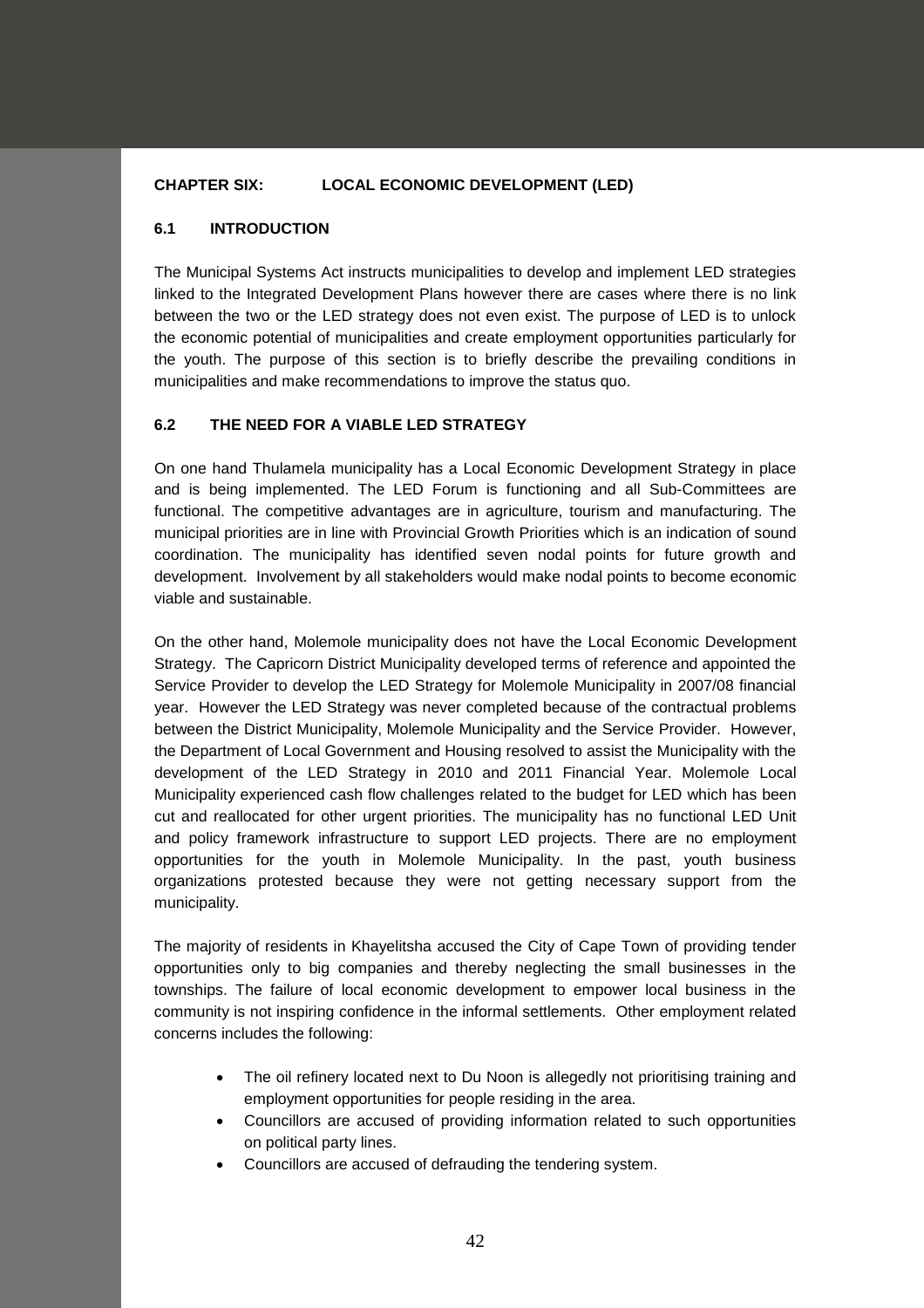• The Du Noon Development Forum is allegedly not benefiting all the people of Du Noon. The members of South African Civic Society Organisation had raised concerns for being marginalised in this structure.

North West municipalities are faced with huge challenges of 95% unemployment and unskilled youth. There municipality of Greater Taung is hiring consultants and engineers from Northern Cape Province to work on its projects. The Community depends on social grants and there are no initiatives created for community development. The Ramotshere and Greater Taung rural dwellers requested the Department of Rural Development and Land Reform to acquire land for farming projects

In Kopanong municipality (Free State) the municipality reported that the local economic development (LED) is not part of their strategic plan and the only LED projects identified are due for implementation by Operation Hlasela a project that is coordinated by provincial COGTA and Premier's office.

There is a positive example in Nokeng Tsa Taemane which secured R8 million from De Beers however only R3 million will be transferred in July 2010 for skills development.

The Ethekwini Metro has an excellent LED initiative which draws private sector investment and strategically links four communities into the urban system. This project integrates Phoenix and Inanda, Ntuzuma and KwaMashu (PINK). The project is known as Bridge City for its integrative approach ensuring that it becomes the social and commercial centre to a population of approximately 800 000 people. This nodal development was also made possible by the R80 million secured by the municipality from the Neighbourhood Development Partnership Grant to provide appropriate infrastructure. The Bridge City project is a joint venture between the municipality, Tongaat Hulett and also involves the National and Provincial Departments of Transport. As part of this project a shopping mall has been complete. It also comprises of the integrated transport network of bus, taxi and rail network within the precinct of Bridge City. This will become an economic catalyst for the entire nodal zone.

# **6.3 SUMMARY**

It is important to stress that the LED and IDP must be inextricably linked and further emphasise the point that coordination between all spheres in planning and implementation of LED and IDP programmes. To encourage investments in the local economy as well as development of local economic opportunities, the municipality must develop partnerships with the private sector in particular and municipalities must prioritise local businesses in procurement processes.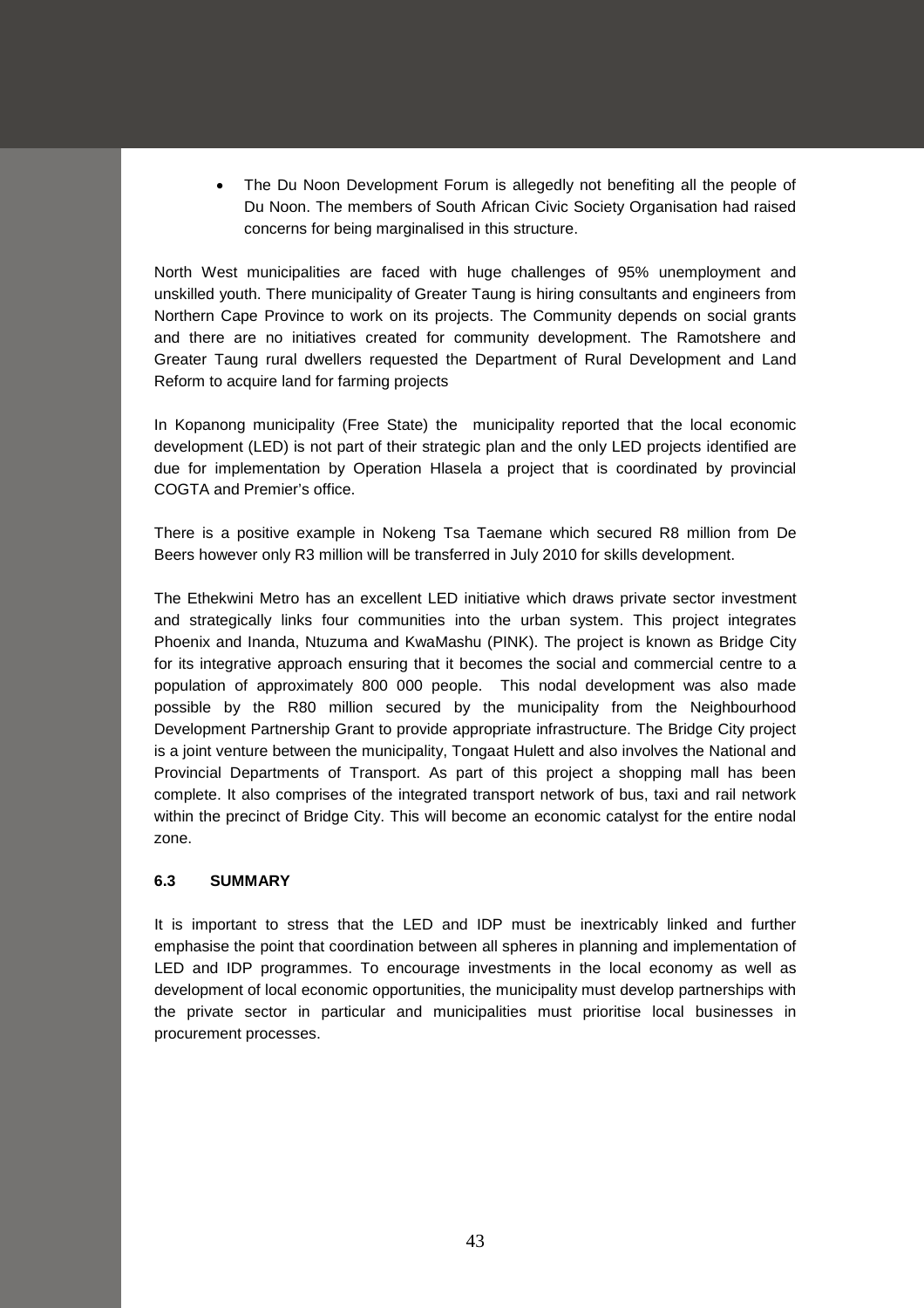# **CHAPTER SEVEN: CAPACITY BUILDING AND SUPPORT**

### **7.1 INTRODUCTION**

In many municipalities there is a great challenge of lack of priority skills which results in high vacancy rate including section 57 managers. This challenge is further exacerbated by the following factors: it's either people are on acting capacity or have recently assumed office and are in charge of more than one position. This compromises the state and pace of service delivery. The challenge is more pronounced in rural municipalities due to lack of skilled personnel as well as lack of competitive salary packages. The other contributing factor is the challenge of lack of training and education institutions in most remote areas. Developing such institutions would contribute to skilling of youth and thus enabling the municipalities to perform and meet the demands of the population.

# **7.2 PREVAILING SKILLS CHALLENGE**

The one recommendation that stood out from young people in various parts of Mpumalanga was the need for an FET college in order to facilitate skills development. Youth also complained about the fact that municipal budget did not prioritise youth development in order for young people to participate meaningfully in the socio-economic developments of their municipalities.

In Thaba Chweu, virtually 95 % of the financial functions were outsourced and quantification of the costs is under investigation. The finance department could not institute a proper billing system until the recent intervention by the business forum together with the administrator. Due to inadequate capacity, Mbombela has surrendered some of the MIG projects to the District Municipality. The intervention in Thaba Chweu saw the CFO and numerous managers resign before disciplinary proceedings could be instituted. The vacancy rate in this municipality currently stands at 140 vacancies.

In Nala Municipality, senior level management positions for the CFO, Directors Technical Services and Corporate Services were still vacant at the time of the oversight visit. These positions were advertised in 2009 and none of the applicants had the right qualifications.

The Great Kei Local Municipality (GKLM) experiences a shortage of skilled personnel despite its employee related costs having reached 52 per cent (which higher than the recommended 35%) of its operational costs.

In KZN, in attempting to address the challenge skills shortage in medium capacity municipalities the Provincial CoGTA department introduced a concept of shared services. It entails assisting medium capacity municipalities (particularly those underperforming) with services and skills from better capacitated municipalities. For instance Umhlabuyalingana Municipality could not afford to employ an engineer as it was already spending 75% of its budget on existing salaries.

Molemole Municipality lacks adequate skills and capacity to enable it to fully address service delivery challenges due to the following reasons: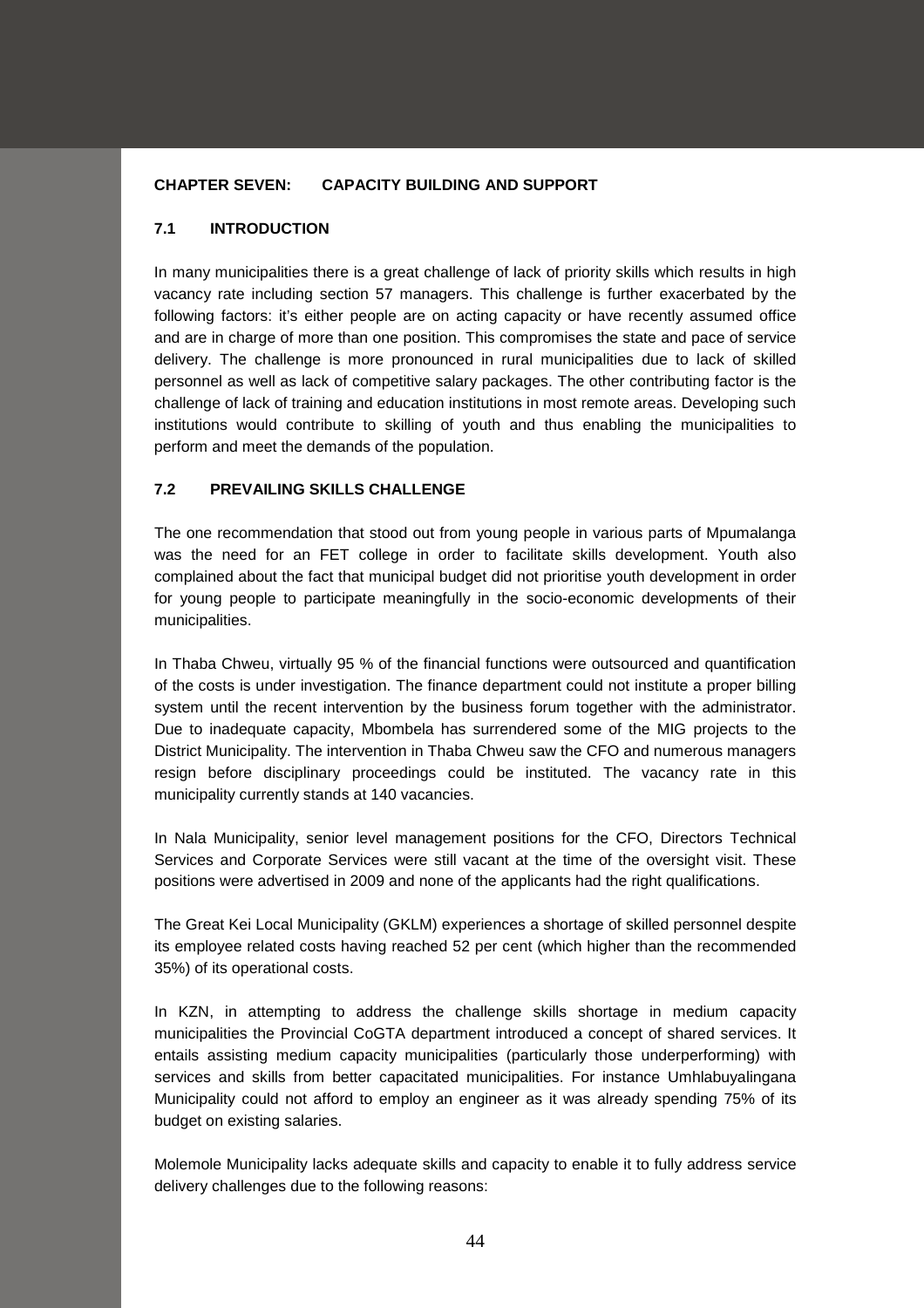- The Municipal Manager's post has been vacant since December 2008.
- Technical Manager's post has been vacant since November 2008, while the middle management level is also vacant.
- The municipality has a high vacancy rate and most of the critical posts are vacant due to municipality's inadequate budget to fill these posts.
- The municipality has only filled 165 posts out of 234 that it needed to fill. Therefore, 69 posts remain vacant
- Only section 57 managers have performance contracts, however, their subordinates don't have performance contracts and their performance is not assessed.
- Molemole Municipality staff should be capacitated and there is an urgent need to introduce performance management system to improve the quality of staff performance.

In Thulamela Municipality, the Performance Management System is only implemented at the top management and this undermines the efforts to create culture of performance across the entire municipality. There is also inadequate institutional capacity to implement municipal programmes.

In the Eastern Cape, the Buffalo City Municipality has a capacity challenge as section  $57^{\text{ii}}$  $57^{\text{ii}}$  $57^{\text{ii}}$ managers were relatively new or still to take office. The Municipality has been struggling to get a Municipal Manager; even the current one is not permanent. Upon his appointment the new Municipal Manager described the municipality's state as unstable but he is trying to stabilize the administration. In rural municipalities such as Great Kei in the Eastern Cape and elsewhere, there is a challenge of attracting and / keeping skilled personnel due to the rural nature and lack of competitive salary packages. The under spending, poor financial management and ageing infrastructure in most municipalities are indications of poor planning caused by capacity constraints. The Great Kei Municipality (Eastern Cape) reported that they experience some challenges in attracting skilled personnel because the area is mostly rural. The same concern was raised by SALGA in the Free State that most municipalities within the province experience the same problem.

Dikgatlong Local Municipality is stretched severely by the lack of adequate capacity at the top management as well as scarce skills. At the time of the oversight visit, the municipality had an acting Municipal Manager who also performs the duties of a Technical Manager. The CFO has been in office for three weeks since appointment by the Department of Cooperative Governance and Traditional Affairs (COGTA) and the Council. The suspended Mayor is currently an ordinary councillor. These appointments created an abnormal environment for the municipality and have contributed to the lack of service delivery by the municipality. In their presentation, the municipality identified following interim solutions for improving their situation:

- IDP and Budget consultation meetings to start immediately,
- intervention by sector Departments,
- service delivery audit.
- capturing the true population growth,
- updating the indigent register and new registrations.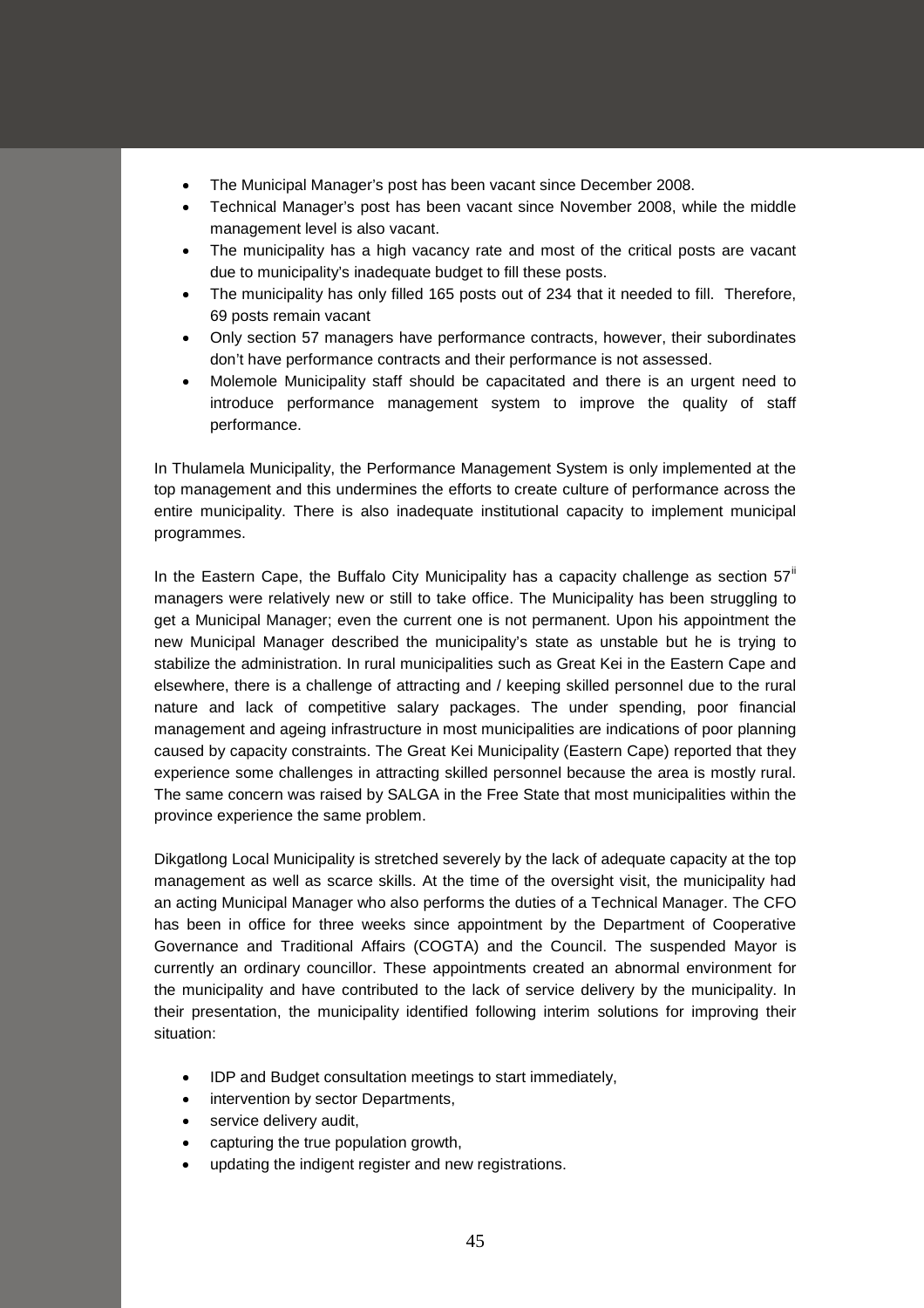# **7.3 SUMMARY**

The chronic skills and capacity challenges in the Eastern Cape, Mpumalanga and Free State municipalities is the epitome of the challenges confronting municipalities across the country particularly with regard to scarce and technical skills. A more concerted effort to develop skills and effective utilisation of the private sector skills from Siyenza Manje programmes and others needs to be improved.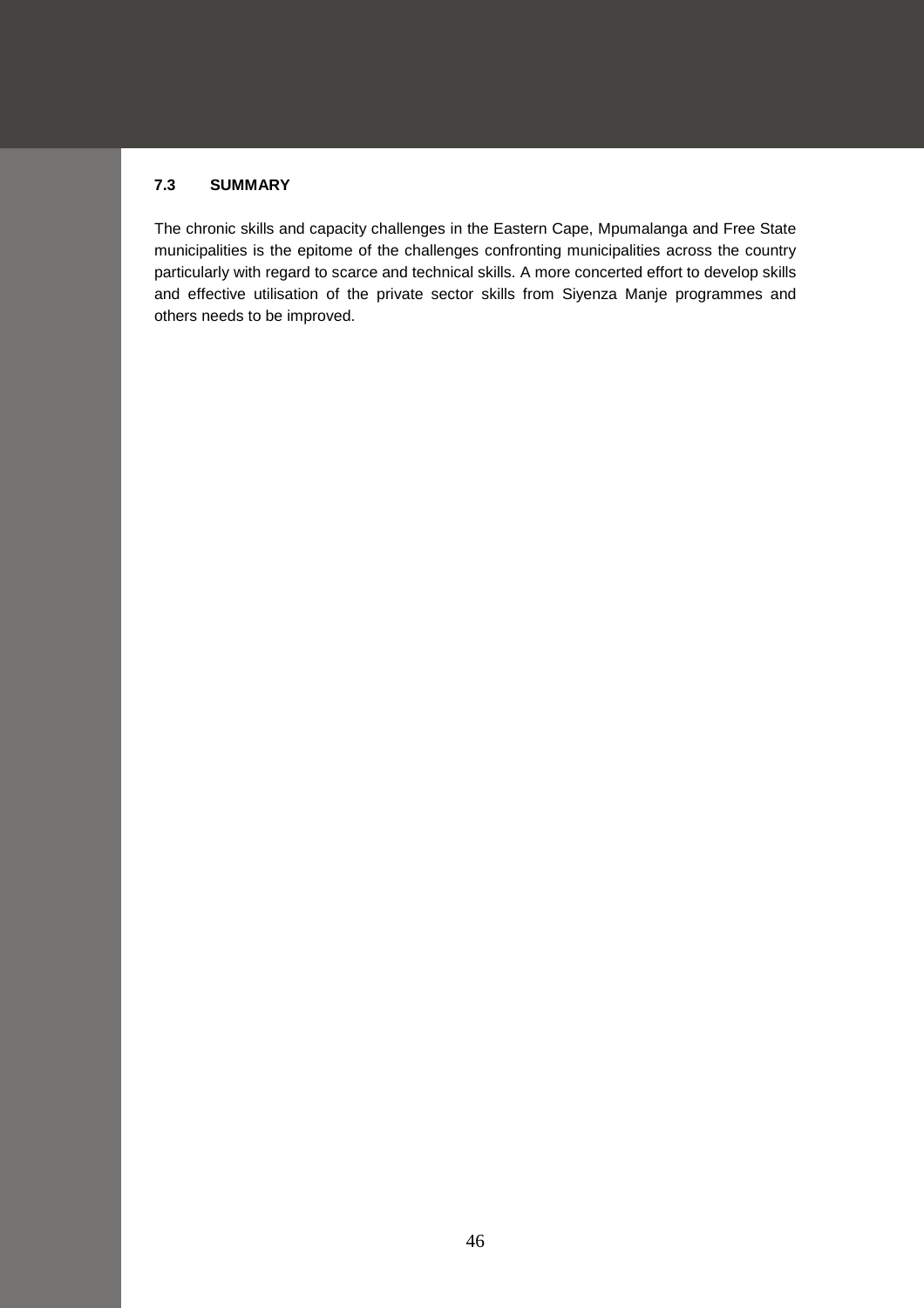### **CHAPTER EIGHT: COMMUNICATION**

### **8.1 INTRODUCTION**

It emerged that council and community interaction was lacking and it causes problems which may have led to the tensions that the country has been witnessing. Lack of regular interaction and feedback to the community led to the decline in the public confidence. Therefore, the municipalities should be encouraged to harness the community eagerness to be involved. It is extremely important to use modern technology to communicate and plough positive relations with the community. In this section, the report provides some insight into communication gaps and how municipalities can close such gaps and improve relations by providing accurate information to the public, media and civil society.

# **8.2 COMMUNITY INTERFACE AND UTILISATION OF ICT**

One of the main problems confronting municipalities is the lack of communication with the residents regarding development challenges. This challenge is also visible in other spheres of government. Organized community organizations which includes ward committees particularly in Dipaleseng Municipality, Balfour, had written to the municipality and the provincial department of housing raising their concerns, but these spheres of government have not been responsive. Memoranda had been written to the municipality about allegations of corruption but the Mayor never resolved these allegations and did not respond to the issues raised by the community. This is amongst the challenges that lead communities to take to the streets and protest.

The other important element of communication apart from the regular interface with the public and accessibility of information to the members of the public regarding development concerns is the availability of information through for instance newsletters and websites. This medium is also helpful in providing official information as well as using Information Technology (IT) with the community and other spheres of government by applying the notion of *e-governance.*

Thulamela Municipality has a well established communication strategy with the community. Feedback mechanisms with residents are conducted through izimbizos. The municipality also meets regular with the Traditional Leaders to address community problems. Molemole still needs to improve relations with traditional leadership in order to improve development and accessibility to developmental land. Molemole must also intensify public engagements through revival of community engagement forums. Both municipalities have an up-to-date websites which contains basic information about municipal activities.

In the City of Cape Town there seems to be no strategic link and communication between provincial and national departments on how to tackle service delivery challenges. The problem of communication between councillors and the community remains a huge challenge in the local government sphere.

There seems to be no effective communication between the council, officials and the broader community within all the municipalities. This is due to the fact that some of the service delivery protests within those municipalities were instigated by the disgruntled councillors and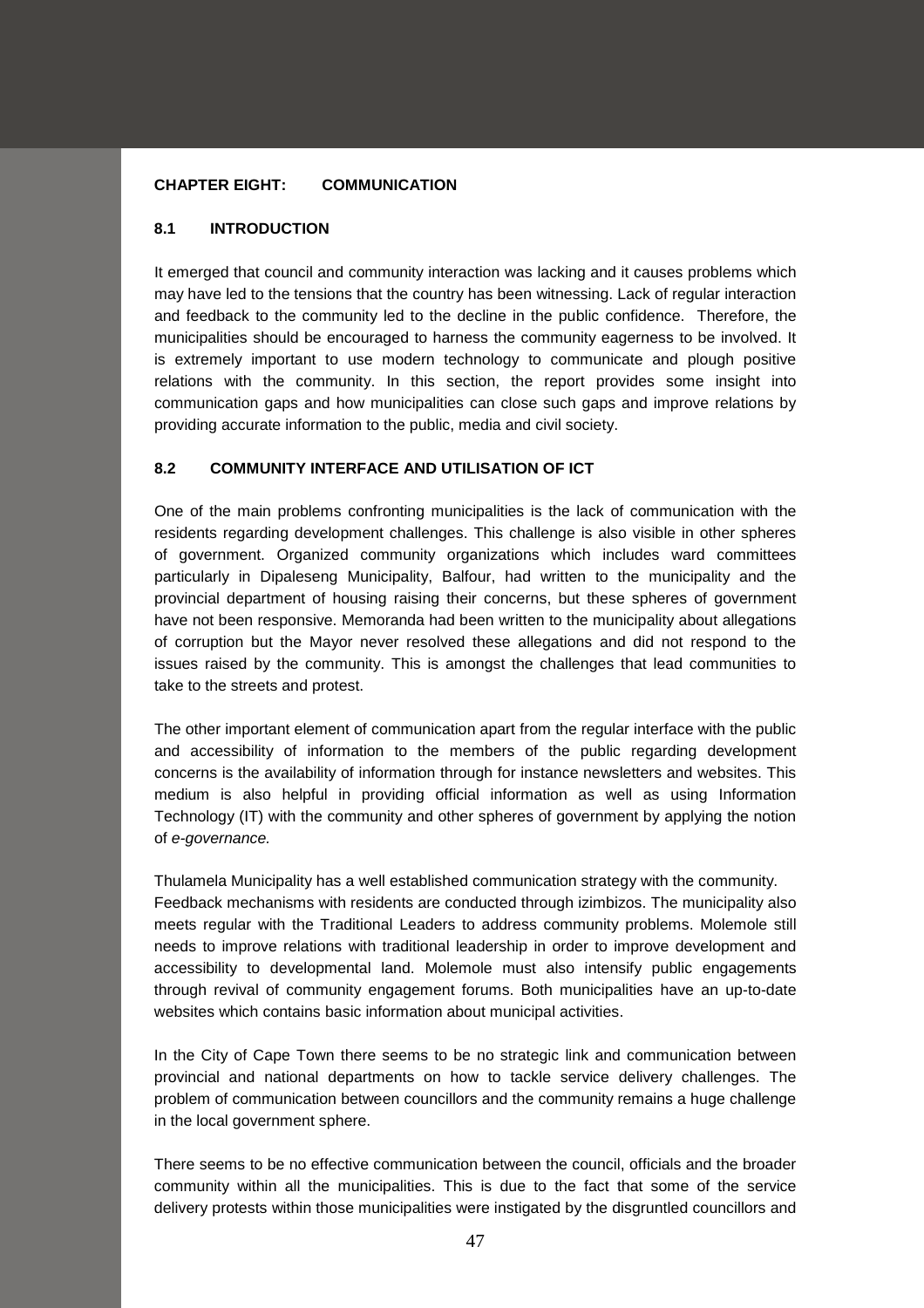officials. In Kopanong Local Municipality in Free State, there is generally a poor feedback to communities due to ineffective and irregular ward constituency meetings.

In general, both Nokeng Tsa Taemane and Emfuleni Local Municipalities need to improve their responsiveness. The lack of communication and responsiveness of the Nokeng Tsa Taemane Local Municipality further angered residents who were disappointed at the lack of appreciation of local problems by municipal leadership. In addition, residents expressed concern that they did not even know about the appointment of a Municipal Manager, in Nokeng Tsa Taemane.

One resident in Emfuleni explained to the Ad Hoc Committee about residents' failed attempts to obtain responses from municipality regarding concerns they had raised in several letters they have written to the municipality as follows:

*Mfulo and Mathews street roads are terrible and we complained to the municipality without a response. In 2009 a letter was written to the Executive Mayor concerning the trees growing within the yards which pose danger and there was never a response. In 2010 a school complained about stormwater and there was no response. On then20th January 2010 another letter requesting that extension 17 &18 roads be graded as ambulance find difficulty accessing the area, yet again there was no response.*

The importance of using IT to track queries and respond is very important to ensure timeous response and update to residents' concerns.

In KZN, both municipalities ie Msunduzi and eThekwini have identified communication as an area that needs more targeted attention. EThekwini Metro for example highlighted the need to improve the response to the complaints management systems. It was evident from the reception the Ad Hoc Committee received in the housing relocation project partnership between Engine and the eThekwini Municipality. The community was furious about the condition of the new housing development because there was clear poor workmanship which the Metro and residents should have resolved amicably by forcing the contractor to fix the defects. It was clear that the municipal leadership was not aware of the frustration and concerns of residents. Msunduzi on the other hand is confronted with strained relations with stakeholders such as the ratepayers association. Residents raised concerns about the accessibility and accountability of councillors particularly in bringing ward committee resolutions to the council for consideration.

#### **8.3 SUMMARY**

The importance of regular contact with the people cannot be overemphasised. Communities complained about lack of visibility and thus accountability of councillors. Another serious concern is the fact that prior to unleashing protests in frustration, the communities had written submissions and memoranda to municipalities raising concerns but there was no response. As part of the democratic culture of government, responsiveness is extremely important to keep communities confident in municipal governance. It is important to encourage municipalities to maintain regular contacts with communities and utilize ICT in providing upto-date information to citizens and provide regular feedbacks.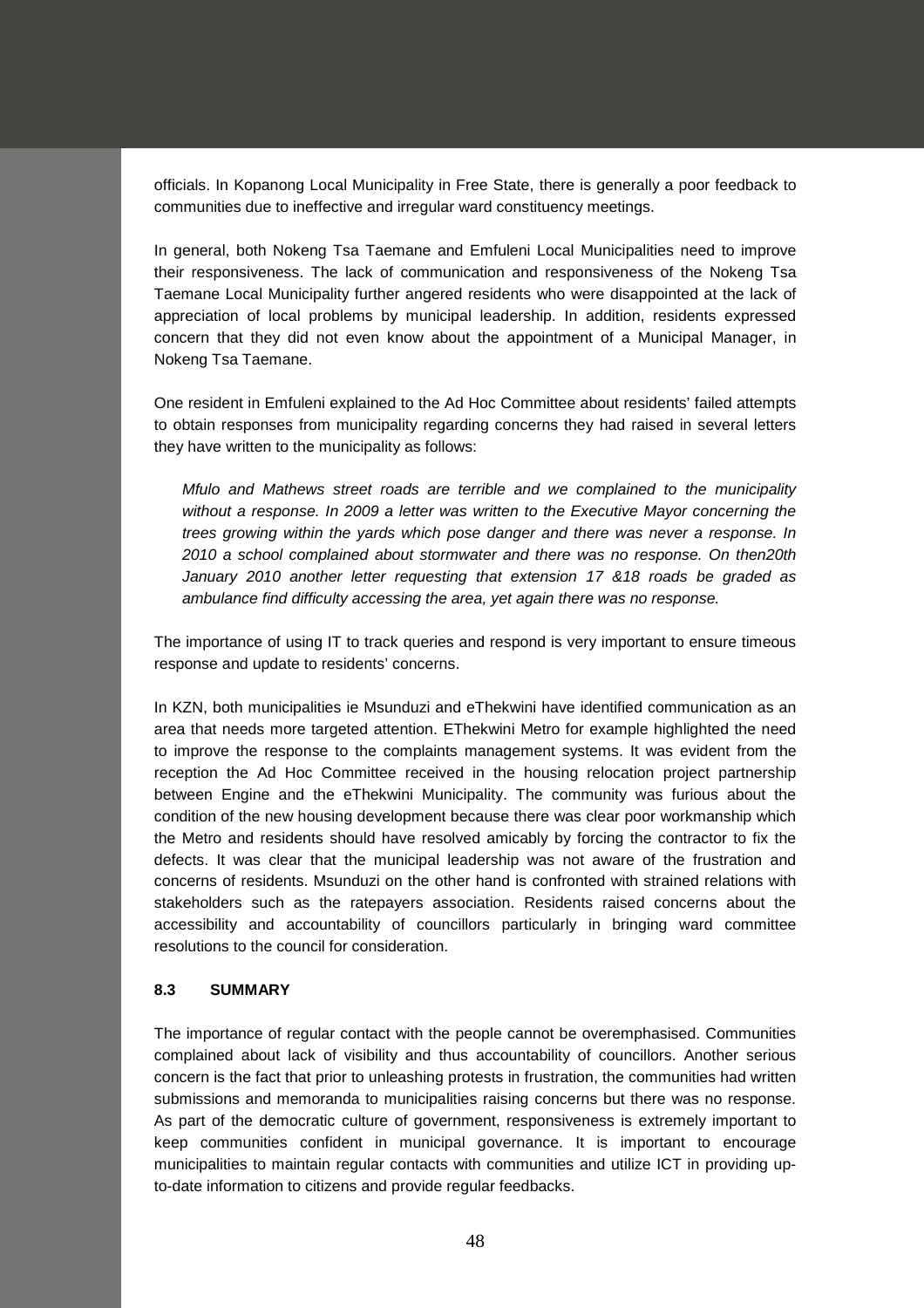#### *Disaster management Responses*

In the North West Province, Thakamoso Primary School had the roof blown off on 25 February 2010. Children are still attending school even though it is not conducive to do so. The roof is completely blown off and the Department of Education indicated that they did not have money to fix the roof. When it rains as well as when it is hot, no learning can take place at that school, The school is still without a roof.

The Greater Taung Municipality is confronted with serious housing problems. Most of the challenges in the municipality relates to houses that were destroyed by natural disasters such as floods and winds. Most of the people who had been victims of these disasters have been relocated to temporal residential areas whose conditions are not suitable for the health conditions of elderly people. Most of the roads in the villages are in a bad condition and are characterised by low lying bridges which poses serious danger during rainy seasons since they get easily flooded.

The EThekwini Metro also needs to be commended for taking initiatives regarding mitigation against Climate Change. The Durban Landfill Gas to Electricity CDM project is a critical initiative to convert landfill gas into electricity and thus contribute to reduction of emissions into the atmosphere. This contributes significantly to the Clean Development Mechanisms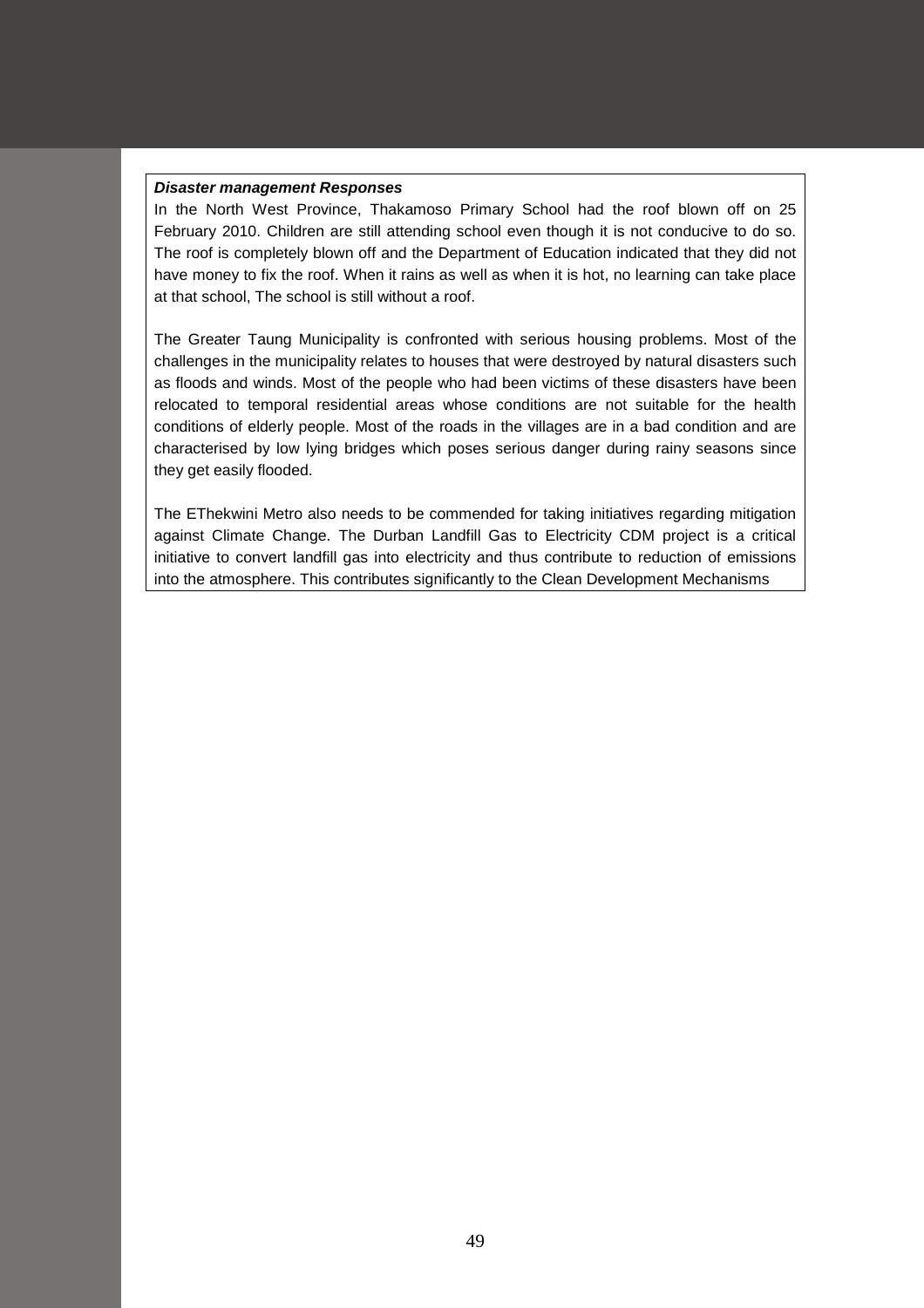### **CHAPTER NINE: TOWARDS A SYNTHESIS**

### **9.1 CONCLUSION AND RECOMMENDATIONS**

Throughout the various phases of this critical exercise it became evident that there are many challenges confronting government in general and local government in particular. Challenges imposed by urbanisation on the receiving cities such as pressure on infrastructure, social welfare programmes, limited economic opportunities and service delivery challenges were evident. Other areas particularly in rural municipalities lose economically active people to the cities and this slows down development significantly. Therefore, there are contrasting pictures which mirror the urban rural divide.

Central to the establishment of the Ad Hoc Committee, was the need to identify the primary causes of the 'service delivery' protests. It must be stated that indeed the state of local government needs urgent attention in order to close the gaps that have aggravated the tensions between communities and municipalities resulting in declining confidence in this sphere of governance. It is wise to acknowledge some of the more compelling problems that confront municipalities which can be addressed by improving the way government operates overall. Some of the stated problems which cause the protests relate to issues such as housing which is not a local government competency. Others involve provision of bulk services such as water, sanitation and electricity. Whilst reticulation of basic services is a municipal function provision of bulk services is not a function of local municipalities but rather a function of district municipalities. Local government is at the coalface of service delivery and is the closest sphere to the people. It becomes easier to target local government as the sphere most accessible to local communities. Indeed it is important to highlight the fact it is not only local government that needs a turn around but the whole system of government needs a turn around. A more coordinated planning, implementation and close monitoring of government projects is necessary. The majority of municipalities visited by the Ad Hoc Committee are fraught with examples of incomplete housing projects or worse still houses that are in a dilapidated condition. The initiatives by the Department of Human Settlements to destroy dilapidated houses to poor workmanship as well as conducting investigations on housing tendering processes is a correct step that needs to be commended.

With specific reference to municipalities, the performance is very uneven. There are areas where municipalities are performing optimally and there are areas of grave concern. A good example of a municipality, albeit a high capacity municipality, is eThekwini Metro which is performing well in service delivery including housing, long-planning, building partnerships with the private sector to provide services and build catalysts for development. The other impressive initiative is the construction of a Gas to Electricity conversion Plant which contributes to clean energy generation and thus reduce the gas emissions.

There are numerous visible challenges, widespread in local government which need careful attention from government, for instance, corruption (perceived or real), political infighting, systemic weaknesses, poor service delivery, slow pace of delivery, poor financial controls, capacity constraints, lack of communication et cetera. Some of the municipalities visited by the Ad Hoc Committee were under administration as a result of collapse of municipal administration.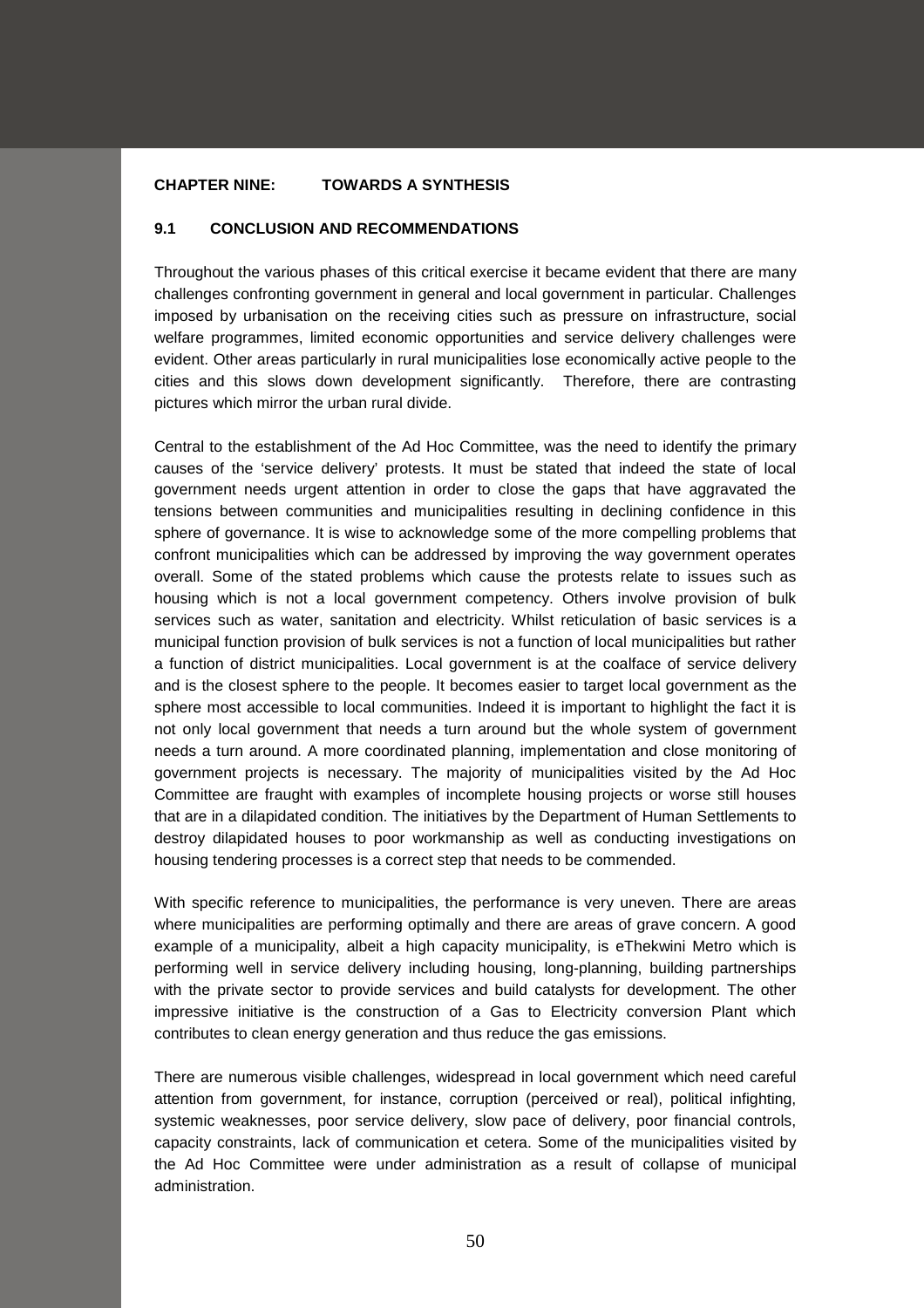### **9.2 RECOMMENDATIONS**

### **9.2.1 GOVERNANCE**

### *Clarification of roles:*

• The clarification of roles between the Mayor, Speaker and Chief Whip needs to be done urgently through amendment of section 53 of the Municipal Systems Act of 2000.

### *Political administrative interface:*

• The political/ administrative interface and accountability needs to be further clarified. Managers or directors should not overlook mayoral committee members responsible for departments. The political accountability should be the mayoral committee head of portfolio as opposed to directors accounting to the municipal manager and thus to full council.

### *Professionalization of Local Government:*

• The administrative apparatus needs to be depoliticised in order to focus on enhanced service delivery in the municipal sphere. Senior positions need to be filled by professionals who are registered with the professional institutes.

#### *Relationship between Ward Committee and Ward Council:*

• Relationship of the ward councillor and ward council members needs to be improved to ensure that issues emanating from ward committees are taken directly to council. A regulations needs to be passed to force ward councillors to provide the Speaker of the Council quarterly reports about activities of ward committees.

#### *Accountability of CDWs:*

• Another issue that has emerged with worrying trends is the different treatment and status of Community Development Workers versus Ward Committees. Community Development Workers are paid a stipend whereas Ward Committee membership is on a voluntary basis and only out-of-pocket expenses are paid. In addition the accountability of CDWs to the provincial government as opposed to municipal council is a problem. Therefore, it is imperative that the existing relationship and accountability chain needs to be reconfigured.

#### **9.2.2 CORRUPTION**

### *Procurement:*

The procurement system in municipalities needs to be tightened to close the gaps that allow corruption to flourish.

#### *Prosecution of corrupt officials, politicians and contractors:*

• Findings of forensic investigations must be made public and civil or criminal cases must be levelled against corrupt officials and/ politicians as well as unscrupulous contractors.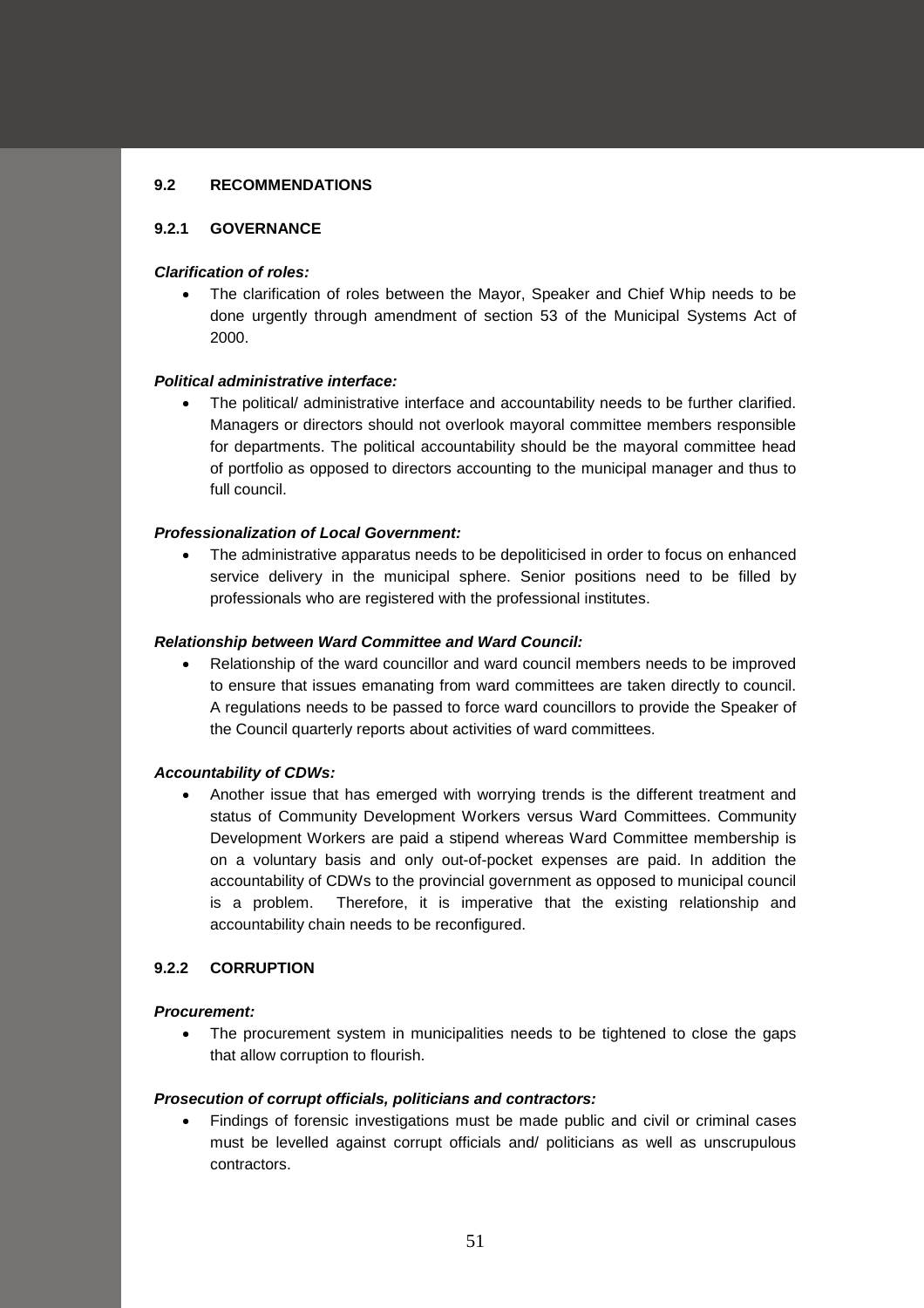### *Anti-corruption body:*

In the public service the Public Service Commission plays a pivotal role in fighting corruption and such a body would play a greater role in curbing corruption in the local government sphere.

### *Conflict of interests:*

• Councillors and senior municipal officials must declare interests in order to prevent dangers of conflict of interests etc. This needs to be done urgently.

### *Internal audit committees and Units:*

• Internal audit committees and Internal Audit Units need to be established in every municipality to ensure that challenges are identified long before they become serious problems for municipalities.

# **9.2.3 SERVICE DELIVERY**

#### *IDP:*

• Local government is the centre of gravity. Integrated Development Plans should be central in development planning. An intergovernmental structure like the Financial and Fiscal Commission needs to be established to consider plans, synchronise and budget. This will ameliorate the concern that departmental officials do not attend IDP meetings or that junior officials who do not have authority to take concrete decisions are sent to attend IDP meetings. This intergovernmental structure will ensure coordinated planning and implementation against national developmental trajectory. In this framework even entities such as Eskom would have to be involved in order to ensure understanding of the main priorities of government. This will foster cooperation as opposed to divergent plans and inconsistent implementation as current evidence suggest. The practice of municipality, informed by indigent policies, charging different amounts to Eskom would be addressed.

#### *Housing***:**

- The executive authorities in municipal administrations must take responsibility for the allocation of RDP houses to prevent councillors from direct involvement and thereby reducing the propensity for corrupt tendencies. Approved housing list must be publicised within a reasonable period before houses are handed to such beneficiaries to ensure transparency and accountability.
- Poor workmanship by contractors is a function of collusion, corruption, lack of strict monitoring of compliance to specifications and weaknesses in municipal systems. The system needs to be strengthened and violation of the MFMA by paying contractors without work certificate must be prohibited and offenders must be prosecuted.
- On the question of housing accreditation, the Department of Human Settlements must accelerate the accreditation of metros and the top 21 high capacity municipalities. This will speed service delivery as housing is one of the critical services that cause uproar in the communities.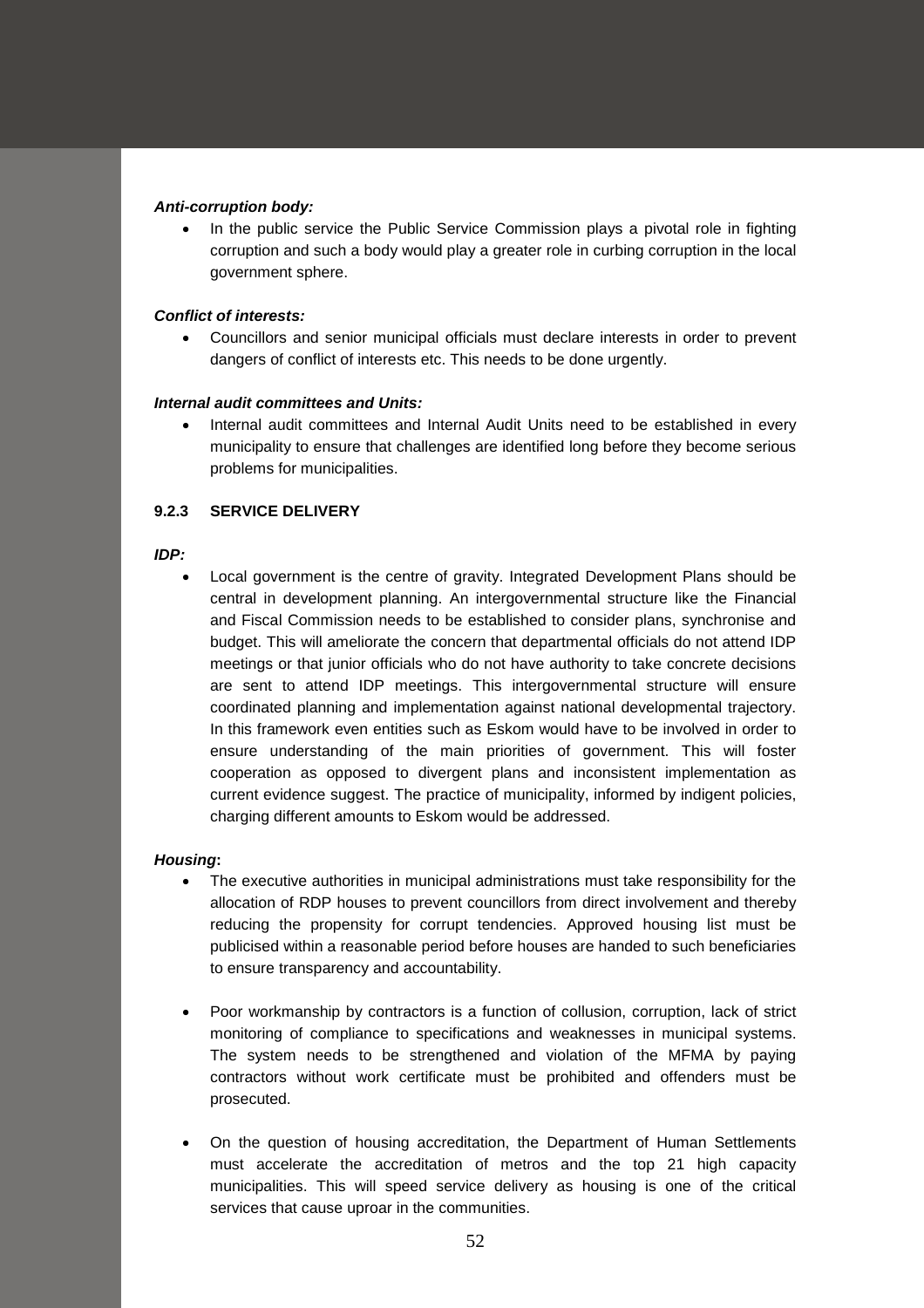• Allocation of houses must be aligned to the housing list which should be made public. The actual allocation or handover must also be publicised and must be done by the administrative arm of local government or Mayoral Committee member responsible for housing as opposed to councillors as this opens the system to abuse or allegations thereof. There is also a common problem of illegal occupation of houses which can be resolved by vigilant municipal approach as well as ward committees. However, it must be stated that the allocation of houses once complete must be done without delay as people desperately need houses.

#### *Sanitation:*

• A policy on sanitation is necessary to speed up implementation of adequate standards and timeframes in order to meet the 2014 MDG targets. The target of eradication of the bucket system is not met as there are many communities that still use the bucket system. Urgent interventions guided by a concrete policy are critical.

#### *Water:*

• Bulk water systems and treatment works in many municipalities are lacking and in addition most communities are not linked to the bulk water supply which frustrates the hopes of realising provision of clean and safe drinking water. In some areas the dams are constructed but do not supply water to communities. It is critically important that provision of bulk infrastructure including water, sanitation, electricity and roads is informed by a clear comprehensive plan which integrates municipalities as well in order to ensure adequate reticulation in a sustainable manner.

#### *Electricity:*

The main issue with regards to electricity provision is misalignment of municipal IDPs and Eskom electrification plans. In addition, municipalities' tariffs are informed by the indigent policies and Eskom is not bound by such policies hence there are discrepencies in charges. The process of IDP is a critical planning tool and plans of departments as well as Eskom should be based or informed by the IDP.

#### *Settlements on Private Land:*

The tricky question of communities that have settled on private land and thus cannot get access to basic services is a serious concern as people live in squalid conditions and remain un-serviced because they are located in private land. Partnerships between the municipality concerned and private land owners need to be sought in order to allow municipalities to provide services and therefore able to collect rates and taxes to consumers. The case of Ingonyama Trust in eThekwini is a case in point and it should be possible to develop the land and provide services to residents without getting entangled in ownership disputes.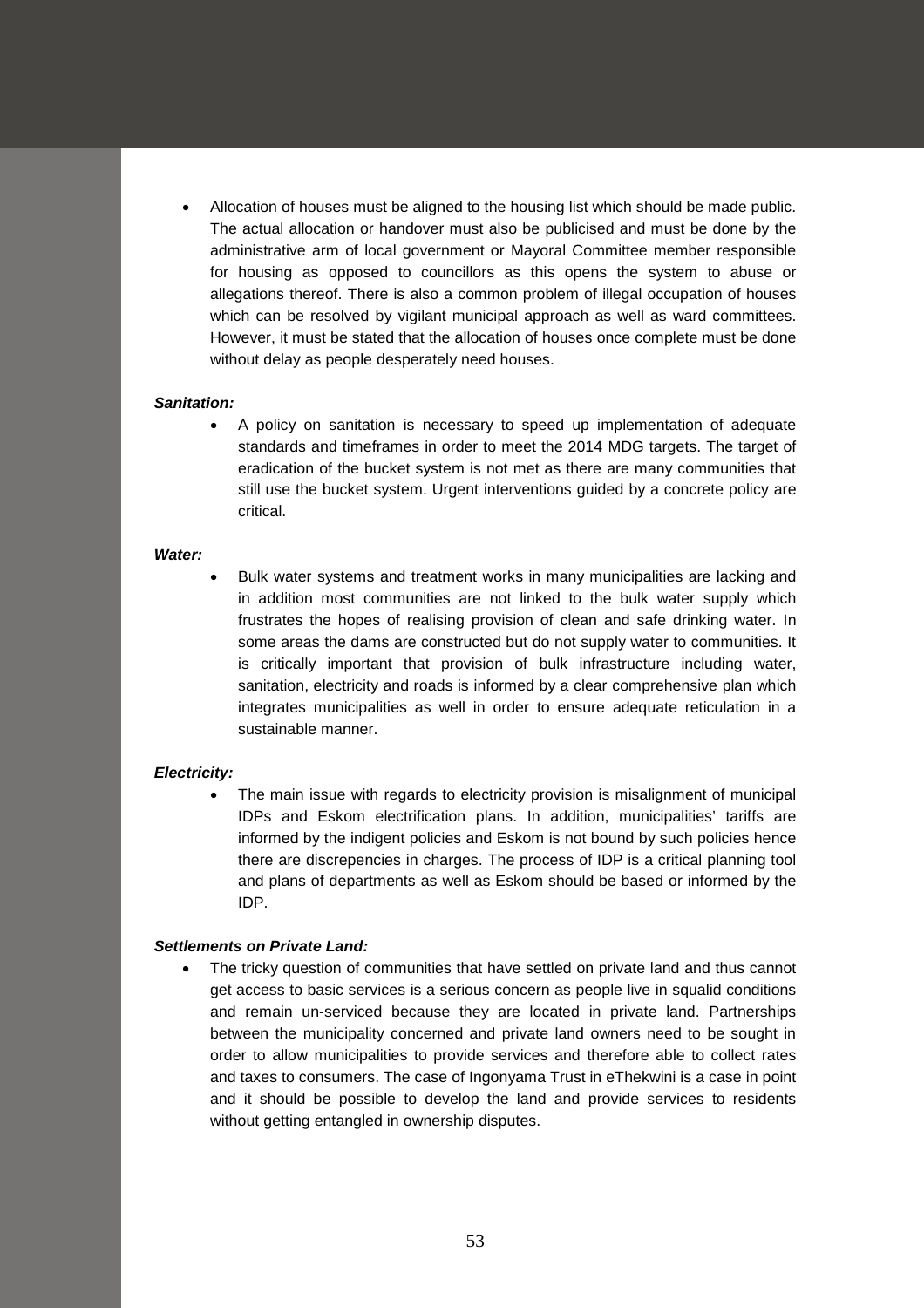# **9.2.4 MUNICIPAL CAPACITY**

### *Fill vacancies:*

The high vacancy rate of critical positions and the turn around times for filling such posts is a serious concern. Interventions by the Department of Cooperative Governance and Traditional Affairs in relation to capacity building needs to be more targeted in order to improve the situation.

### *Single service:*

• Consider creating a local government service to enable adequate skills deployment and transfer to close the gaps in critical municipal positions.

### *Strengthen the role of LG SETA:*

• In addition, the Local Government SETA needs to accelerate skills development to close the void in strategic positions in municipalities.

### *Shared Services:*

• Municipalities can also cooperate and share services in order to keep the administration functioning and not allow collapse. The example of Ehlanzeni DM seconding a CFO to a local municipality is a good example that should be replicated in the short term.

# **9.2.5 FINANCIAL MANAGEMENT**

### *Funding formula:*

The funding formula needs to be changed to be more relevant to the chronic needs of the most desperate areas. The rural municipalities are currently disadvantaged in the current system as it is bias mainly towards population without regard for other important considerations such as vastness of areas and backlogs.

# *Billing system:*

- There needs to be a national programme to improve the billing system of municipalities as this is currently a major problem affecting the revenue generation capability of municipalities and thus cash-flow and ultimately service delivery. This can augment the good citizenship campaign of COGTA.
- Improvement of databases to ensure proper billing and accurate accounts and statements. An accurate and detailed billing system would avoid current system of estimating consumer debt and thus reluctance to pay.

#### *Intergovernmental debt*

• The intergovernmental debt needs to be prioritised as this is totally unacceptable and causes strain in the intergovernmental relations. Intergovernmental debt negatively affects the cash-flow of municipalities and therefore frustrates service delivery. Parliament must forcefully apply the Public Finance Management Act Regulations of 2001 to compel departments that owe municipalities to pay within 30 days which is stipulated in section thirteen (13) of the PFMA Regulations.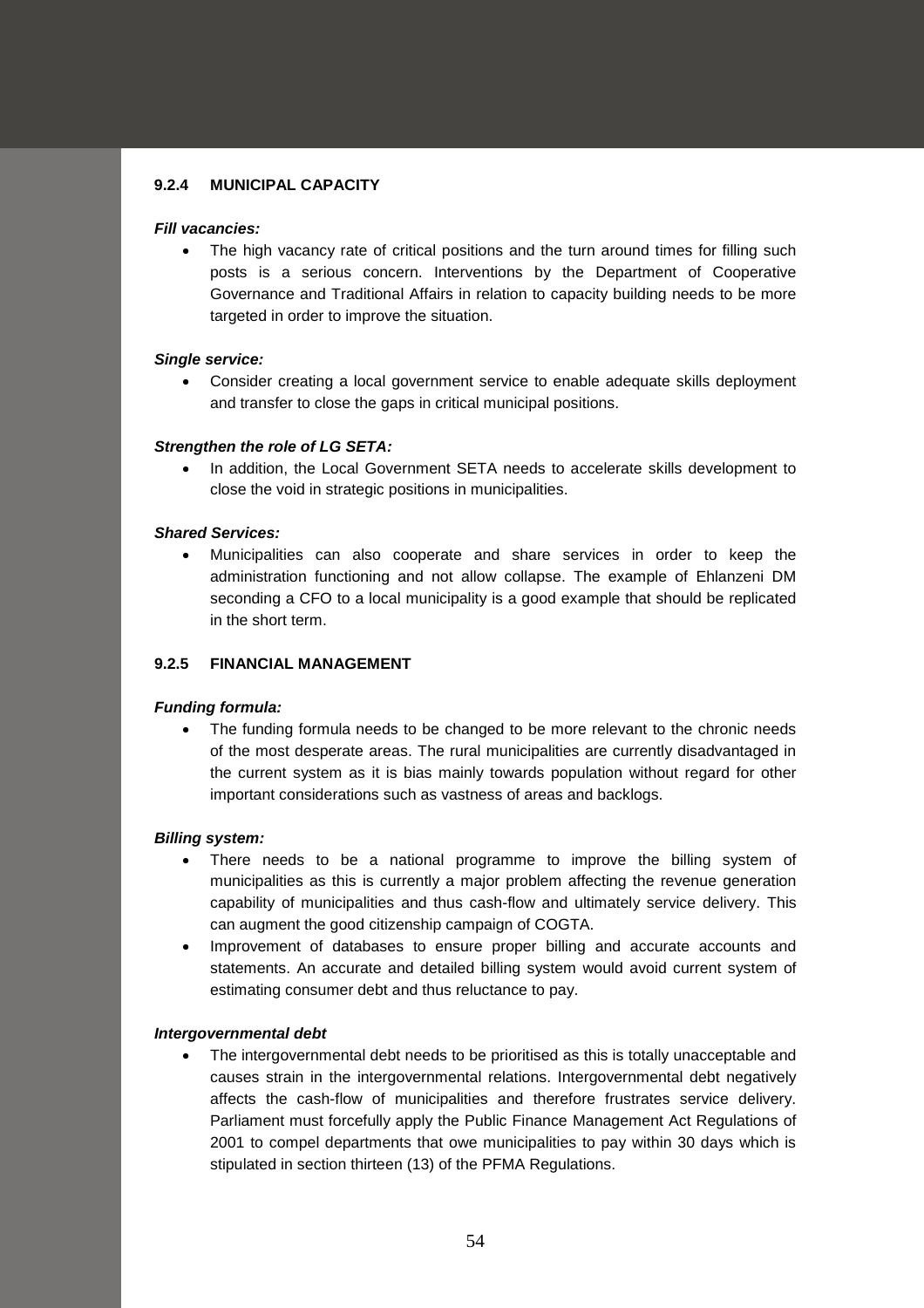### *Financial statements:*

• Submission of monthly financial statements needs to be intensified and in addition submission of quarterly reports should be done and a thorough analysis ought to be conducted in order to identify problems and improve financial management and expenditure. This would provide space for early warning system before things degenerate to unacceptable levels.

# **9.2.6 LOCAL ECONOMIC DEVELOPMENT**

#### *Private sector investment in local economies:*

It is critically important to ensure that the Local Economic Development plans are developed which identify the key economic sectors that would create economic growth opportunities for the local communities. The role of government is important in creating a conducive environment for private sector investments and community initiatives to flourish. This can be done through municipalities leveraging on government support systems and collaboration with the Department of Trade and Industry.

#### *Development of cooperatives:*

• Furthermore, development of cooperatives at a local level with adequate support from provincial and national government through a coordinated framework may yield more tangible results and bring communities to mainstream economy.

#### *Youth empowerment:*

• Another pressing issue is that of youth empowerment and employment. This issue is critically important to tackle through a multi-pronged approach employing training and development as well as unlocking economic and employment opportunities for the youth. Once again government, private sector and community collaboration is central. Often there are complaints about migration of economically active population from rural communities to the major metropolitan areas. This calls for radical transformation of the countryside to be able to offer educational and economic opportunities. Most youths in the municipalities complained about lack of access to educational facilities in order to train and equip them to develop entrepreneurial skills. It is therefore important to ensure that FET colleges are also provided to ensure that educational and training facilities are available to youths in townships and rural communities which would also curb the exodus of youths to metropolitan areas where educational facilities are concentrated.

# **9.2.7 COMMUNICATION**

#### *Responsiveness:*

• Community interface, based on the evidence, is inadequate and more needs to be done to ensure government responsiveness to community concerns timeously and with regular update and feedback.

# *Public participation:*

• Public participation offices need to be established by municipalities to facilitate interaction with community members and organisations.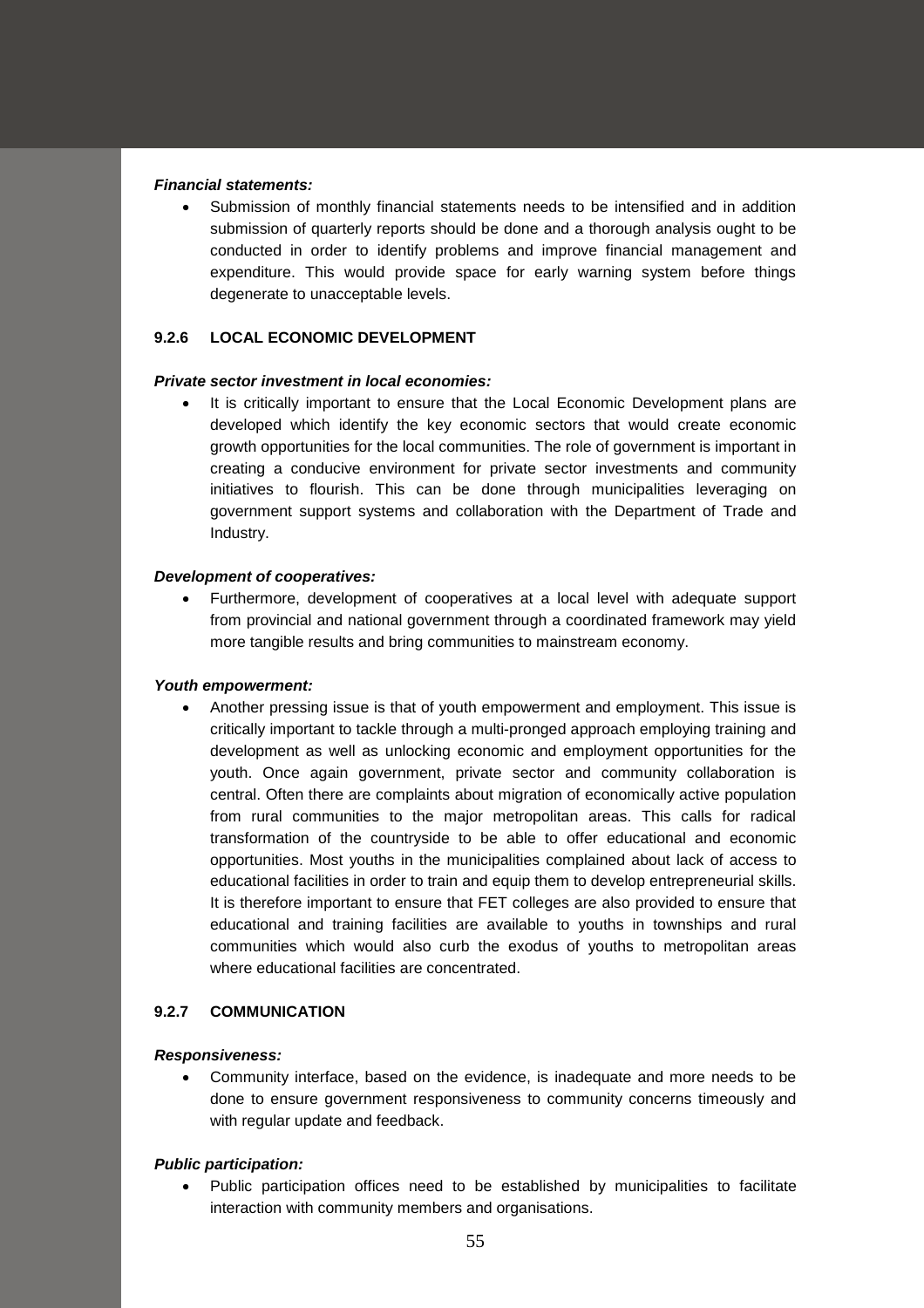# *Utilisation of ICT:*

• It is important to use ICT to ensure that community concerns are not lost. The usage of ICT would ensure that community concerns are packaged and there is a tracking mechanisms as well as update in response to issues of community interest. Interactive websites could also be very useful in ensuring that information for community feedback and update on development programmes is readily available.

# *Public consultation and regular interaction:*

• It is important to underscore that the suggestions above do not replace the legitimate process of public consultation and regular engagement. Regular ward committee meetings must be held and quarterly mayoral community meetings are necessary.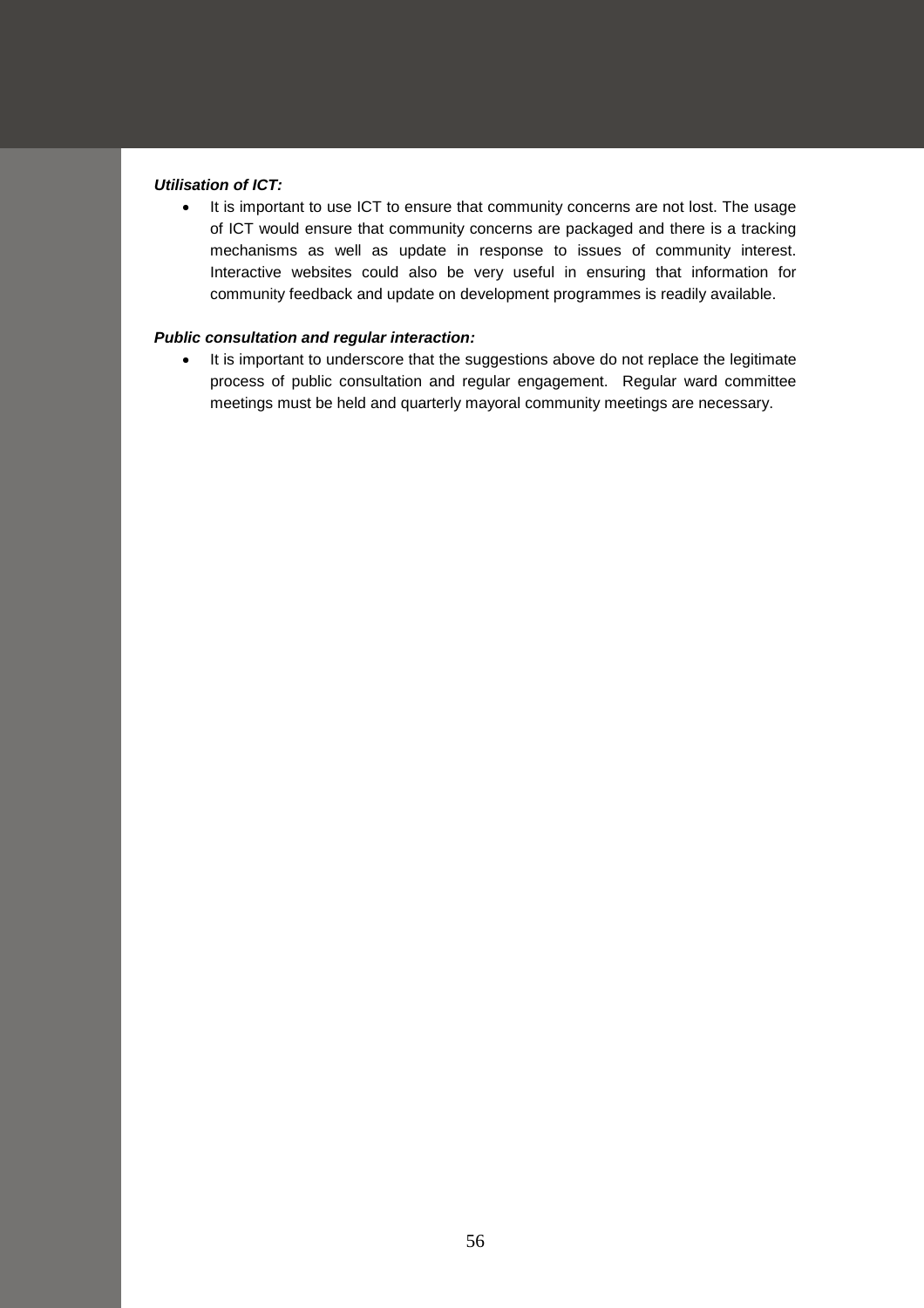# **9.3 PROPOSED IMPLEMENTATION PLAN**

|    | <b>RECOMMENDED ACTION</b>                                                                                                                                                                                                                                                                                                                                           | <b>RESPONSIBLE</b>                                                                     | <b>TIMEFRAME</b> |
|----|---------------------------------------------------------------------------------------------------------------------------------------------------------------------------------------------------------------------------------------------------------------------------------------------------------------------------------------------------------------------|----------------------------------------------------------------------------------------|------------------|
|    |                                                                                                                                                                                                                                                                                                                                                                     | <b>AUTHORITY</b>                                                                       |                  |
| 1. | Governance:<br>Amend section 53 of Municipal<br>Systems Act of 2000 to provide clarity<br>of roles of political structures, office<br>bearers and administration.                                                                                                                                                                                                   | Parliamentary<br>Committees on CoGTA.                                                  | March 2011       |
|    | Amend legislation to ensure that<br>$\bullet$<br>Directors of line function departments<br>must be accountable to a Member of<br><b>Executive Committee or Mayoral</b><br>Committee.                                                                                                                                                                                |                                                                                        |                  |
|    | Chairpersons of section 79 and 80<br>$\bullet$<br>committees in terms of the Municipal<br>Structures Act must be elected from<br>among council members for effective<br>oversight.                                                                                                                                                                                  |                                                                                        |                  |
|    | <b>Establishment of Municipal Public</b><br>٠<br><b>Accounts Committees.</b>                                                                                                                                                                                                                                                                                        |                                                                                        |                  |
| 2. | <b>Corruption:</b>                                                                                                                                                                                                                                                                                                                                                  |                                                                                        |                  |
|    | Outcomes of forensic reports must be<br>made public and criminal charges<br>must ensue.                                                                                                                                                                                                                                                                             | National and Provincial<br>CoGTA Departments,<br>Treasury, SAPS and<br>Municipalities. | November 2010    |
|    | Contractors that either abandon or do<br>$\bullet$<br>not fulfil contract Specifications must<br>be listed in the National Treasury<br>database and the Register for Tender<br>Defaulters.                                                                                                                                                                          | Municipalities and<br>national and provincial<br><b>Treasuries</b>                     | November 2010    |
|    | Establishment of a local government<br>$\bullet$<br>body like the Public Service<br>Commission (or extension of the<br>scope of PSC to include Local<br>Government) to implement anti-<br>corruption, encourage and protect<br>whistleblowers, investigate corrupt<br>and fraudulent activities in local<br>government and initiate prosecution<br>of transgressors | Parliament                                                                             | January 2011     |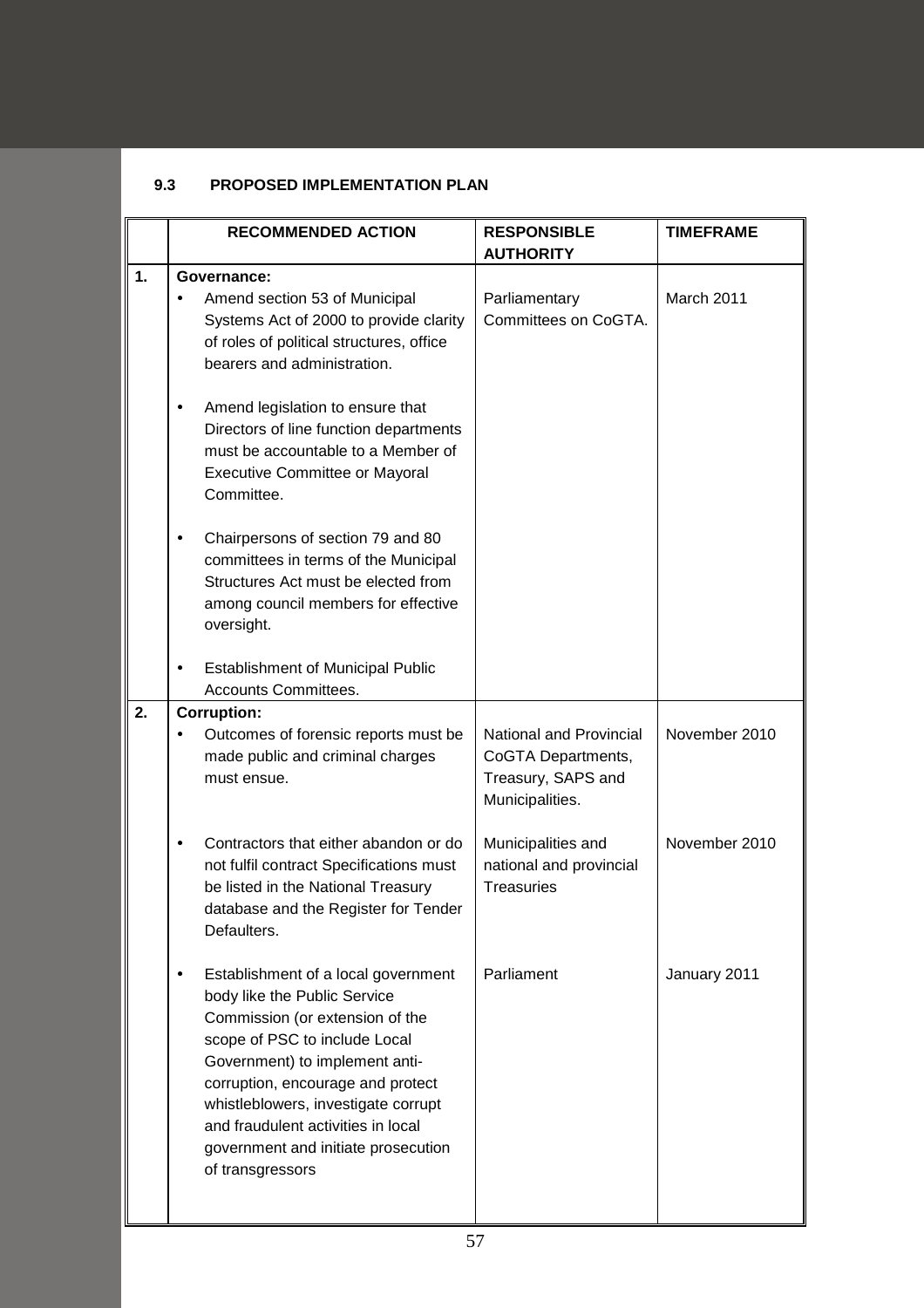|    | Officials who resign under the cloud<br>٠                                      | CoGTA                                                | Immediately      |
|----|--------------------------------------------------------------------------------|------------------------------------------------------|------------------|
|    | or as a result of investigations                                               |                                                      |                  |
|    | conducted against them should be                                               |                                                      |                  |
|    | blacklisted by CoGTA to prevent them<br>from accessing employment              |                                                      |                  |
|    | elsewhere without resolution of                                                |                                                      |                  |
|    | investigations.                                                                |                                                      |                  |
| 3. | Service delivery:                                                              |                                                      |                  |
|    | Establishment of an overarching (FFC<br>like) IGR structure to liaise with the | CoGTA<br>National<br>&<br><b>Planning Commission</b> | <b>June 2011</b> |
|    | National Planning Commission in                                                |                                                      |                  |
|    | planning, budgeting, forecasting and                                           |                                                      |                  |
|    | tracking expenditure in municipalities.                                        |                                                      |                  |
|    | Metro, District, Secondary and large                                           | CoGTA<br>and<br>National                             | <b>June 2011</b> |
|    | cities' municipalities must develop                                            | <b>Planning Commission</b>                           |                  |
|    | and implement long term Bulk                                                   |                                                      |                  |
|    | Integrated Infrastructure Plans as<br>contemplated in section 86 of            |                                                      |                  |
|    | Municipal Systems Act. Plans must                                              |                                                      |                  |
|    | detail economic development areas,                                             |                                                      |                  |
|    | service backlogs and infrastructure<br>maintenance plans. These must be        |                                                      |                  |
|    | encapsulated within IDPs.                                                      |                                                      |                  |
|    |                                                                                |                                                      |                  |
|    | Metro and high capacity<br>٠<br>municipalities must be accredited to           | Department of Human<br>Settlements.                  | February 2011    |
|    | provide housing.                                                               |                                                      |                  |
|    |                                                                                |                                                      |                  |
|    | Executive authorities in Municipal                                             | CoGTA<br>Human<br>and                                | November 2010    |
|    | administrations must be responsible<br>for handing RDP houses to prevent       | Settlements must issue<br>Regulations.               |                  |
|    | councillors from direct involvement                                            |                                                      |                  |
|    | and thus propensity to corrupt                                                 |                                                      |                  |
|    | tendencies. Housing lists must be                                              |                                                      |                  |
|    | publicised to ensure transparency<br>and accountability.                       |                                                      |                  |
| 4. | Finance:                                                                       |                                                      |                  |
|    | Change the funding formula to cater<br>٠                                       | Treasury & CoGTA                                     | <b>June 2011</b> |
|    | to disparities and backlogs.                                                   |                                                      |                  |
|    | Close monitoring of financial<br>٠                                             |                                                      |                  |
|    | statements and expenditure (FFC like                                           |                                                      |                  |
|    | body).                                                                         |                                                      |                  |
|    | Elimination of the Intergovernmental                                           | Department of Public                                 | March 2011       |
|    | debt.                                                                          | <b>Works</b>                                         |                  |
|    |                                                                                |                                                      |                  |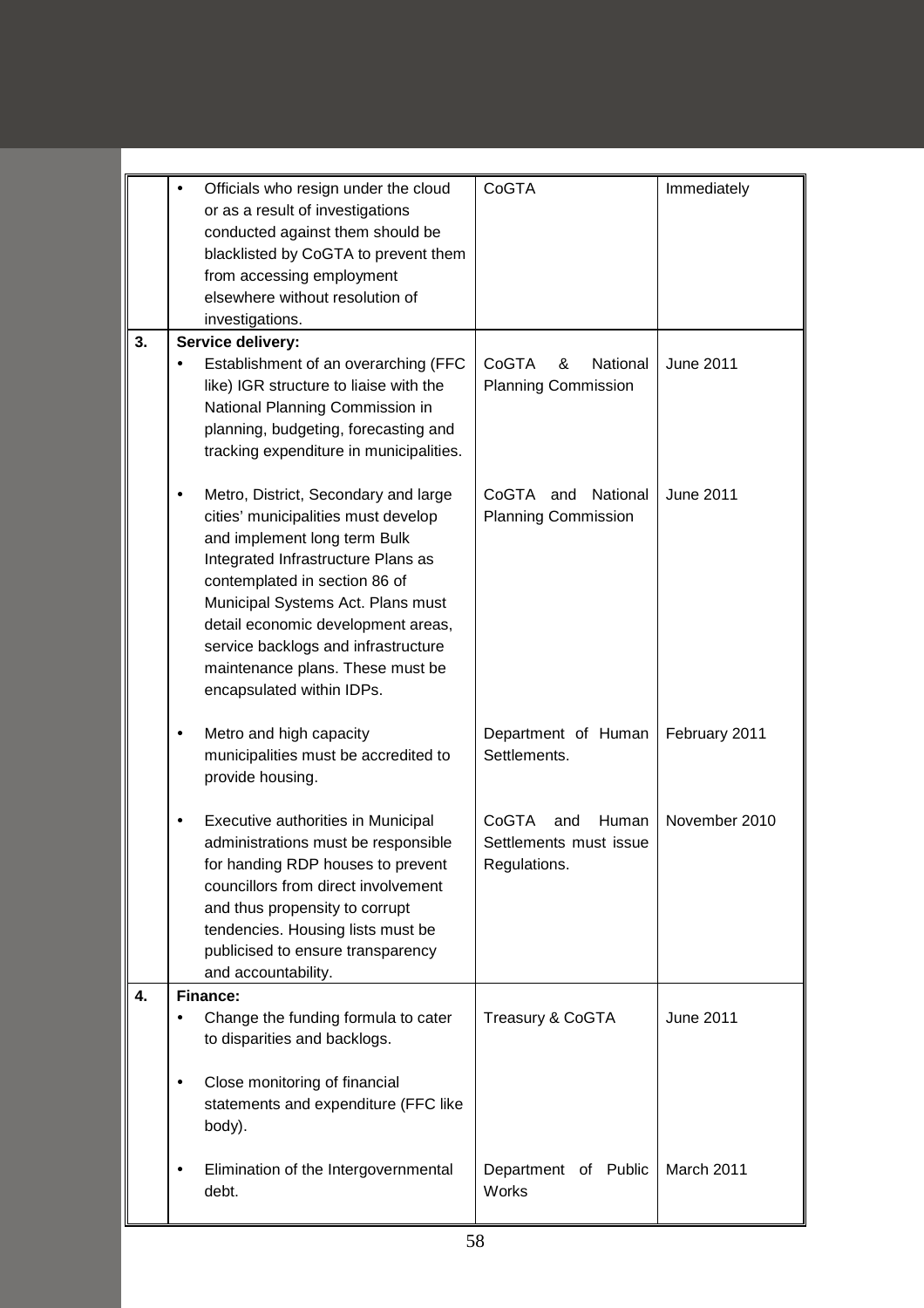|    | 100% improvement of billing systems<br>and revenue collection in<br>municipalities. Improvement of<br>databases to ensure proper billing<br>and accurate accounts and<br>statements.                                                                                                                                                                             | CoGTA,<br><b>SALGA</b><br>&<br>municipalities      | November 2011    |
|----|------------------------------------------------------------------------------------------------------------------------------------------------------------------------------------------------------------------------------------------------------------------------------------------------------------------------------------------------------------------|----------------------------------------------------|------------------|
|    | Parliament needs to support the<br>initiative by CoGTA to build relations<br>between municipalities and<br>Ratespayers Associations which are<br>withholding rates payable to<br>municipalities.                                                                                                                                                                 | Parliamentary<br>Committees on CoGTA               | May 2011         |
| 5. | <b>Skills development and Capacity:</b><br>Through partnership with higher<br>education institutions, establish a<br><b>Municipal Government Service</b><br>Academy to recruit and train local<br>government officials. Ensure skills<br>development and through a local<br>government service deploy based on<br>need gaps analysis.                            | CoGTA and LGSETA                                   | <b>June 2011</b> |
|    | Amend sections 67 and 68 of the<br>Municipal Systems Act to create<br>uniform municipal service conditions<br>and remuneration.                                                                                                                                                                                                                                  | Parliamentary<br>Committees on CoGTA               | March 2011       |
|    | Senior positions must be occupied by<br>professionals that are registered with<br>competent professional institutes to<br>promote professionalism and ethics.<br>This therefore warrants the<br>establishment of a database by<br>professional associations to facilitate<br>this process. Regulations<br>encouraging this practice need to be<br>made urgently. | CoGTA and<br>Professional<br>Associations          | <b>June 2011</b> |
| 6. | <b>Communication:</b>                                                                                                                                                                                                                                                                                                                                            |                                                    |                  |
|    | Councillors must convene regular<br>ward committee meetings                                                                                                                                                                                                                                                                                                      | Council<br>Speaker<br>&<br><b>Ward Councillors</b> | November 2010    |
|    | Mayors and Members of Mayoral<br><b>Executive Committees must call</b><br>quarterly community meetings.                                                                                                                                                                                                                                                          | Mayor and Executive<br><b>Members</b>              | October 2010     |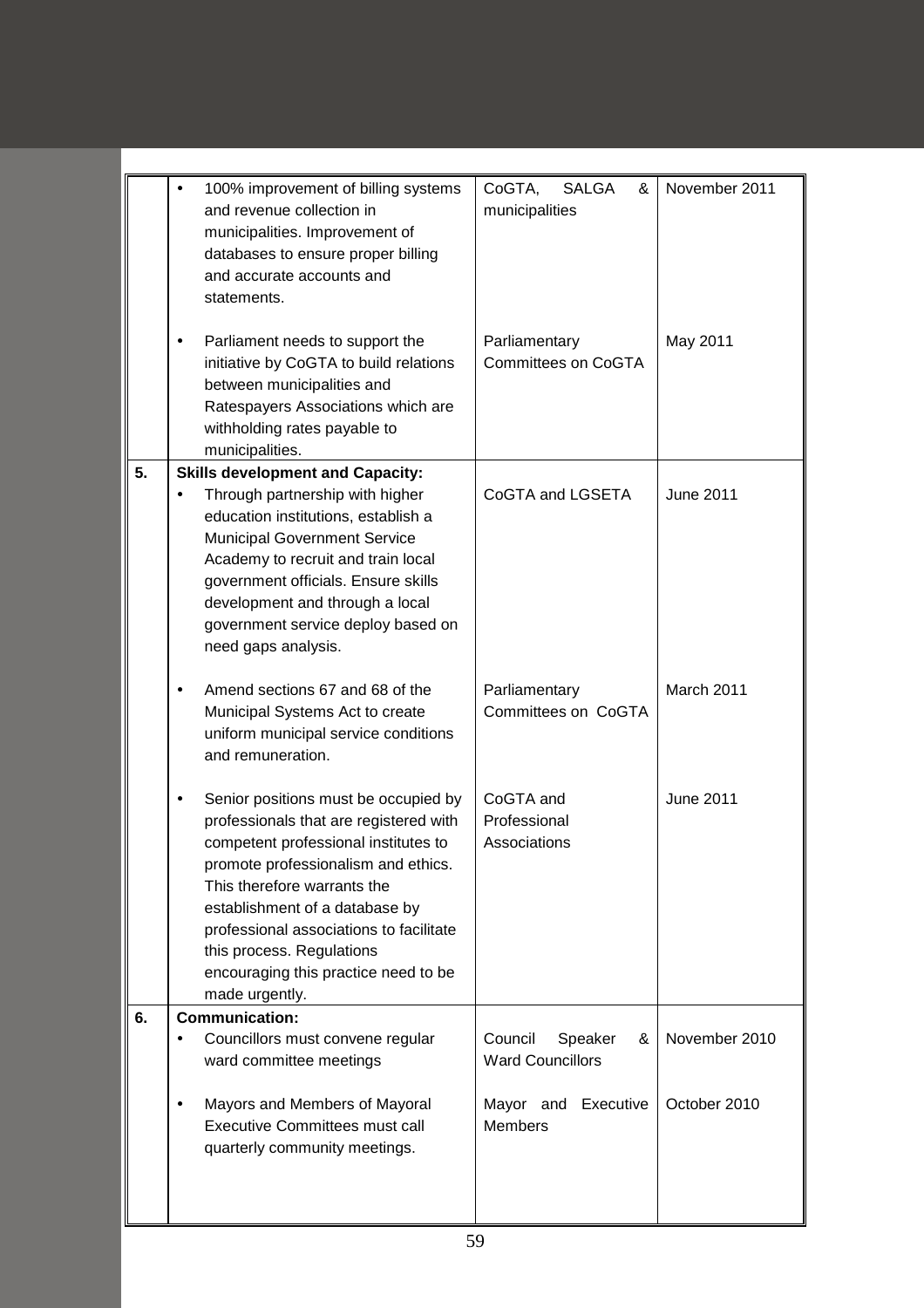|    | Updated and Interactive websites for<br>all municipalities must be developed.<br>The role of the State Information<br>Technology Agency (SITA) needs to<br>be more prominent in this regard.                                                         | CoGTA & SITA                                                                                 | <b>June 2011</b> |
|----|------------------------------------------------------------------------------------------------------------------------------------------------------------------------------------------------------------------------------------------------------|----------------------------------------------------------------------------------------------|------------------|
|    | Hotlines should be established to<br>allow Ward Committees and<br>communities to raise grievances with<br>Provincial MEC's and where that is<br>not adequate with the National<br>Department so that timely and<br>thorough interventions can occur. | <b>CoGTA and Provincial</b><br>Departments of CoGTA                                          | <b>June 2011</b> |
| 7. | <b>Parliamentary Oversight:</b><br>Based on a comprehensive model,<br>Parliament must develop a<br>coordinated sectoral oversight<br>program to monitor and oversee<br>service delivery at local level.                                              | Collaboratively<br>Parliament, Provincial<br>Legislatures<br>and<br><b>Municipal Council</b> | May 2011         |
|    | Link parliamentary programmes i.e.<br>NCOP week, Taking Parliament to<br>the People etc to a service delivery<br>tracking mechanism.                                                                                                                 | Parliament                                                                                   | February 2011    |
|    | Establish research capacity to focus<br>on critical sectoral oversight tracking<br>approach to monitor and conduct<br>primary research.                                                                                                              | Parliament                                                                                   | February 2011    |
|    | Create a mechanism for constituency<br>or Parliamentary Democracy Office<br>liaison system to detect and prevent<br>eruption of 'service delivery' related<br>turmoil.                                                                               | Parliament                                                                                   | February 2011    |
|    | Publish reports and outcomes of<br>monitoring exercises and actions<br>thereof in quarterly reports.                                                                                                                                                 | Parliament                                                                                   | April 2011       |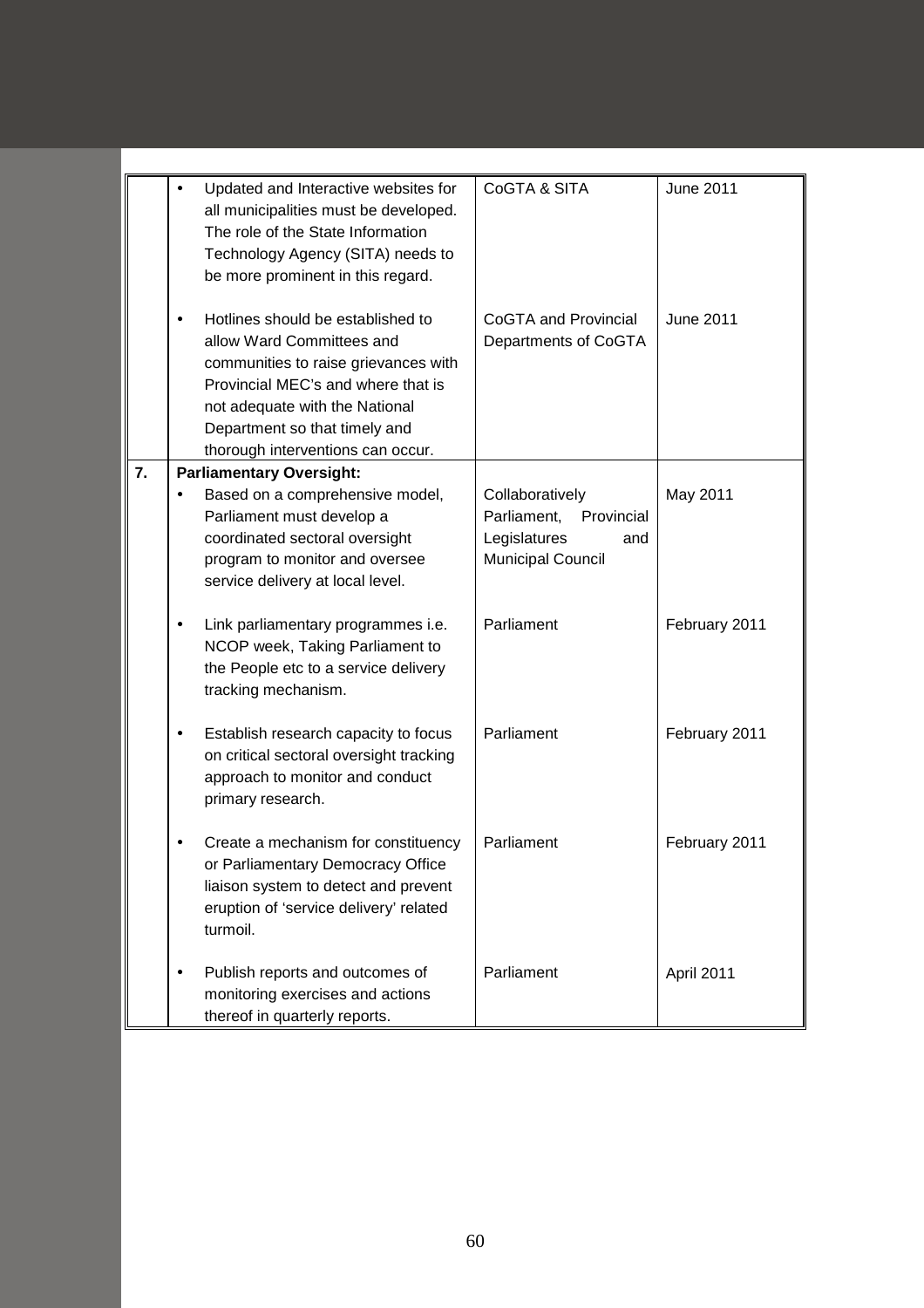# **ANNEXURE 1**

| <b>Dates</b>               | <b>Provinces</b> | <b>City/Municipalities</b>                                                                            |
|----------------------------|------------------|-------------------------------------------------------------------------------------------------------|
| 22-24 February 2010        | Western Cape     | City of Cape Town: Khayelitsha and<br>DuNoon                                                          |
| 22 - 25 February 2010      | Eastern Cape     | Buffalo City<br>Great Kei<br>and<br>Local<br><b>Municipalities</b>                                    |
| 22 - 26 February 2010      | Mpumalanga       | Mbombela, Thaba Chweu, Mkhondo and<br>Dipaleseng                                                      |
| 15-17 March 2010           | North West       | Taung and Ramotshere                                                                                  |
| 15 - 17 and 19 March 2010. | Gauteng          | Nokeng Tsa Taemane and eMfuleni<br>Local Municipality and Gauteng Disaster<br>Management (Haiti team) |
| $15 - 17$ March 2010       | Free State       | Kopanong Local Municipality<br>Nala Local Municipality                                                |
| 17-20 May 2010             | Limpopo          | Thulamela<br>Molemole<br>and<br>Local<br><b>Municipalities</b>                                        |
| $16 - 20$ May 2010         | KwaZulu Natal    | eThekwini Metropolitan Municipality and<br>Msunduzi Local Municipality                                |
| 17-21 May 2010             | Northern Cape    | Dikaglong and<br>Renosterberg<br>Local<br>Municipalities                                              |

*Provinces and municipalities visited*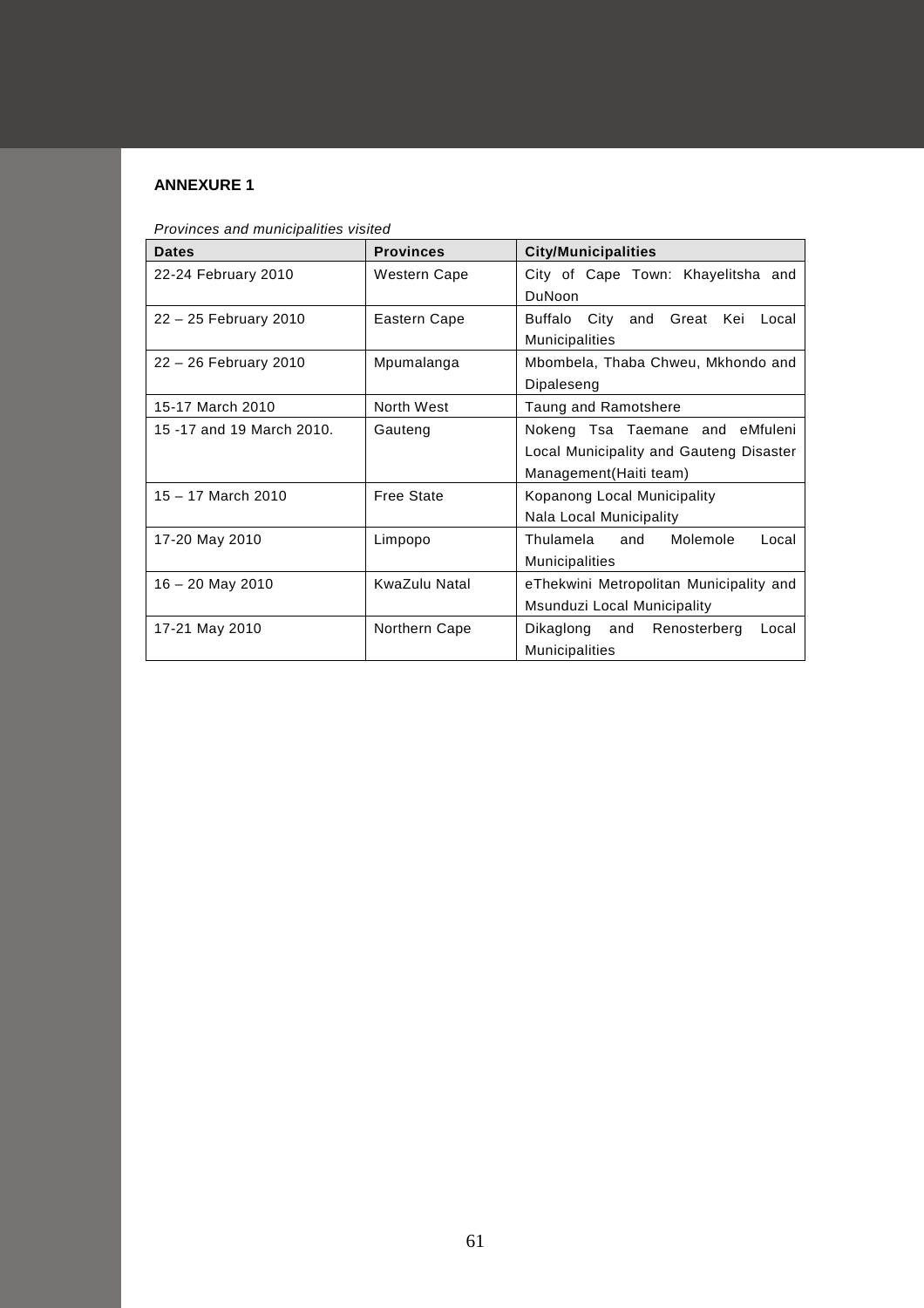# **ANNEXURE 2: LIST OF STAKEHOLDERS**

# **1. Eastern Cape**

- Beacon Bay Rate Payers & Civic Association
- Taxpayers action Organisation
- Eastern Cape NGO Coalition
- Black Sash
- Ndlambe Action Group/ Ndlambe Ratepayers Forum
- East Coast Rate Rayers and Resident Forum
- Provincial Department of Cooperative Governance and Traditional Affairs
- Provincial Treasury
- Provincial Department of Education
- South African Social Services Association

# **2. Free State**

- South African Local Government Association (SALGA)
- Department of Energy
- Department of Health
- Department of Cooperative Governance and Traditional Affairs
- Department of Social Development
- South African Social Security Agent

# **Written submissions**

- MICRA
- GHSED
- Dihlabeleng Local Municipality
- Sekwele for Social Assistance
- Chamber of Commerce

# **3. Gauteng**

- Local Business Chamber
- Nokeng Forum and Roodeplaat
- Cullinan Agricultural Union
- Resident from Onverwacht area
- NFSOS
- Denokeng Rate Payers Association
- Refilwe Bambanani branch
- School Governing Vody of Jiba Tabane High School
- Dinokeng Agricultural Union
- Overwacth Landowners Association
- Rifilwe Development Forum
- **Black Sash**
- National Department of Energy
- Eskom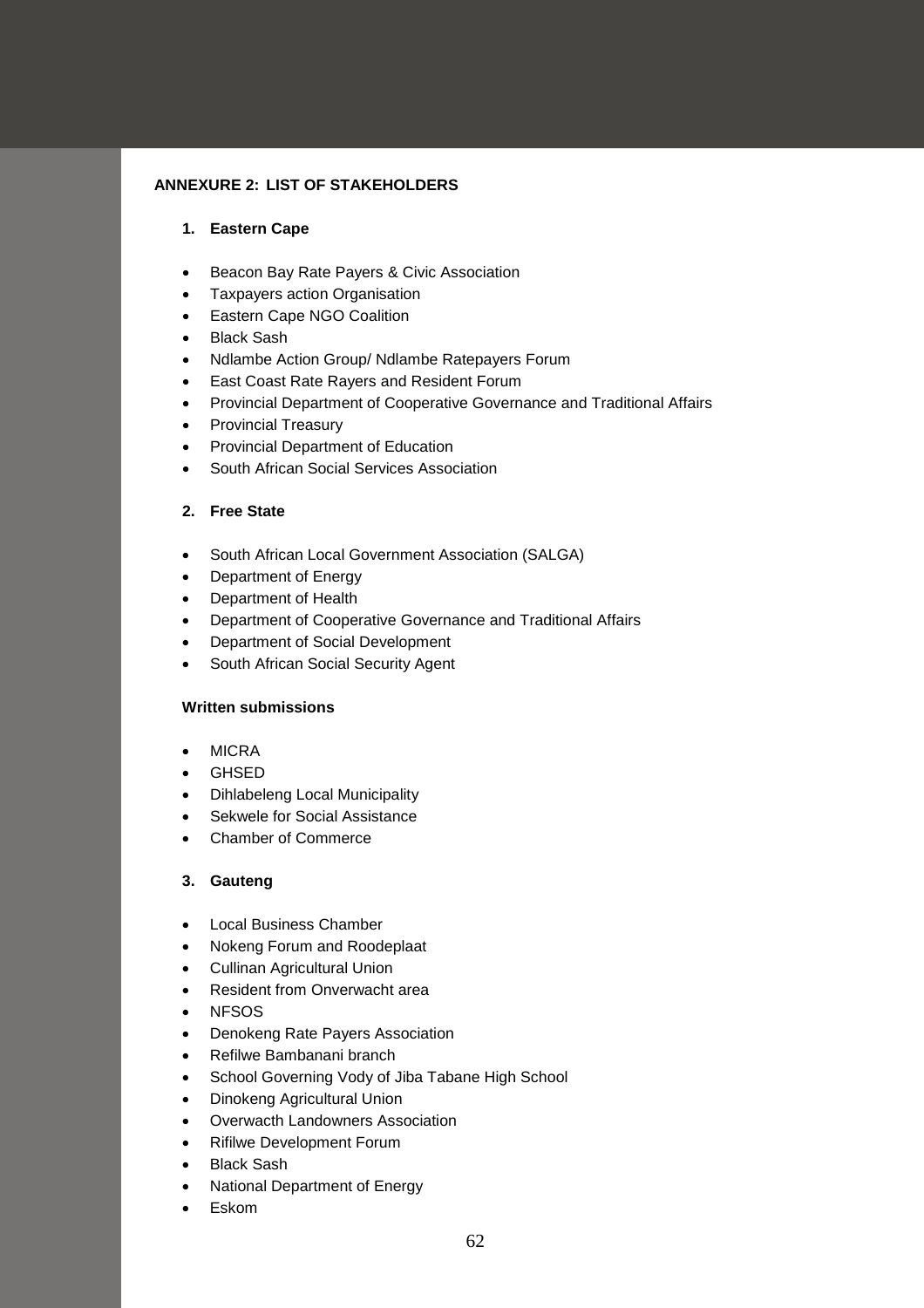- Department of Social Development
- Department of Human Settlements
- Sebokeng SAPS Community forum
- Department of Health
- Department of Rural Development

# **4. KwaZulu-Natal**

- Department of Energy
- Department of Basic Education
- Department of Cooperative Governance and Traditional Affairs
- Department of Human Settlements
- Department of Health
- South African National Civic Organisation (SANCO)
- Austerville Rate Payers Association
- eThekwini Disability Programme
- Diakonia Council of Churches
- South African Social Security Agent (SASSA)
- MIDI
- Mvula Trust
- Rater payers union

# **5. Limpopo**

- South African Local Government Association
- Department of Water Affairs
- Provincial Department of Rural Development and Land Affairs
- Limpopo Department of Agriculture
- South African Social Security Agent
- Department of Social Development
- Department of Education
- Provincial Department of Housing and Local Government
- Department of Health

# **6. Mpumalanga**

- South African National Civic Organization (SANCO)
- Ward Committees
- Community Development Workers (CDW)
- South African Local Government Association (SALGA)
- Business Sector
- Mashishing Youth forum
- Thaba Chweu Council
- Fatih Commission
- Mashishing Activist Forum
- Youth Mbisho

# **7. North West**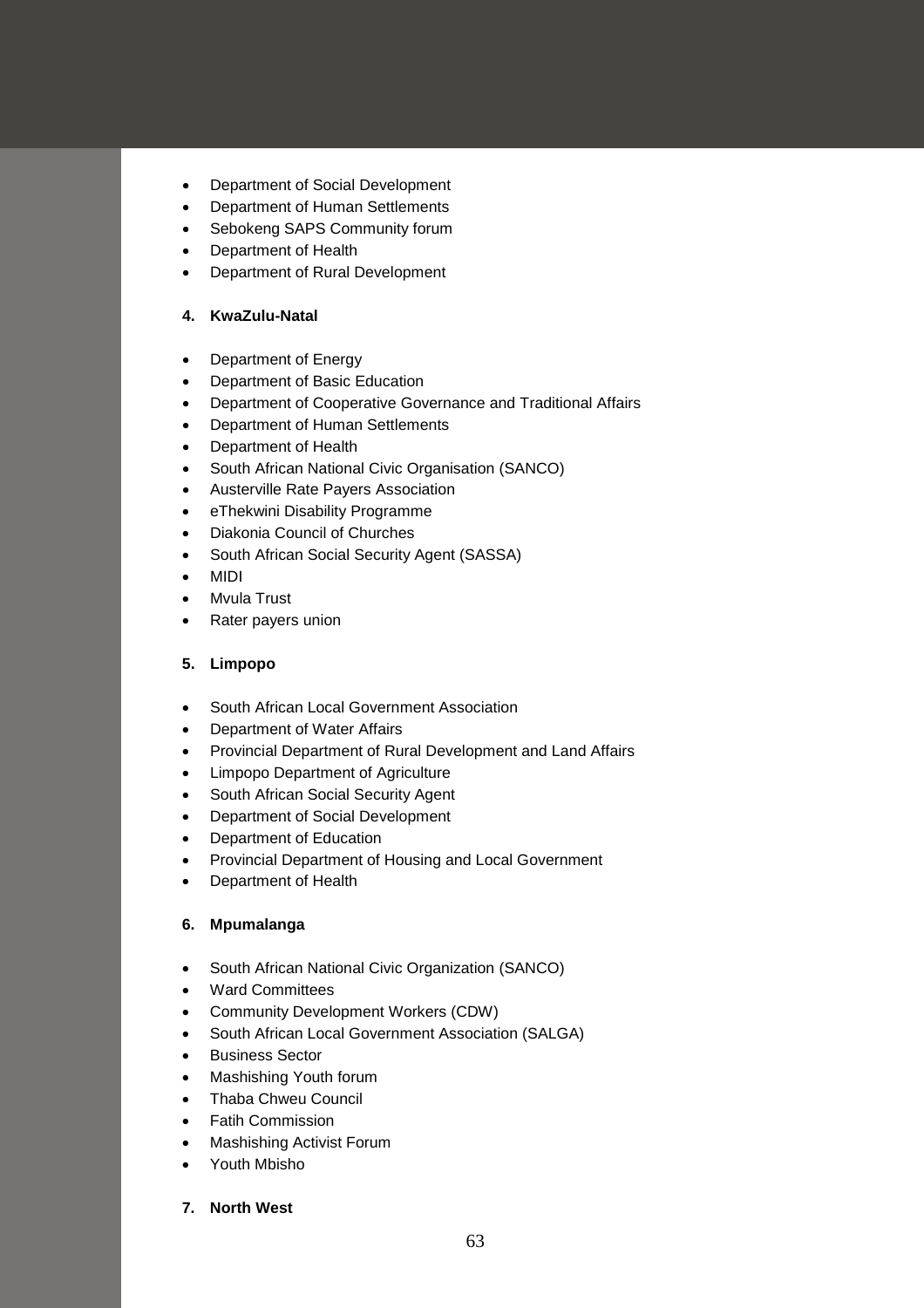- South African Local Government Association (SALGA)
- Department of Human Settlement
- South African Social Security Agent (SASSA)
- Department of Water Affairs
- Department of Education
- Premier of North West
- MEC of Grater Taung and Ramotshere
- Mayoral Council
- Traditional Leaders
- Municipal manager of both Taung and Ramotshere
- Provincial Police Commissioner

# **8. Northern Cape**

- Department of Rural Development and Land Reform
- Independent Development Trust (IDT)
- South African Local Government Association (SALGA)
- National Department of Water Affairs
- National Department of Energy
- National Department of Health
- Department of Cooperative Governance and Traditional Affairs
- Provincial Treasury

# **9. Western Cape**

- Department of Human Settlement
- Mayoral Council
- Department of Basic Education
- Eskom
- Mayor
- South African National Civic Organisation (SANCO)
- Black Sash
- Deputy Minister of Human Settlement
- Councillors
- Hillview Residence Committee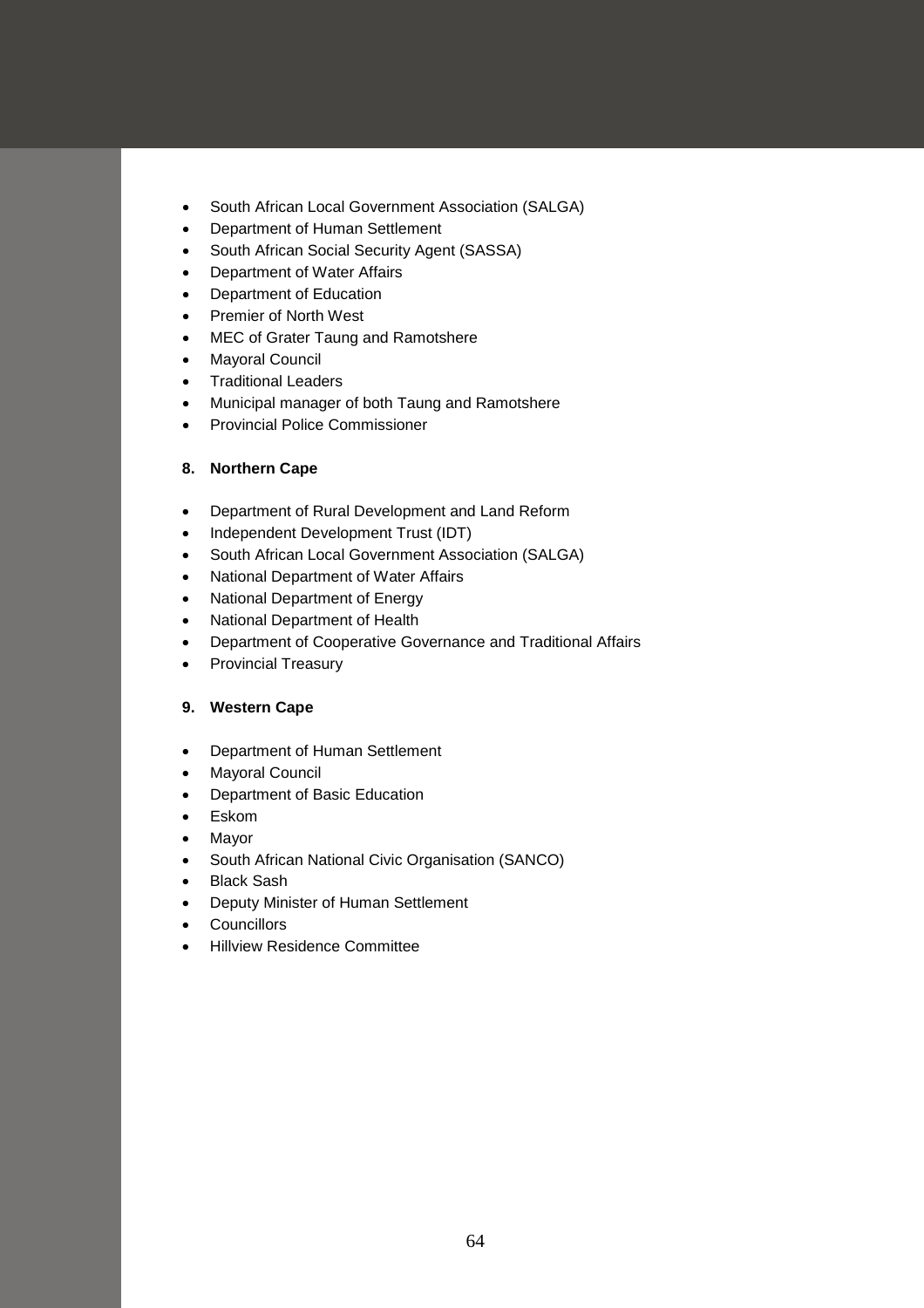# **ANNEXURE 3: MEDIA PUBLICITY CAMPAIGN**

### **Public Hearings on the Service Delivery Protests 22 February 2010 – 21 April 2010**

### **1. BACKGROUND**

The National Assembly passed a resolution on 22 September 2009 to establish an Ad Hoc Committee to conduct public hearings on service deliver under the theme "Working together to ensure the delivery of quality services to communities". The Committee consisted of 43 members from the following committees: Human Settlements, Energy, Social Development, Health, Water and Environmental Affairs, Basic Education, Transport, and Rural Development and Land Reform, in accordance with the political organizations represented proportionally as follows: ANC; DA; Cope ; IFP and other parties 2.

### **2. PROBLEM STATEMENT**

The public hearings were expected to draw a lot of attention, most of which might be negative. A media publicity plan therefore needed to be developed to raise awareness, give Parliament its own voice to inform the public and create platforms for an informative and educational discourse on the service delivery issues.

# **3. OBJECTIVES OF THE PLAN**

- $\triangleright$  In line with one of Parliament's core objectives to enhance public participation in its processes, the public's access to the institution and its members, the institution sought to exercise oversight and involve the public in legislative processes in relation to the service delivery protests.
- $\triangleright$  To raise awareness about the public hearings
- $\triangleright$  Inform the public those directly and indirectly impacted by the event so that they could be able to fully participate during the hearings.

# **4. PUBLIC HEARINGS SCHEDULE**

The public hearings were scheduled as follows: following the hearings held in Parliament one week was spent in each Province.

| <b>Province</b>   | Venue                                                  | <b>Date</b>              | Time  |  |
|-------------------|--------------------------------------------------------|--------------------------|-------|--|
| <b>Parliament</b> | <b>Old Assembly Chamber</b>                            | 02 – 04 February<br>2010 | 10:00 |  |
| <b>Mpumalanga</b> | eMkhondo Local Municipality<br>(Piet Retief Town Hall) | 22 February 2010         | 16:00 |  |
|                   | <b>Dipaleseng Local Municipality</b><br>(Balfour)      | 24 February 2010         |       |  |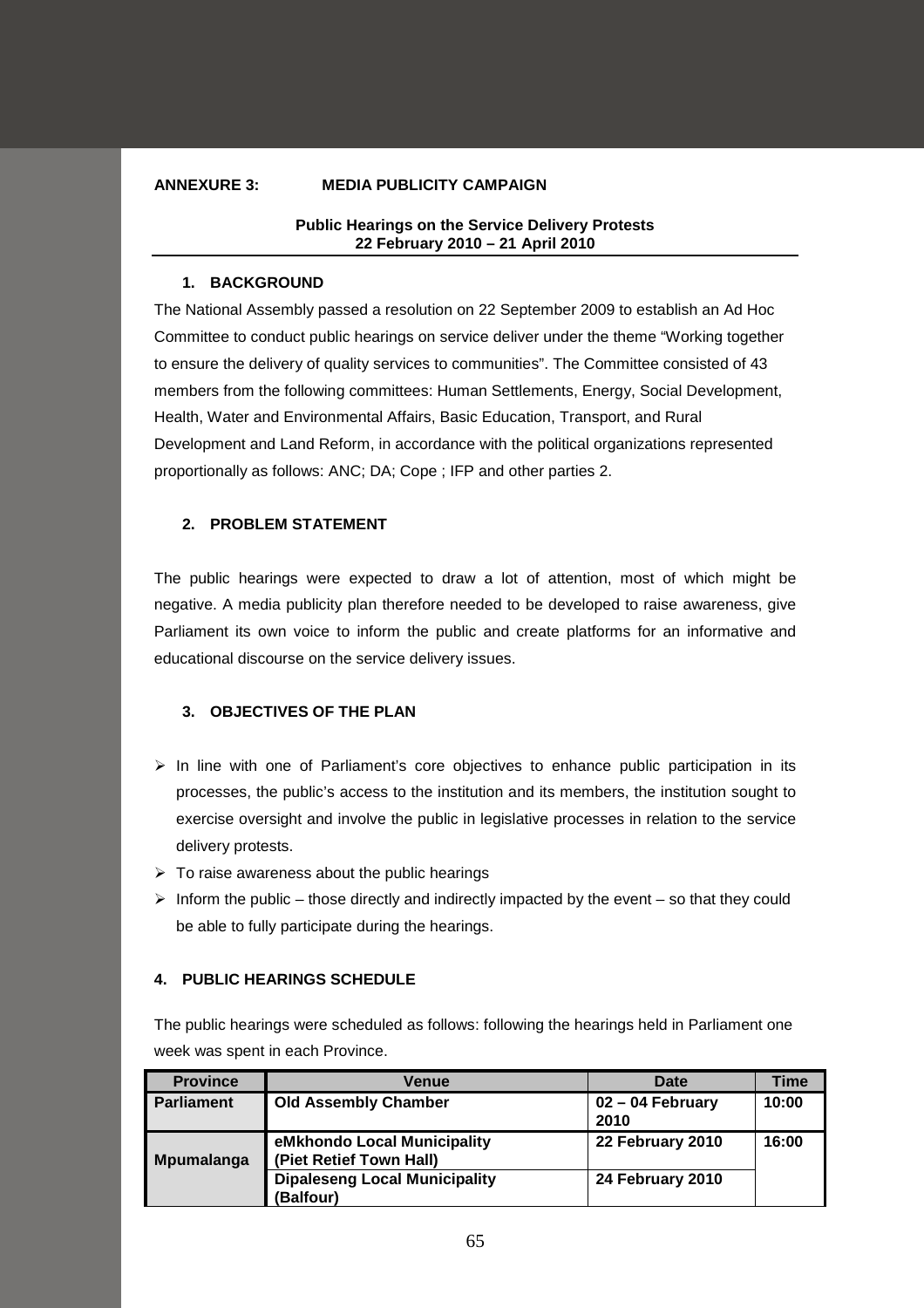| <b>Eastern Cape</b>     | <b>Buffalo City Local Municipality</b><br>(Mdantsane Indoor Sports)            | 22 February 2010     | 16:00 |
|-------------------------|--------------------------------------------------------------------------------|----------------------|-------|
|                         | <b>Great Kei Local Municipality</b><br>(Makazi Public School in Mooiplaas)     | 24 February 2010     |       |
| Western                 | <b>City of Cape Town</b><br>(OR Tambo Hall in Khayelitsha)                     | 22 February 2010     | 16:00 |
| Cape                    | <b>City of Cape Town</b><br>(Du Noon Sports Ground)                            | 24 February 2010     |       |
| Gauteng                 | <b>Nokeng Tsa Taemane Municipality</b><br>(Rayton)                             | 15 March 2010        | 16:00 |
|                         | <b>Emfuleni Local Municipality</b><br>Vanderbijlpark                           | <b>17 March 2010</b> |       |
| <b>Free State</b>       | <b>Kopanong Local Municipality</b><br>(Madikgetla Community Hall)              | <b>15 March 2010</b> | 16:00 |
|                         | <b>Nala Local municipality</b><br>(Mhlaboloha Public School Sports<br>Grounds) | 17 March 2010        |       |
| <b>North West</b>       | <b>Greater Taung Local Municipality</b><br>(Mmabana Theatre)                   | 15 March 2010        | 16:00 |
|                         | <b>Ramotshere Moiloa Local Municipality</b><br>(Lehurutse Civic Centre)        | <b>17 March 2010</b> |       |
| Limpopo                 | <b>Thulamela Local Municipality</b><br>(Malamulele Boxing Gym)                 | <b>17March 2010</b>  | 16:00 |
|                         | <b>Molemole Local Municipality</b><br>(Matseke Resources Centre)               | 19 April 2010        |       |
| <b>Northern</b><br>Cape | <b>Dikgatlong Local Municipality</b><br>(Mataleng Sports Grounds)              | 19 April 2010        | 16:00 |
| KwaZulu-                | eThekwini Metro Municipality<br>(EThekwini City Hall)                          | 19 April 2010        | 16:00 |
| <b>Natal</b>            | <b>Msunduzi Local Municipality</b><br>(Harry Gwala Stadium)                    | 21 April 2010        |       |

# **5. MESSAGES**

- $\triangleright$  Parliament wants to hear your voice as it visits provinces to inquire into service delivery challenges.
- $\triangleright$  Parliament passes laws.
- $\triangleright$  It holds the Executive (Government) accountable for implementation of those laws which are aimed at efficient and effective service delivery.
- Parliament can investigate any aspect of government's functioning

# **6. SPOKESPEOPLE**

- > Chairperson
- > Leaders of each delegation
- $\triangleright$  Members of the delegations nominated by chairpersons of the delegations

# **7. MEDIA PUBLICITY**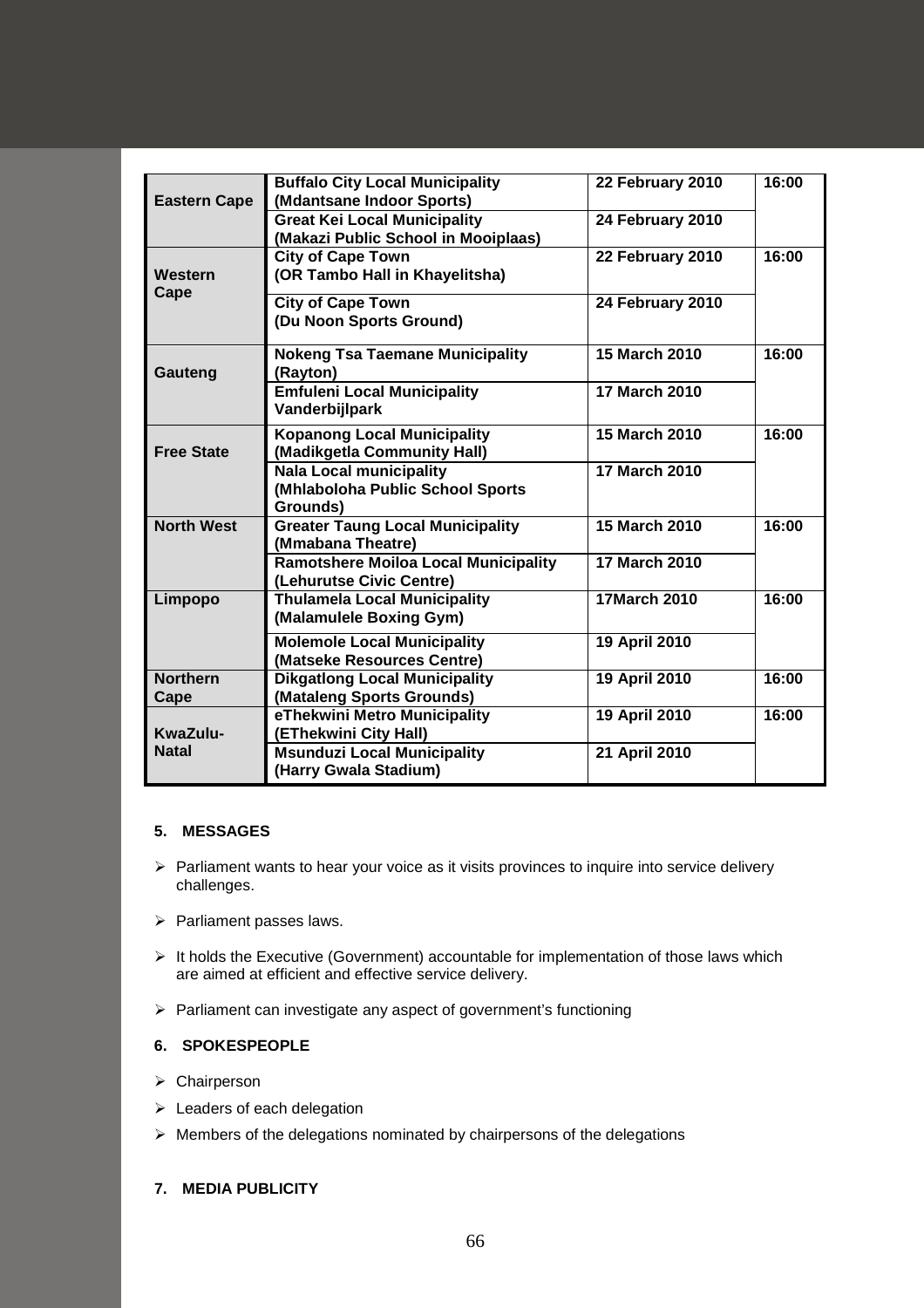This report of Media Coverage report highlights attempts to balance budgetary considerations against the attainment of the stated objectives as informed by Parliament's strategic objectives and the problem statement indicated. In that regard, the plan covered both mass media communication at the editorial (news/current affairs) level and at the advertising and promotional level.

The intention was to reach as many South Africans as possible using mass communication tools. For the publicity to have the maximum impact and desired outcomes, available high viewership slots on a repeat broadcast basis were selected with the assistance of the various stations.

Following hereunder is a breakdown of the promotional campaign for awareness-raising purposes and to inform the public. The campaign commenced on January 25, until 21 May 2010.

# **7.1. MEDIA SCHEDULE**

| <b>Station</b>    | Language        | Pre-recorded     | <b>Status</b> | Format         | <b>Interviewee</b>         |
|-------------------|-----------------|------------------|---------------|----------------|----------------------------|
| Umhlobo           | IsiXhosa        | <b>5 MINUTER</b> | <b>DONE</b>   | 19             | Mr Joel Matshoba           |
| Wenene            |                 |                  |               | <b>MINUTER</b> |                            |
| Phalalphala       | TshiVhend       | <b>5 MINUTER</b> | <b>DONE</b>   | 19             | No interviewee             |
|                   | a               |                  |               | <b>MINUTER</b> |                            |
| Thobela           | Sepedi          | <b>5 MINUTER</b> | <b>DONE</b>   | 19             | Mr Mamasega                |
|                   |                 |                  |               | <b>MINUTER</b> | Ncabeleng                  |
| Motsweding        | SeTswana        | <b>5 MINUTER</b> | <b>DONE</b>   | 19             | <b>Mr Lechesa Tseenoli</b> |
|                   |                 |                  |               | <b>MINUTER</b> |                            |
| Lesedi            | SeSotho         | <b>5 MINUTER</b> | <b>DONE</b>   | 19             |                            |
|                   |                 |                  |               | <b>MINUTER</b> |                            |
| Ikwekwezi         | IsiNdebele      | <b>5 MINUTER</b> | <b>DONE</b>   | 19             | Mr Jonas Sibanyoni         |
|                   |                 |                  |               | <b>MINUTER</b> |                            |
| Ukhozi            | <b>IsiZulu</b>  | <b>5 MINUTER</b> | <b>DONE</b>   | 19             | <b>Pumzile Ngwenya</b>     |
|                   |                 |                  |               | <b>MINUTER</b> | <b>Mabila</b>              |
| Ligwalagwala      | <b>IsiSwati</b> | <b>5 MINUTER</b> | <b>DONE</b>   | 19             | <b>Dumisile</b>            |
|                   |                 |                  |               | <b>MINUTER</b> | Nhlengethwa                |
| <b>XKFM</b>       | Afrikaans       | <b>5 MINUTER</b> | <b>DONE</b>   | 19             | <b>Wendy Nelson</b>        |
|                   |                 |                  |               | <b>MINUTER</b> |                            |
| Good Hope         | English         | <b>5 MINUTER</b> | <b>DONE</b>   |                |                            |
| FM                |                 |                  |               |                |                            |
| Lotus FM          | English         | <b>5 MINUTER</b> | <b>DONE</b>   |                |                            |
| Tru FM            | English         | <b>5 MINUTER</b> | <b>DONE</b>   |                |                            |
| <b>RSG</b>        | English         | <b>5 MINUTER</b> | <b>DONE</b>   |                |                            |
| <b>SAFM</b>       | English         | <b>5 MINUTER</b> | <b>DONE</b>   |                |                            |
| <b>RADIO 2000</b> | English         | <b>5 MINUTER</b> | <b>DONE</b>   |                |                            |
| Metro             | English         | <b>5 MINUTER</b> | <b>DONE</b>   |                |                            |

### **7.1.1.PARLIAMENTARY RADIO PROGRAMME – PAID FOR SLOTS**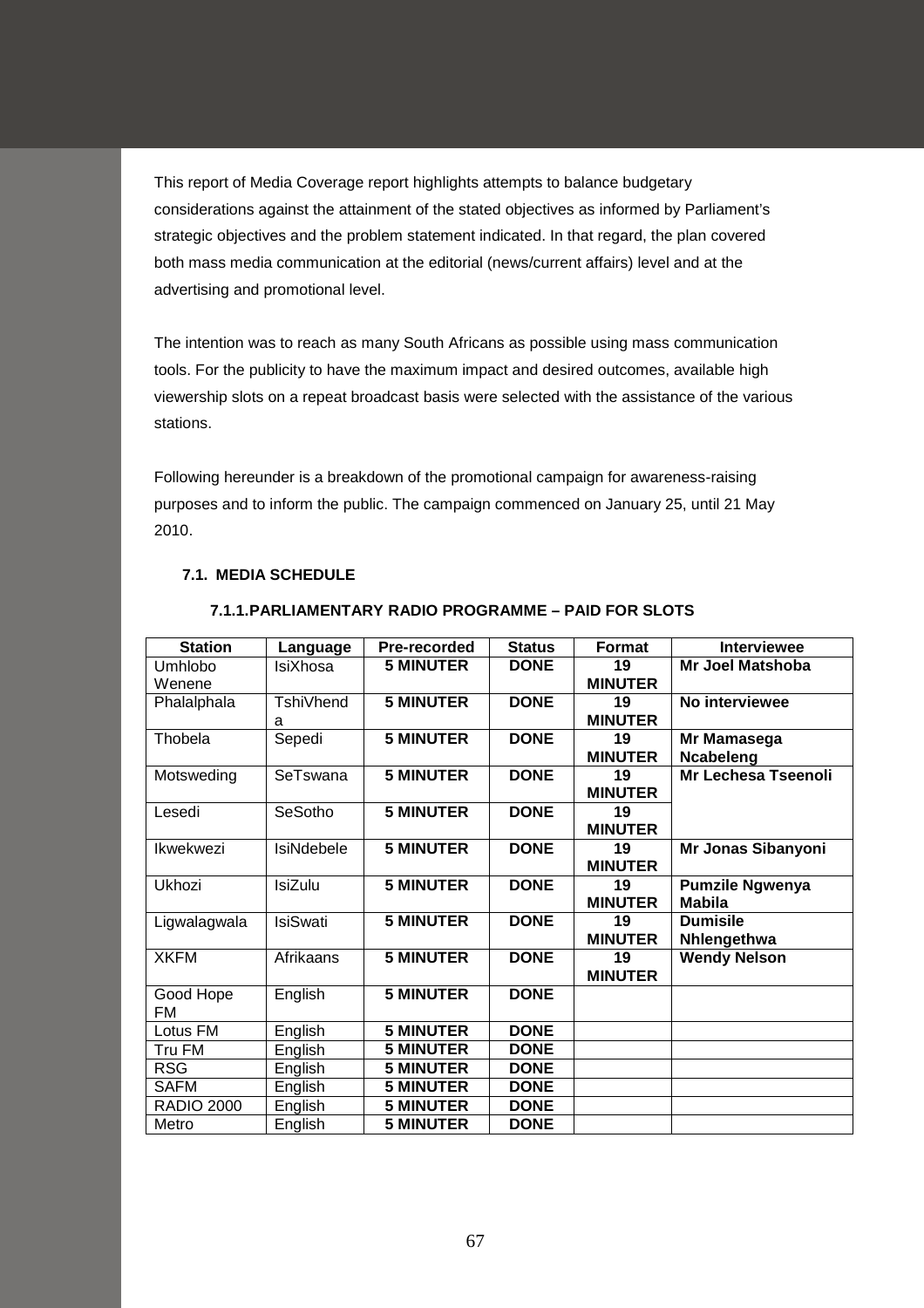### **7.1.2.NEWS & CURRENT AFFAIRS (Not paid for Time)**

#### **Hearings in Parliament:**

#### **Interviews with Mr Tsenoli**

- Eye Witness News
- Mungana Lonene
- Lesedi
- East Coast Radio
- SAFM News and Current Affairs
- Mail & Gurdian
- Guest on SAFM's Weekend Live

#### **Provincial Hearings:**

#### *Round One:*

#### **Eastern Cape:**

- Daily Dispatch wrote three stories about the visit (one about the hearings, one about the findings and the profile of the delegation leader Nkosi Zwelivelile Mandela)
- SABC radio interviewed him (the story ran on UWFM and TruFM news)
- SABC television ran a story on the 7pm news

#### **Western Cape**

- Cape Argus Wrote a story
- Radio Zibonele 5 minute interview (Chairperson Stone Sizani)
- SABC Umhlobo wene FM (5 minute interview Chairperson Apha naphaya
- Radio Zibonele 5minute interview (Chairperson)
- Cape Argus (wrote and published a story)
- Cape Times (wrote and published a story
- Etv live coverage (Interviewed chairperson)
- SABC radio Umhlobo wenene FM (Apha naphaya)
- Cape Argus written and published a story
- Cape Times written and published a story
- Etv
- Cape Argus written and published a story

#### **Mpumalanga**

- Ligwalagwala Fm (interviewed Ms Dumisile Nhlengethwa in the morning before the visit started). They also interviewed her in the afternoon.
- Ofm (interviewed Chairperson)
- SABC Radio (Mpumalanga)
- Mpumalanga Mirror (written and published a story)
- Sowetan
- Beeld

#### **March round – North West**

### **Greater Taung (2 days)**

#### **Day one – Public hearings**

- Vaaltar F.M Live broadcast
- Motwedind FM 5 minute interview (Chairperson)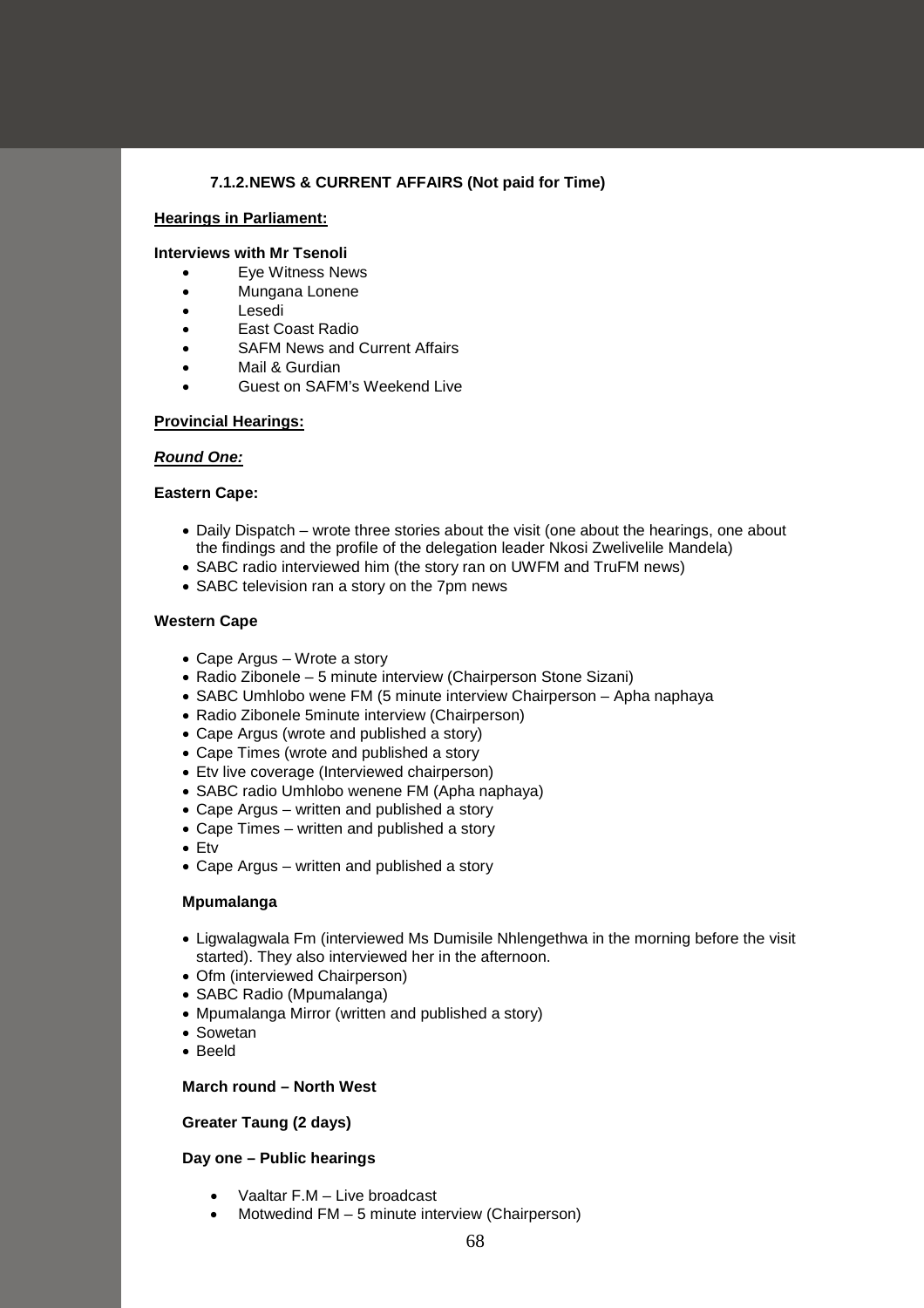• SABC – Mainbox interview (Chairperson)

### **Day two**

- SABC TV & Radio
- North West FM

#### **Lehurutshe**

#### **Day one – Public hearings**

- North West FM
- media briefing: Youth Today (paper), Mafeking Mail (paper), North West FM, Vaaltar FM, North West Gazette (paper), North West Mirror (paper),The Messenger, Mafikeng FM

#### **Gauteng**

- Ikwekwezi Fm
- Jozi Fm
- Khaya Fm
- 702 fm
- Sunday Times
- Classic Fm
- Radio Islam
- Jacaranda Fm
- Y-Fm
- SABC TV

#### *Round Three*

# **May-KwaZulu Natal**

- Ukhozi Fm (Parliament Live
- Ukhozi Fm (Afternoon news bulletin
- Ikhwezi Fm
- East Coast Radio
- The Mercury Newspaper
- The Natal Witness
- Sunday Times
- The Times
- Natal Echo
- Igagasi Fm
- Durban Youth Radio

# **May – Limpopo**

### **Day One**

- SABC Radio
- Radio Pulpit
- Limpopo Mirror
- Sowetan

### **Day Two**

- SAFM (PM Live)
- Motsweding FM
- Thobela FM
- Lesedi FM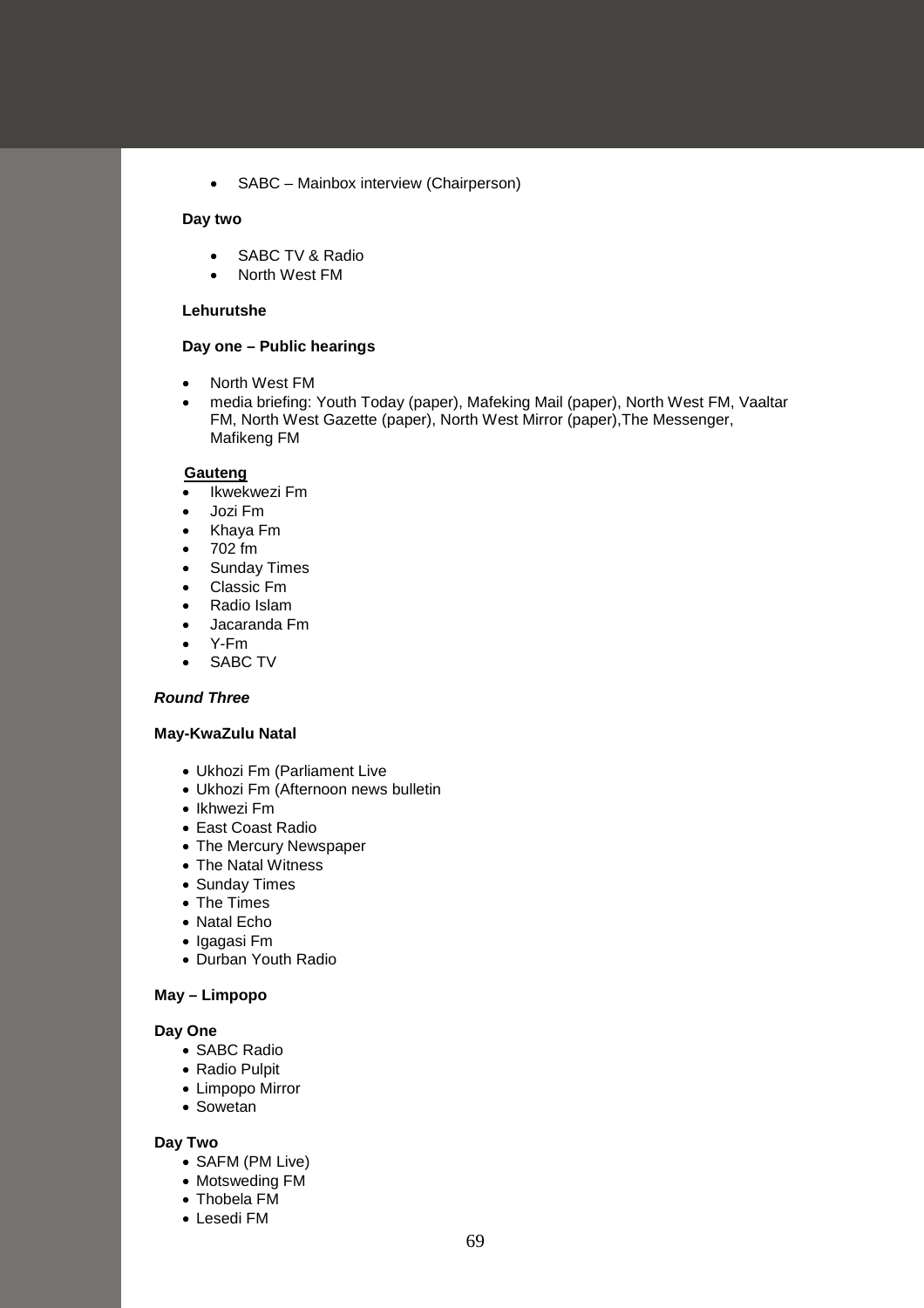- Mohodi FM
- SABC Radio

### **Day Three**

- SABC Radio
- Jacaranda Fm
- Classic Fm
- Mohodi Fm

### **Day Four**

• SABC Radio

### **Day Five**

• SABC Radio

### **7.2 TARGET MEDIA**

Radio, TV and various major newspapers were lobbied for purposes of interviews with Spokespeople to highlight the critical importance of the public hearings and to reflect on issues that emerged during interactions with people on the ground.

The following are interviews that resulted from that exercise

# **ACTIVITIES:**

- **1. Media statement/invite – 28/01/10**
- **2. Media invite (reminder) 01/01/10**
- **3. Media statement/invite for provincial hearings 19/02/10**
- **4. Press conference – 24/02/10**

**NB:** The statements lead to requests for interviews**.**